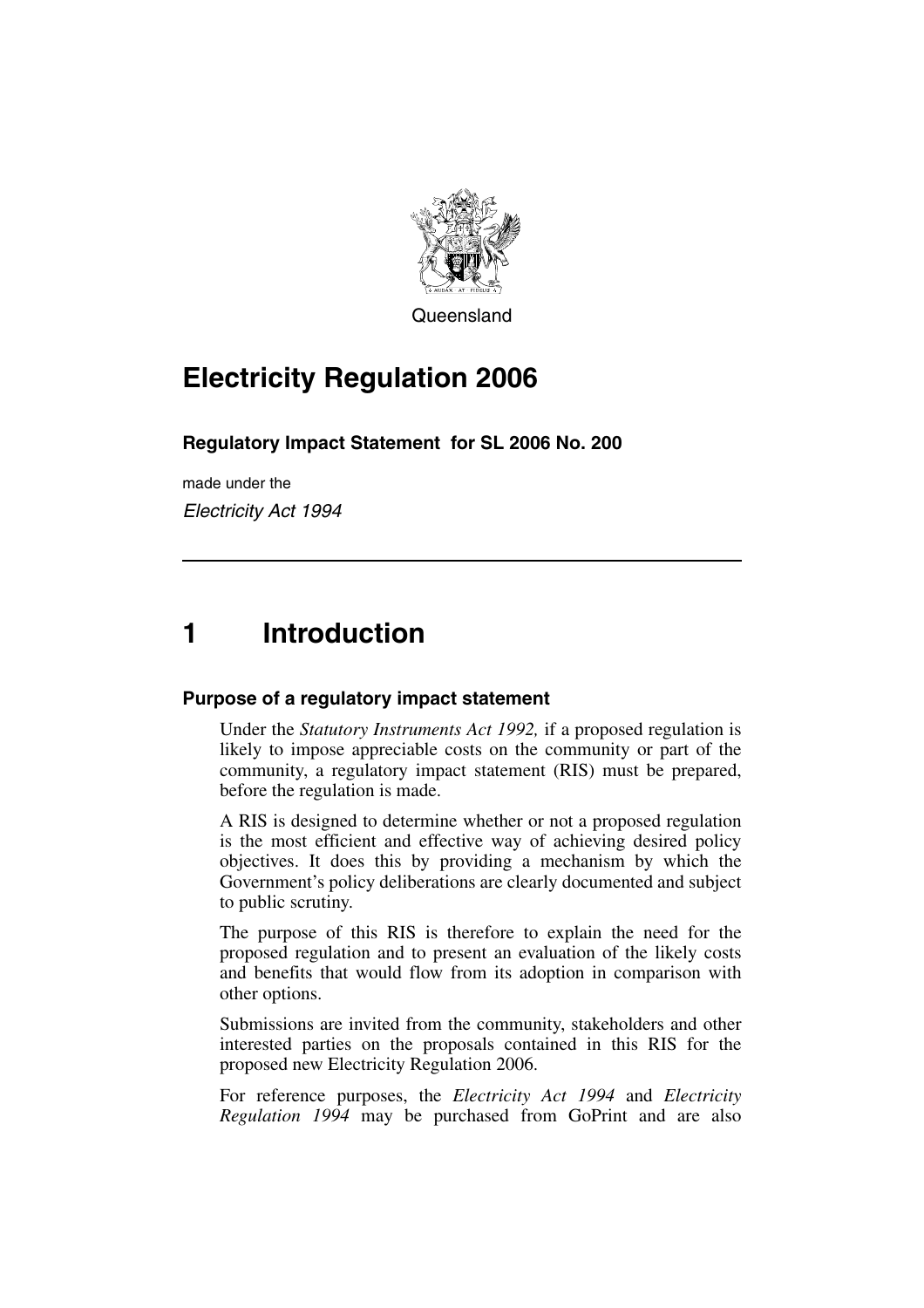available electronically on the Internet from www.legislation.qld.gov.au.

# **2 Background**

#### **2.1 Industry overview**

Electricity is fundamental to modern life, providing light, heat, and power for transportation, appliances, machinery and telecommunications. It is essential to meet daily household needs and is a basic input for both commerce and industry. By providing such an essential service, the electricity industry indirectly contributes to the growth of our economy. The Queensland electricity industry also directly affects the economy through its employment of approximately 8,000 people, and annual capital expenditure in excess of \$1 billion.

The Queensland electricity industry comprises a number of different sectors—

- The generation sector comprises various types of power stations producing electricity to be used by customers. Larger Queensland generators, together with interstate generators, compete to sell electricity into the National Electricity Market (NEM)1. Smaller embedded generators2 have a choice of selling their electricity into the NEM or direct to retailers or customers.
- The wholesale electricity market, which is managed by the National Electricity Market Management Company (NEMMCO), who is also responsible for power system operation and security in Queensland and throughout the interconnected transmission grid in eastern Australia.

<sup>1</sup> The NEM is a wholesale market for the supply of electricity to retailers and end-users in Queensland, New South Wales, the Australian Capital Territory, Victoria, South Australia and Tasmania. The NEM is not a physical location, but rather a set of rules and procedures managed by National Electricity Market Management Company.

<sup>2</sup> Embedded generators are generating units connected within a distribution network and not having direct access to the transmission network.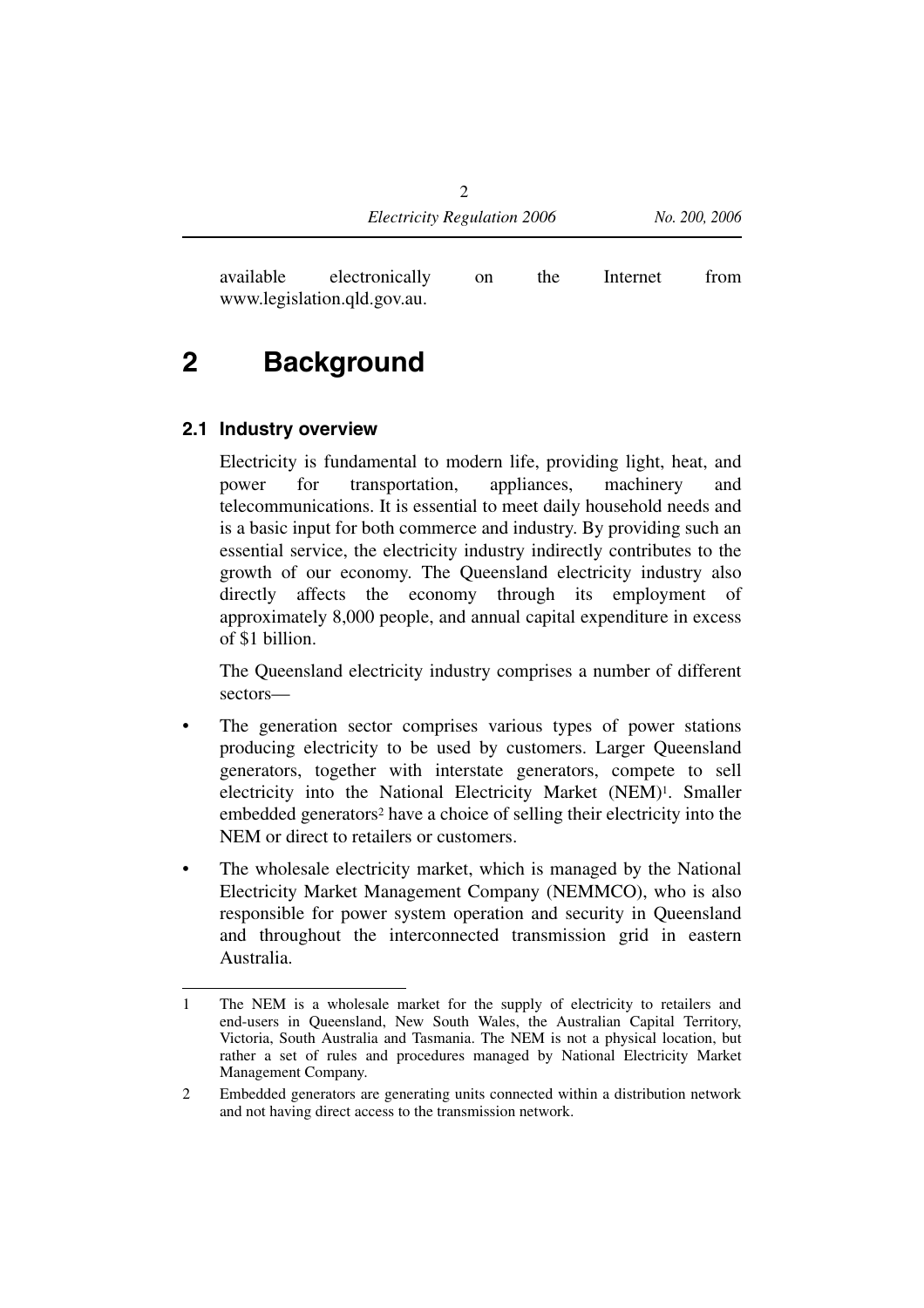- The transmission sector, which transports the electricity produced by these power stations over a high voltage transmission network to distribution networks and some large customers.
- The distribution sector, which transports electricity at lower voltage from the transmission network to customers who access it through the power outlets in homes, offices and industry. There are two government owned distribution companies, ENERGEX Ltd and Ergon Energy Corporation Ltd, which own and operate most of the distribution networks within Queensland, with a small portion owned and operated by Country Energy (a New South Wales government owned company).
- The retail sector consists of a number of retailers who sell electricity to end-use customers. They buy electricity in bulk from the NEM (or small embedded generators) and retail it to customers. Large customers may purchase directly from either a generator or from the National Electricity Market. Two government owned retail companies, ENERGEX Retail Pty Ltd and Ergon Energy Pty Ltd have regionally based monopolies over non-contestable (franchise) customers within their retail areas, as well as competing for contestable customers3. Country Energy also performs retail functions in a small area in southern Queensland. There are a number of retailers without retail areas, who are able to compete to sell electricity to contestable customers.
- An overview of the current electricity industry structure in Queensland is provided in Appendix 1.

#### **2.2 The current regulatory environment**

The interaction between participants in the Queensland electricity industry is governed by the *Electricity Act 1994*, the *Electricity Regulation 1994,* and the National Electricity Law and Rules.

The *Electricity Act 1994* was established in 1994 following consultation with industry, customers and Government.

<sup>3</sup> Currently, a customer is considered contestable where they have an actual or estimated electricity consumption of more than 0.1 gigawatt hours per year, and they have entered into a negotiated customer sale contract with a retail entity or purchase their electricity through the wholesale electricity market. From 1 July 2007, all customers regardless of consumption will be eligible to become contestable.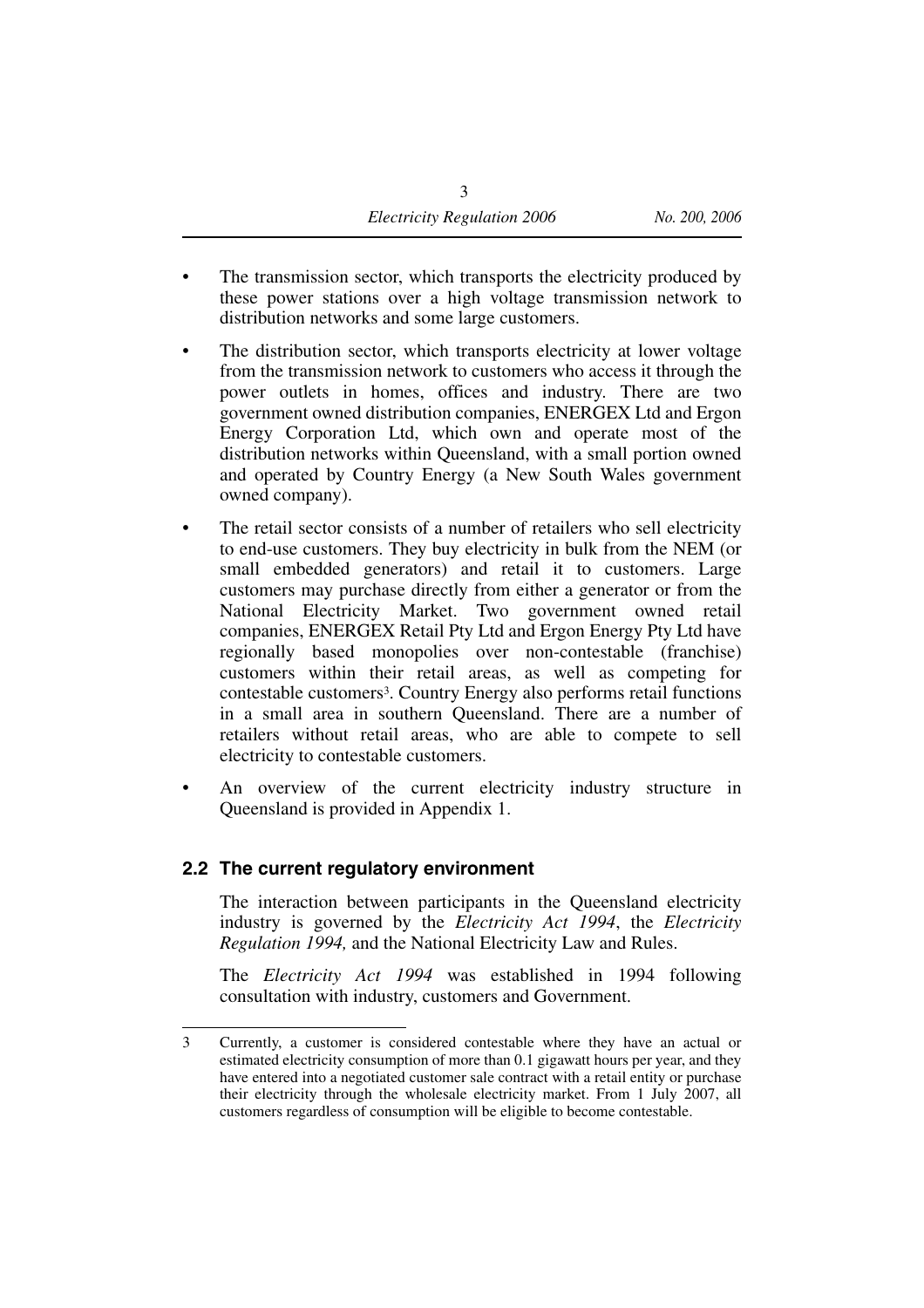The objectives of the *Electricity Act 1994* are to—

- set a framework for all industry participants that promotes efficient, economical and environmentally sound electricity supply and use;
- regulate the electricity industry and electricity use;
- establish a competitive electricity market in line with the national electricity industry reform process;
- ensure that the interests of customers are protected; and
- take into account national competition policy requirements.

The matters governed by the *Electricity Act 1994* and *Electricity Regulation 1994* include—

- licensing of electricity industry participants and monitoring of licence compliance;
- reviewing and making recommendations about standards and practices under the *Electricity Act 1994*;
- establishing minimum service standards and guaranteed service levels;
- settlement of disputes between electricity entities and between electricity entities and customers or other parties;
- approval of standard customer contracts of electricity distributors and retailers, and other customer service matters;
- approval of electricity prices for non-contestable customers;
- administration of electricity restrictions and electricity rationing procedures;
- retail competition/contestability; and
- administration of the 13% Gas Scheme.

The *Electricity Regulation 1994* prescribes standards and procedures, defines supply obligations, specifies electrical appliance Minimum Energy Performance Standards (MEPS) and energy efficiency labelling requirements, and provides for employment conditions for employees of the government owned electricity corporations. An overview of these regulatory requirements can be found at Appendix 2 of this document.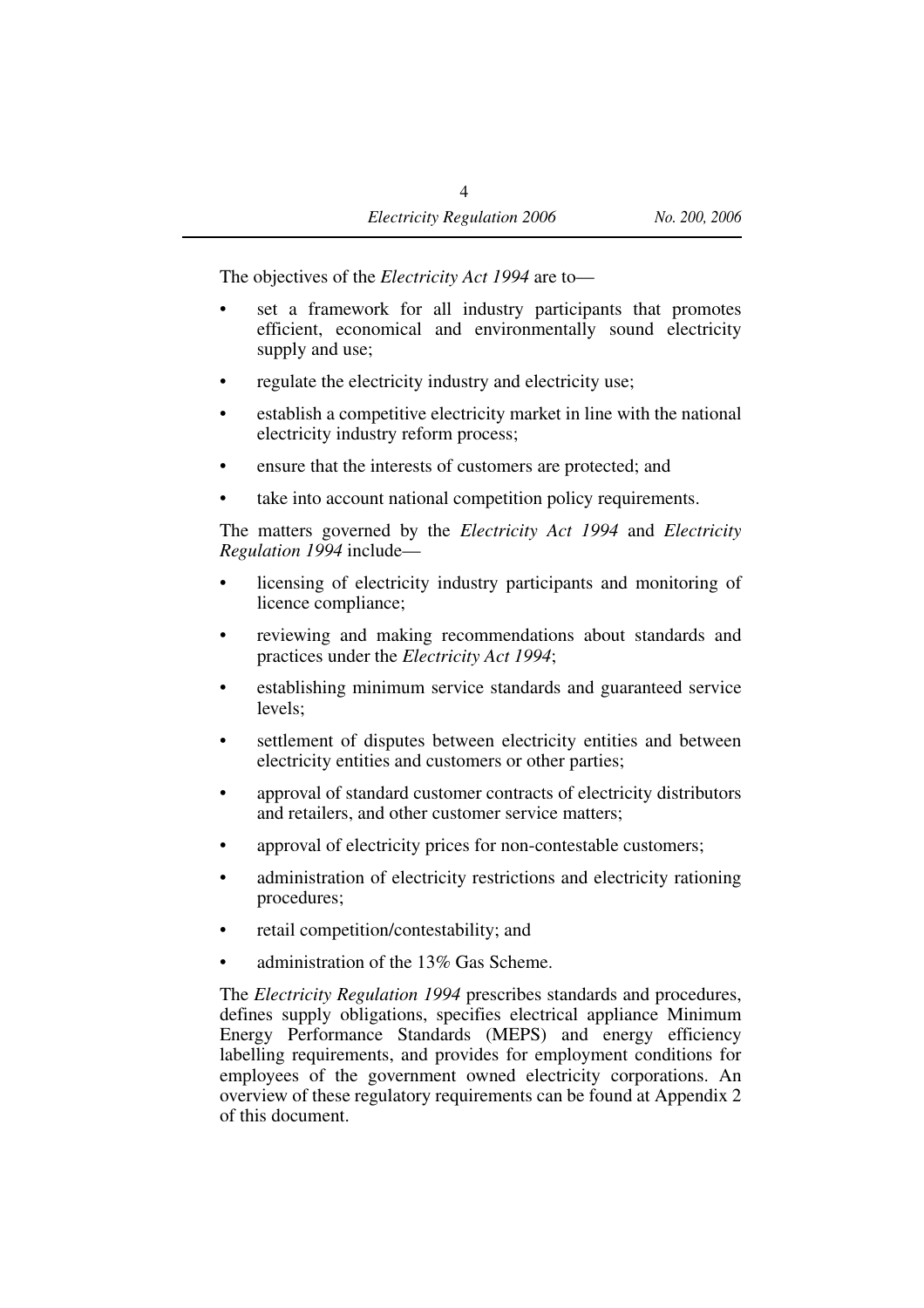Under section 54 of the *Statutory Instruments Act 1992*, subordinate legislation expires on 1 September ten years after the subordinate legislation was made. The *Electricity Regulation 1994* was therefore due to expire on 1 September 2005. The *Statutory Instruments Amendment Regulation* (No. 2) 2005 deferred the expiry date for the *Electricity Regulation 1994* to 31 August 2006, on the basis of this review being undertaken.

#### **2.3 Previous review of the current regulatory regime**

In 2002, the *Electricity Act 1994* and the *Electricity Regulation 1994* were reviewed to identify any provisions in that legislation that restricted competition, in keeping with the Queensland Government's obligations to the Council of Australian Governments in relation to National Competition Policy (NCP) reforms.

The NCP review process concluded that the *Electricity Act 1994* and the *Electricity Regulation 1994* are fundamentally pro-competitive, as they facilitate competition in the electricity industry by allowing entry into competitive parts of the industry and at the same time protect customers from the exercise of monopoly power. However, some specific provisions were identified as anti-competitive and inclusion of these provisions in the legislation could not be justified.

Accordingly, in 2003 the *Electricity Act 1994* and the *Electricity Regulation 1994* were amended to address those provisions identified as anti-competitive.

Since that time, the only significant amendments to the *Electricity Regulation 1994*, which have had a distinguishable competition impact, were changes relating to the introduction of retail contestability. The Government has taken a staged approach to the introduction of electricity retail competition, by gradually allowing more and more customers, based on level of usage, to "shop around" for their electricity supply. The latest stage of contestability, "Tranche 4a", was introduced in 2004, so that currently customers using more than 0.1 gigawatt hours per annum are eligible to become contestable.

#### **Full retail competition considerations**

The State Government recently announced that full retail competition (FRC), where all customers will be able to choose their retailer, will commence in Queensland on 1 July 2007. Whilst some initial changes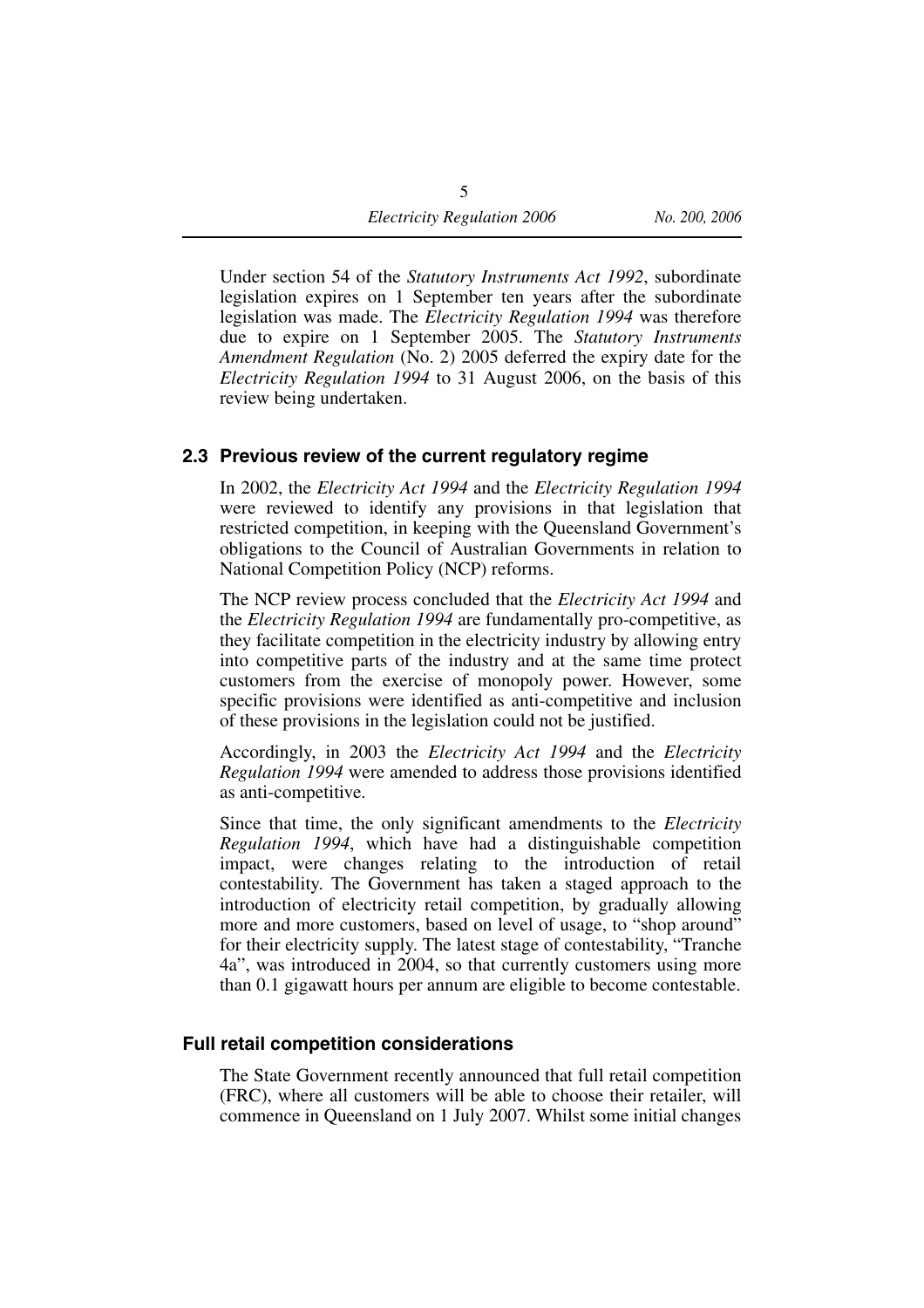have been made to the *Electricity Regulation 1994* to identify this start date, it is recognised that further changes will need to be made in order to support the implementation of FRC.

The decision to proceed with the implementation of FRC was supported by a cost benefit analysis undertaken by Queensland Treasury4. Therefore, it is not intended that this RIS will re-consider the costs and benefits of FRC. Furthermore, the changes to the *Electricity Regulation 1994* required to implement FRC will be identified and implemented as part of a separate future process. Hence, these future changes will not be considered in this RIS.

#### **Energy efficiency labelling and minimum energy performance standards considerations**

Energy labelling of domestic white goods and air-conditioners, and registration of applicable equipment for MEPS, is mandatory throughout Australia. Most new domestic appliances are required to have energy labelling on display before they are offered for sale. The MEPS are legislated mandatory levels of energy performance which set minimum levels of energy efficiency that specified electrical items must meet in order to be sold in the Australian marketplace.

The provisions in the *Electricity Regulation 1994* relating to energy labelling and MEPS are substantially uniform legislation enacted in every State and Territory under an agreement by the Ministerial Council on Energy (MCE). Each State and Territory is responsible for administering its own legislation and regulations on energy labelling and MEPS.

In order to ensure consistency amongst the jurisdictions, each State and Territory's legislation adopts Australian and New Zealand Standards which define the MEPS and energy labelling requirements for appliances.

The Equipment Energy Efficiency Committee, which consists of representatives from Commonwealth, State, Territory and New Zealand governments, establishes the MEPS for appliances and these are incorporated in the relevant Australian and New Zealand

<sup>4</sup> A copy of the cost benefit analysis is available to download from the Department of Energy website at <www.energy.qld.gov.au/zone\_files/Electricity/frc\_report\_ 2005.pdf>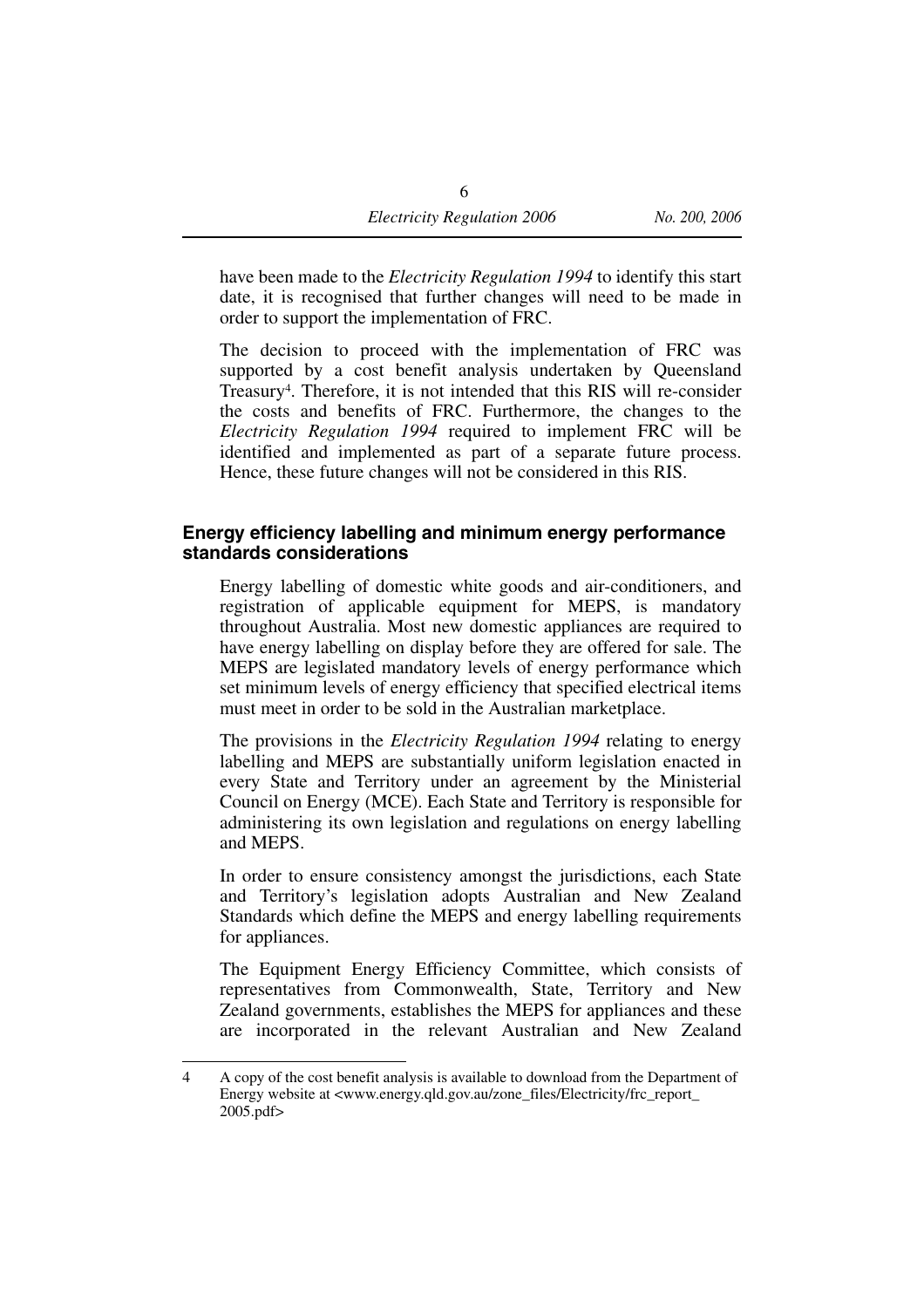Standards which are given effect by regulation in each State and Territory after approval by the MCE.

The Australian Greenhouse Office coordinates the implementation of the regulations and undertakes the preparation of national Regulatory Impact Statements whenever the standards for the MEPS change.

Given that the MEPS and energy efficiency labelling sections of the *Electricity Regulation 1994* are substantially uniform legislation, they are exempt from the requirement to prepare a RIS under section 46(1)(h) of the *Statutory Instruments Act 1992*. Furthermore, each change to the MEPS and labelling requirements has been the subject of a national RIS process.

Because the issues about MEPS and energy efficiency labelling have already been considered through national processes, it is not intended to reconsider these issues in this RIS.

#### **13% gas scheme considerations**

The *Electricity Act 1994* contains most of the legal framework for the 13% Gas Scheme, while the *Electricity Regulation 1994* only provides for some minor administrative matters that underpin the operation of the Scheme.

In 2004, when changes to the *Electricity Regulation 1994* where made to underpin the 13% Gas Scheme, a RIS was not required to be completed following advice from the then Business Regulation Review Unit of the Department of State Development and Innovation. As a consequence, this RIS does not consider elements of the *Electricity Regulation 1994* relating to the 13% Gas Scheme.

#### **2.4 The proposed course of action**

It is proposed that the Electricity Regulation 2006 will be introduced to remake the current *Electricity Regulation 1994*. In remaking the *Electricity Regulation 1994*, it is proposed that the Electricity Regulation 2006 will also introduce some changes to current arrangements.

Consultation with government agencies, departmental staff and key electricity entities has identified a number of possible improvements to the current regulatory arrangements. These improvements aim to increase the operational effectiveness and efficiency of the current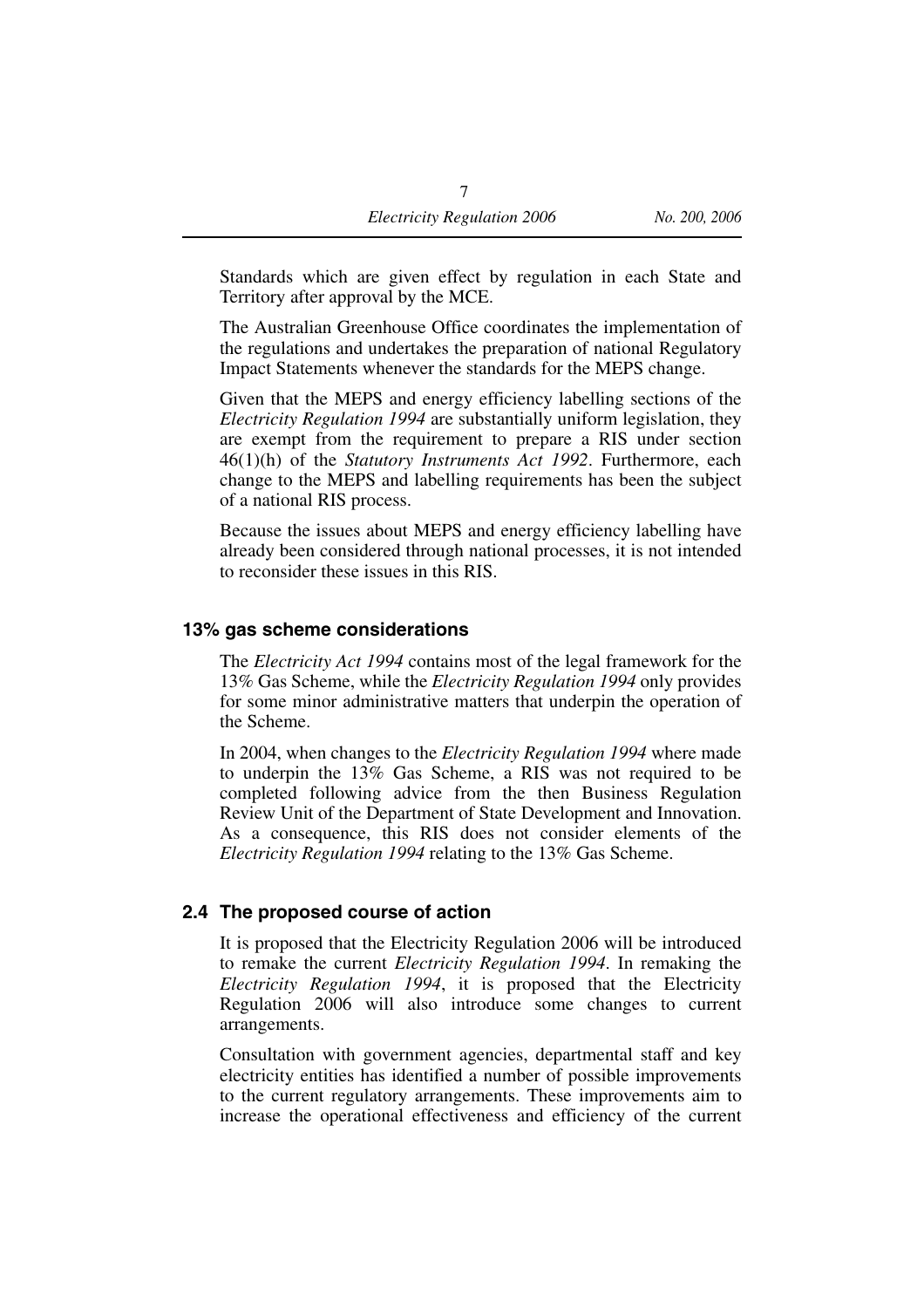*Electricity Regulation 1994* without creating any new powers or responsibilities. The proposed changes are outlined below as follows—

- Extending distribution entities' ability to require rural customers to install a circuit breaker, to include all customers.
- Clarification of distribution entities' entitlement to seek capital contributions from customers towards the cost of extending or augmenting their networks to make supply available.
- Ensuring that customers provide unhindered access to meters or control apparatus.
- Clarification of adjustments which must be made to customer accounts that have been overcharged or undercharged.
- Clarification of compensation entitlements to owners whose premises may be used by distribution entities for substations or electrical equipment to service customers outside the premises.
- Clarification of distribution entities' responsibilities regarding the removal of a substation or electrical equipment from a property owners' premises, when it is no longer required.
- Ensuring consistency with the new regulatory regime for the standard contractual arrangements between distribution entities and their non-contestable customers and retail entities and their non-contestable customers<sup>5</sup>.
- Requirement for host retail entities to submit retailer of last resort plans/procedures to the Regulator.
- Allowing host retail entities to recover in their charges, for retailer of last resort services, the cost of liabilities arising under the 13% Gas Scheme and the Commonwealth Mandatory Renewable Energy Target Scheme.
- Extension of the licensing exemption granting standing special approvals to generators with a capacity of less than 30 megawatts, and who sell their output only to local retailers, to include all generators of such size regardless of who they sell their output to.

<sup>5</sup> The *Electricity Amendment Act (No. 2) 2004* established direct contractual relationships between distribution entities and their non-contestable customers, rather than the previous indirect relationships through the retail entities.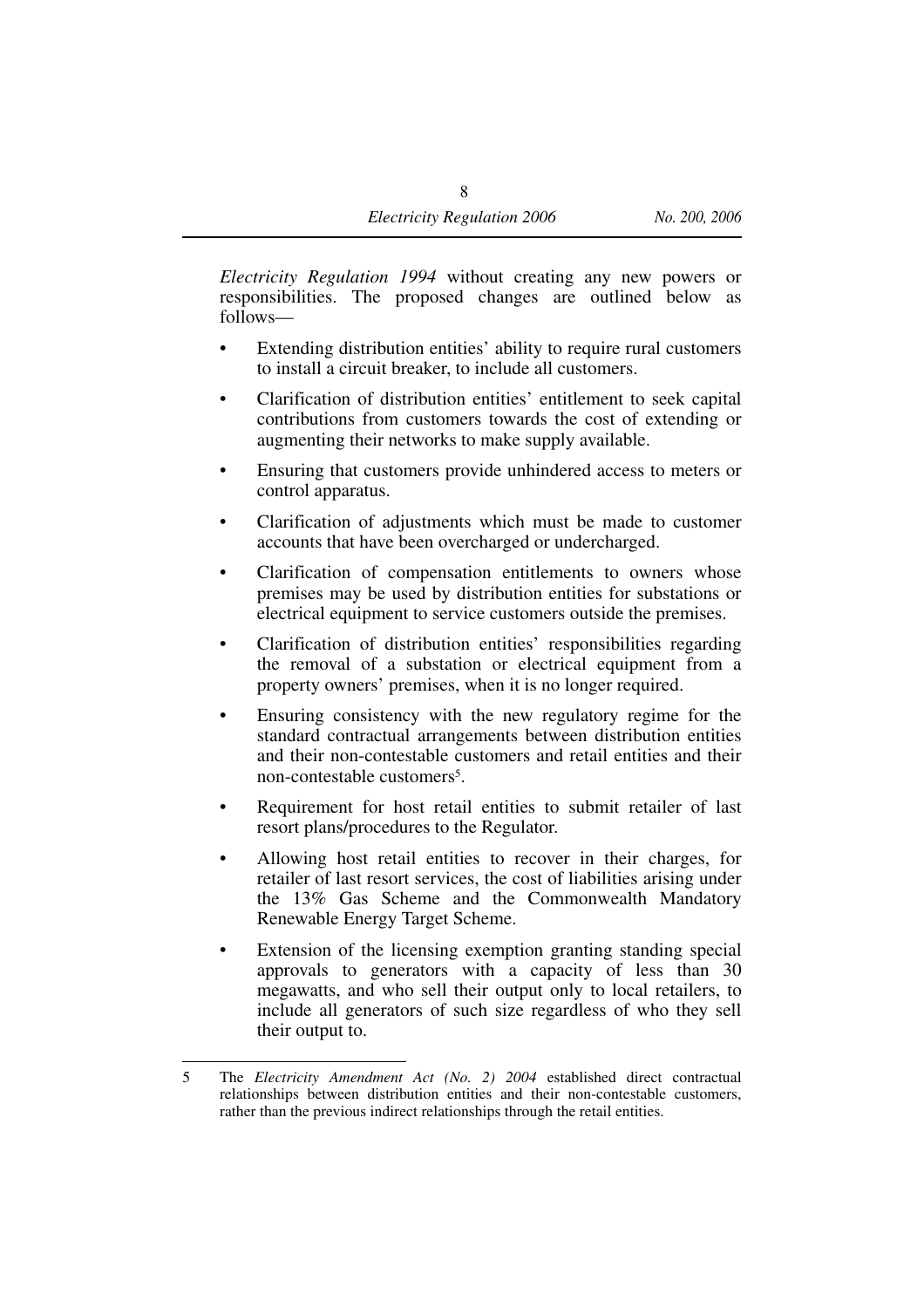- Licensing fees have been changed to be more transparent and reflect the costs involved in investigating whether the licence should be issued. The main change proposed is that the licence application fees will expressly incorporate the costs of advertising associated with the licensing process.
- Generally, it is also proposed to increase prescribed fees in line with CPI changes.

The cost-benefit assessment indicates that, of the considered alternatives, the proposed Electricity Regulation 2006 (remaking the *Electricity Regulation 1994* with these improvements) will provide the highest net benefits to industry, Government and the wider community. Customers in particular, who are identified by the *Electricity Act 1994* as an important stakeholder group, are clearly protected and receive net benefits. The quantitative analysis also indicates that the proposed fee structure better reflects the true costs of regulation without having a significant adverse impact on industry or the wider community.

The proposed Electricity Regulation 2006 will be required to commence prior to the expiry of the existing *Electricity Regulation 1994* on 31 August 2006.

#### **3 Authorising law**

The *Electricity Act 1994* establishes the framework for all participants (both private sector as well as government owned entities) within the electricity industry so as to encourage the efficient, economical and environmentally sound provision of electricity. The *Electricity Act 1994* sets out the conditions under which these participants operate. In addition, the *Electricity Act 1994* provides the framework for the purchase and sale of electricity within Queensland and refers to arrangements for the National Electricity Market.

The heads of power for the making of a Regulation under the *Electricity Act 1994* are—

Sections 7(d), 20R(1), 23(2), 40A(2), 40D(2), 40, 49A(7), 50(2),52A(1), 55, 55A(2), 64(2), 64FB(1), 67(a), 90(1)(ii),  $101(2)$ ,  $104(1)$ ,  $116(6)$ ,  $122$ ,  $131A(1)$ ,  $133(21)(f)$ , 135AD(1)(c)(iii), 135AM(1)(j)(ii), 135AN(3), 135BE(1)(b), 135BG, 135BK(2)(f), 135BM(2)(c), 135BP(2)(c), 135CH, 135CO(1), 135DV(2)(c), 135DX, 135FA(3)(b), 135GJ(2)(d)(iv),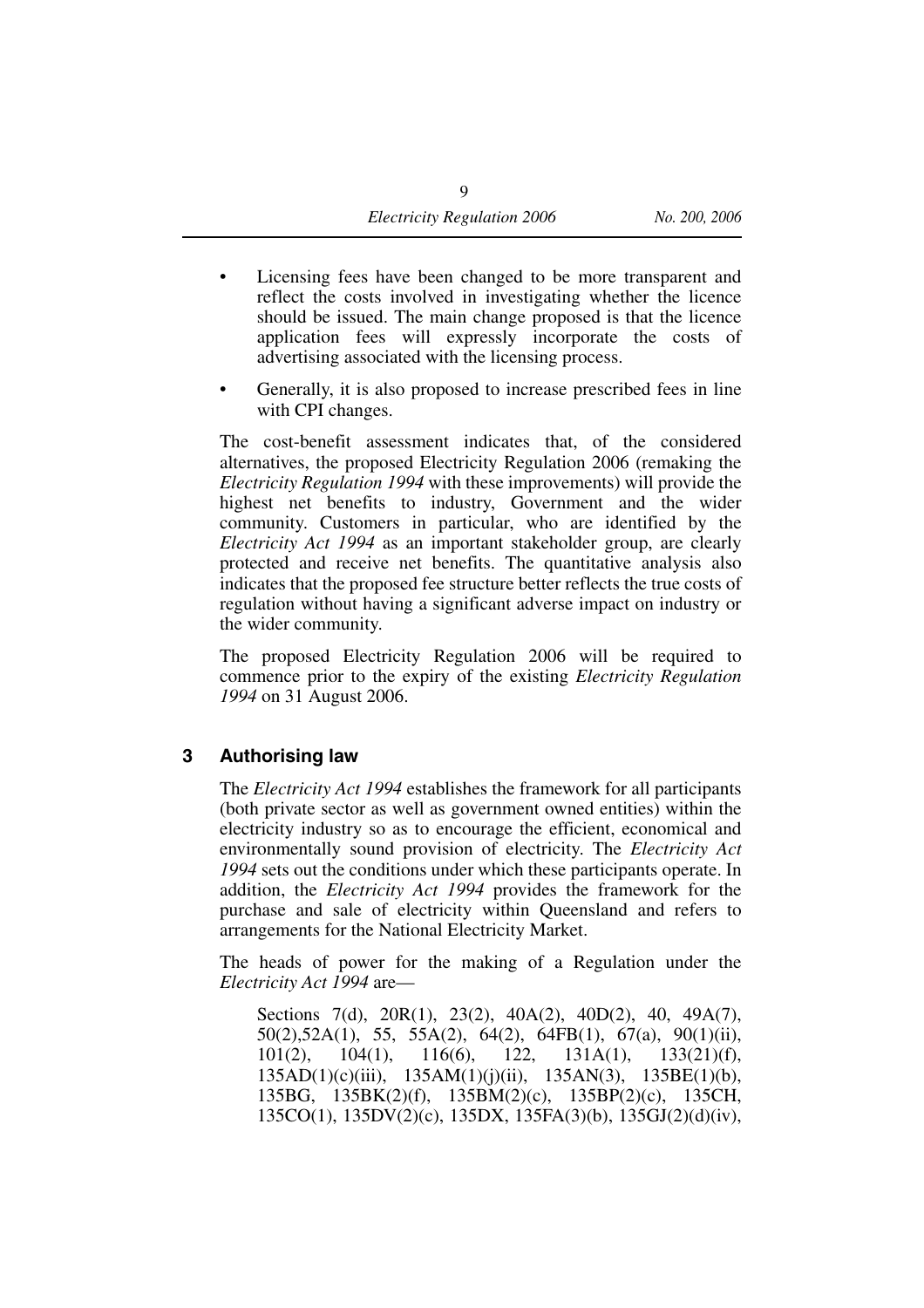135GR(1), 135GS(2)(e), 135H(e)(ii), 135HF(b), 135HH(2),  $135I(3)$ ,  $135IC(2)$ ,  $135IF(2)(a)$ ,  $135IG(1)(c)$  and (3), 135IH(2)(ii), 135IP(1)(b), 135IT(1)(b), 138(3)(b), 146(1)(d),  $147(1)(c)$  and (2),  $179(1)(c)$ ,  $180(2)(e)$ ,  $(3)(f)$ ,  $(4)$ ,  $(5)(c)$ ,  $(6)$  and (7), 184A(1)(b), 184B(2)(c), 188(1)(c), 189(2)(e), (3)(f), (4), (5)(c) and (6),  $193A(1)(b)$ ,  $193B(2)(c)$ ,  $196(1)(c)$ ,  $197(2)(d)$ ,  $(3)(f)$ ,  $(4)$ ,  $(5)(c)$ ,  $(6)$  and  $(7)$ ,  $201A(1)(b)$ ,  $201B(2)(c)$ ,  $204(1)(c)$ ,  $205(2)(c)$ ,  $(3)(g)$ ,  $(5)$ ,  $(6)(c)$ ,  $(7)$  and  $(8)$ ,  $207D(2)(b)$ ,  $208$ ,  $209(1)(c)$ ,  $212A(1)(b)$ ,  $217$ ,  $219(2)$ ,  $227$ ,  $253(1)$ ,  $256(1)(b)$ ,  $(2)$ , 259A, 263 to 266, 280(1), 287A(1), and 299(5).

#### **4 Policy objectives**

The objective of the proposed Electricity Regulation 2006 is to provide the administrative and technical framework to underpin the operation of the *Electricity Act 1994*, and ensure the policy objectives of the *Electricity Act 1994* are achieved. These policy objectives are set out in section 3 of the *Electricity Act 1994*—

- setting a framework for all industry participants that promotes efficient, economical and environmentally sound electricity supply and use;
- regulating the electricity industry and electricity use;
- establishing a competitive electricity market in line with the national electricity industry reform process;
- ensuring that the interests of customers are protected; and
- taking into account national competition policy requirements.

The proposed Electricity Regulation 2006 sets out to support the achievement of these objectives through a number of regulatory mechanisms including the prescription of standards and procedures, definition of supply obligations, specifying energy efficiency labelling and MEPS requirements, and providing for specific employment conditions for employees of the government owned electricity corporations.

The *Electricity Regulation 1994*, for the most part, provides a solid framework for electricity industry participants, encouraging the efficient, economical and environmentally sound supply and use of electricity. The proposed Electricity Regulation 2006 provides some additional fine-tuning, which is more effective in achieving these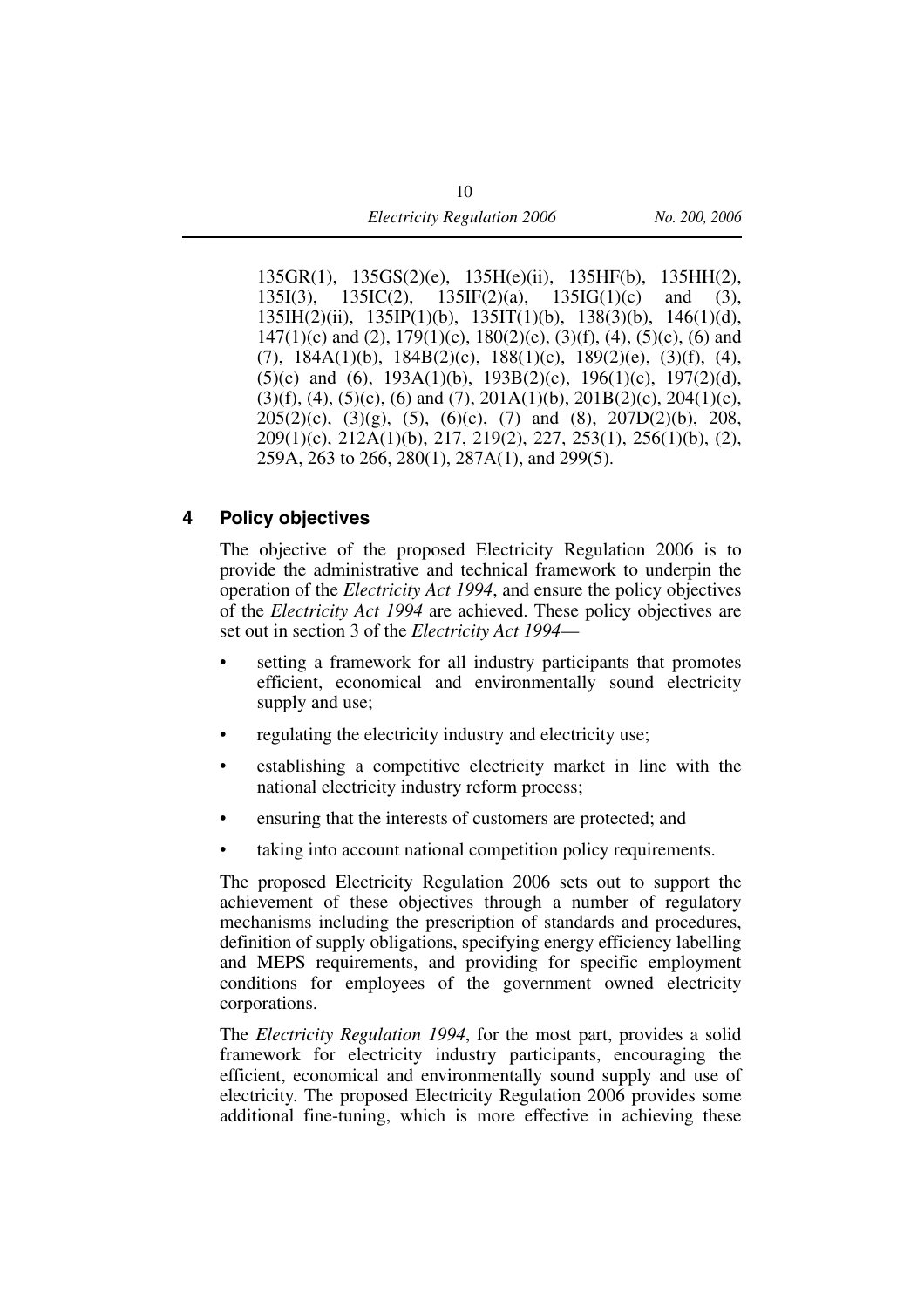objectives, and provides greater net benefits to the community, industry and government.

#### **4 Legislative intent**

The government's policy objectives, as outlined in the *Electricity Act 1994*, will be achieved by remaking the *Electricity Regulation 1994* in a modified form.

Consultation with industry has confirmed that the current form of the *Electricity Regulation 1994* is necessary for the continued efficient operation of the industry. However, while the *Electricity Regulation 1994* has been effective, some changes and fine-tuning, as highlighted above, are required to increase its operational effectiveness and efficiency.

The proposed legislation is considered reasonable and appropriate because it will improve the effectiveness and efficiency of the *Electricity Regulation 1994* and it will not create any new powers or responsibilities.

#### **Commencement of the new regulation**

The proposed Electricity Regulation 2006 will be required to commence prior to the expiry of the *Electricity Regulation 1994* on 31 August 2006.

#### **6 Consistency with authorising law**

The proposed Electricity Regulation 2006 is consistent with the objectives of the *Electricity Act 1994*. It contributes to the provision of a system that achieves an appropriate balance between regulating the electricity industry to provide certainty and confidence in the electricity system, and enabling the development of a competitive industry which can operate in an efficient, economical and environmentally sound manner.

#### **7 Consistency with other legislation**

The proposed legislation is not inconsistent with any other Queensland legislation.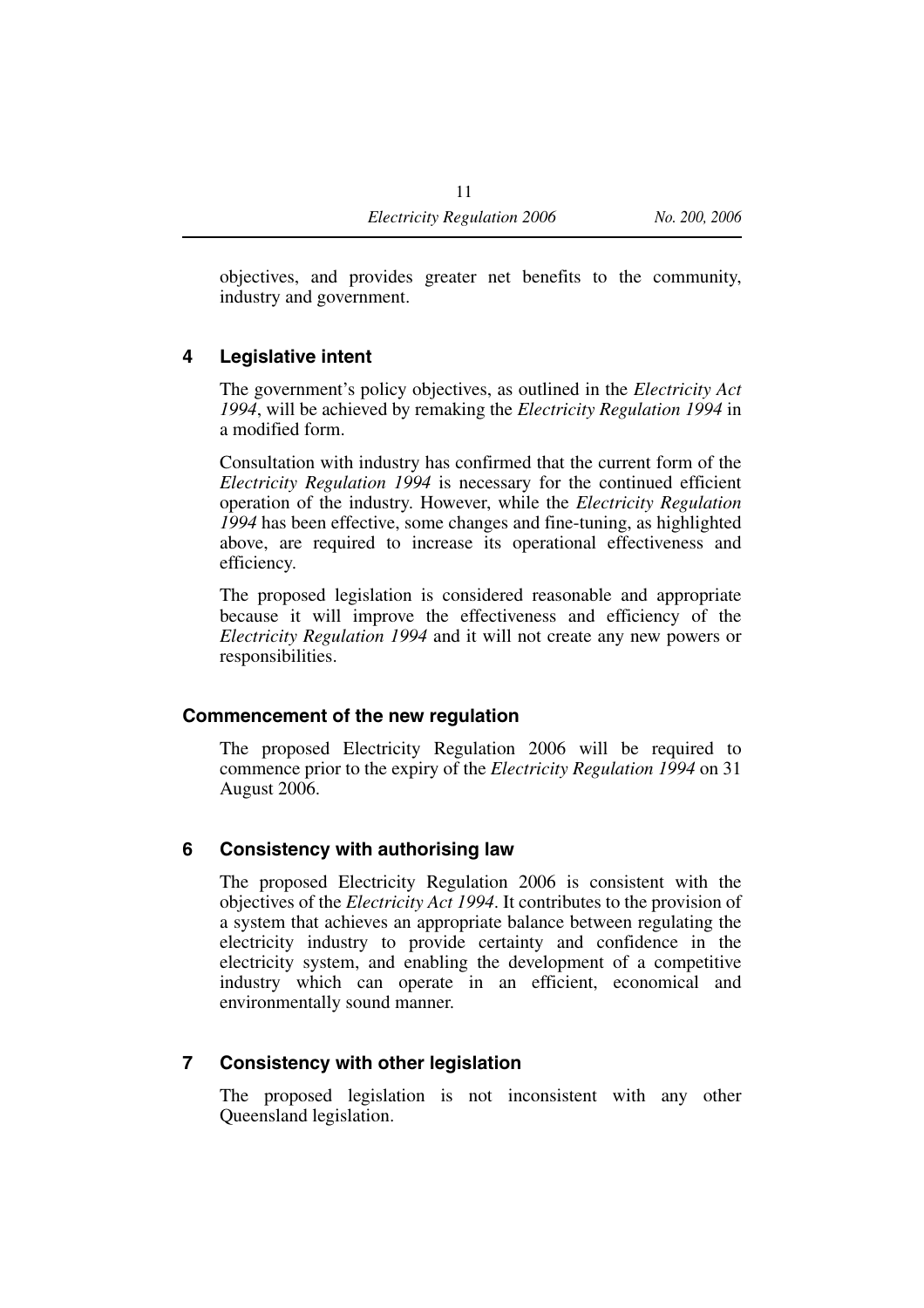#### **8 Fundamental legislative principles**

The *Legislative Standards Act 1992* requires that legislation has sufficient regard to the rights and liberties of individuals and the institutions of Parliament.

It is considered that all options considered by this RIS have sufficient regard for these principles. The drafting of any future legislation would include an assessment of whether the legislation has sufficient regard for fundamental legislative principles.

#### **9 Identification of alternatives**

Consideration has been given to three options for achieving the desired policy objectives of the *Electricity Act 1994*. The options are—

Option 1 No regulation.

- Option 2 Remake of *Electricity Regulation 1994* (without changes). An overview of the current regulation is provided in Appendix 2.
- Option 3 Remake of the *Electricity Regulation 1994* (with changes as outlined in 2.4) (preferred option)

The Department of Energy has eliminated Options 1 and 2 in favour of Option 3, as this option is considered by the Department to be the most appropriate and effective means of achieving the policy objectives of the *Electricity Act 1994*.

#### **10 Cost-benefit assessment**

The purpose of an impact analysis is to identify and assess the potential impacts of available options.

Allowing the *Electricity Regulation 1994* to expire is not considered to be a viable option because the *Electricity Act 1994* needs to be supported by subordinate legislation. Without subordinate legislation, the implementation of the provisions of the *Electricity Act 1994* such as licensing, fees, standards etc, cannot be effectively achieved. This could have negative economic and social impacts for the state, potentially exposing the market and customers to the abuse of monopoly power, inconsistent technical and business operational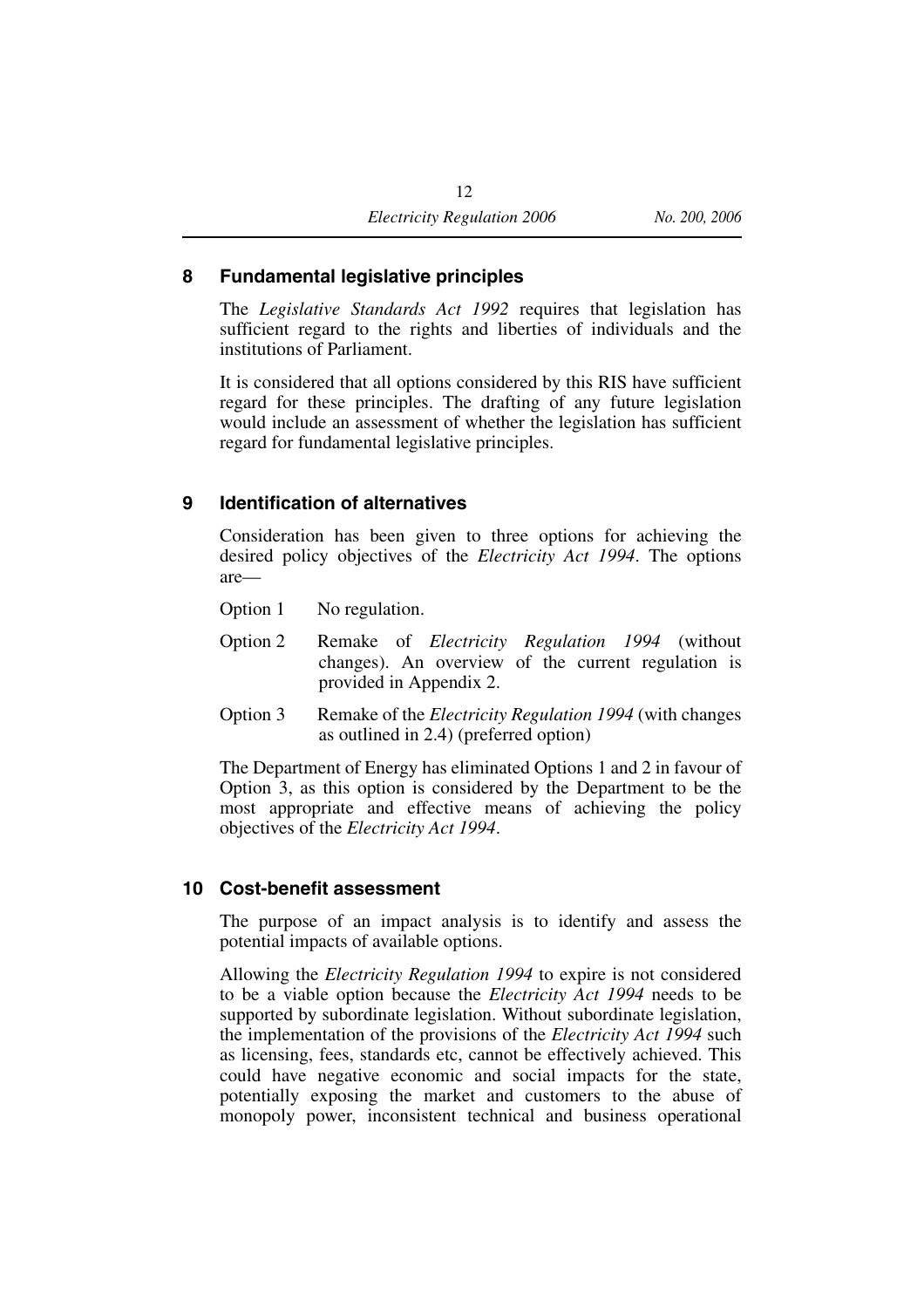standards, and an overall decrease in the economic efficiency and financial viability of the electricity industry.

On this basis, Option 1 would not meet the overarching objectives of the *Electricity Act 1994* which aim to protect customers and promote an efficient, economic and environmentally sound electricity industry. Given Option 1 does not meet the key objectives of the *Electricity Act 1994*, a full impact assessment of this alternative was not undertaken.

Consequently, an impact assessment was only undertaken for Option 2 (a remake of the *Electricity Regulation 1994* without changes) and Option 3 (a remake of the *Electricity Regulation 1994* with changes). The impact of Option 3 is equivalent to the impact of Option 2 plus the impact of the changes associated with Option 3. Therefore, in order to avoid duplication, only the impacts of Option 2 plus the changes identified under Option 3 have been assessed.

The full assessment of impacts is outlined in 10.1 and 10.2. A summary of this analysis is also provided in matrix form at Appendix 3 and 4 of this document.

The objects of the *Electricity Act 1994* place primary importance on protecting customers and promoting economic efficiency and environmentally sound electricity use.

In analysing the impacts of the options, the impacts have been categorised by the affected stakeholder groups—

- customers/community—this group represents over 1.8 million electricity customers, as well as the whole Queensland economy. The electricity customers can be categorised into three categories: residential, industrial and commercial. Generally, there is an overlap between customers and the broader economy, as the vast majority of Queensland residents are electricity customers (either part of their business or home activities). Hence, the impacts on electricity customers and the Queensland economy have been grouped together, but where possible the impacts on individual customer categories and the separate flow on effects to the economy have been separately identified to assist stakeholder consideration.
- business/industry—this group represents mainly the members of the electricity industry, but also covers the broader category of business and industry within Queensland. Because the electricity industry forms a subset of the broader business and industry sector, impacts affecting this sector have been grouped together.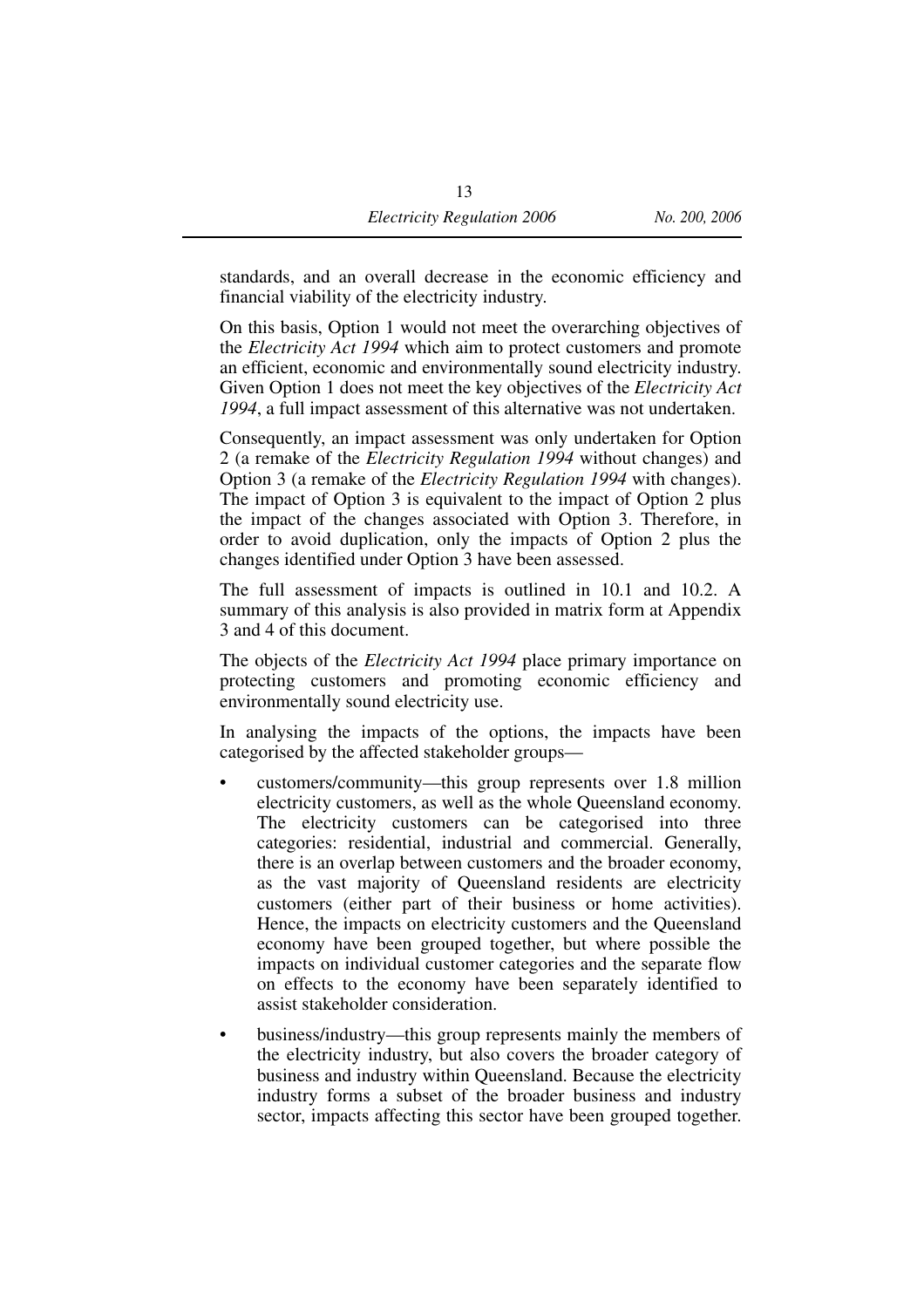Where possible, the impacts on the electricity industry have been separately identified from the non-customer impacts on the broader business and industry sector to assist stakeholder consideration.

• government—this group represents Commonwealth, State and Local Government bodies, excluding government-owned businesses.

The positive (+) and negative (-) effects of the impacts on each stakeholder group were compared in relation to the objectives of the *Electricity Act 1994*.

Apart from the impacts associated with the regulatory fees, it was not possible to quantify the impacts of the Option 2 or Option 3 because of a lack of quantifiable data on future benefits and costs. In such circumstances, a qualitative assessment of the impacts was undertaken for the non-quantifiable impacts, and in the case of fees, a cost-benefit assessment was completed.

For the purposes of the qualitative assessment, the relative importance of impacts were categorised by considering—

- Type of impacts—a description of the social, economic and political factors affected and the subsequent effect on legislative objectives;
- Direction of change—indicates an improvement (+) or decline (-) in social and economic factors;
- Scale—severity of the impact and the size/proportion of the population affected (high, medium, low).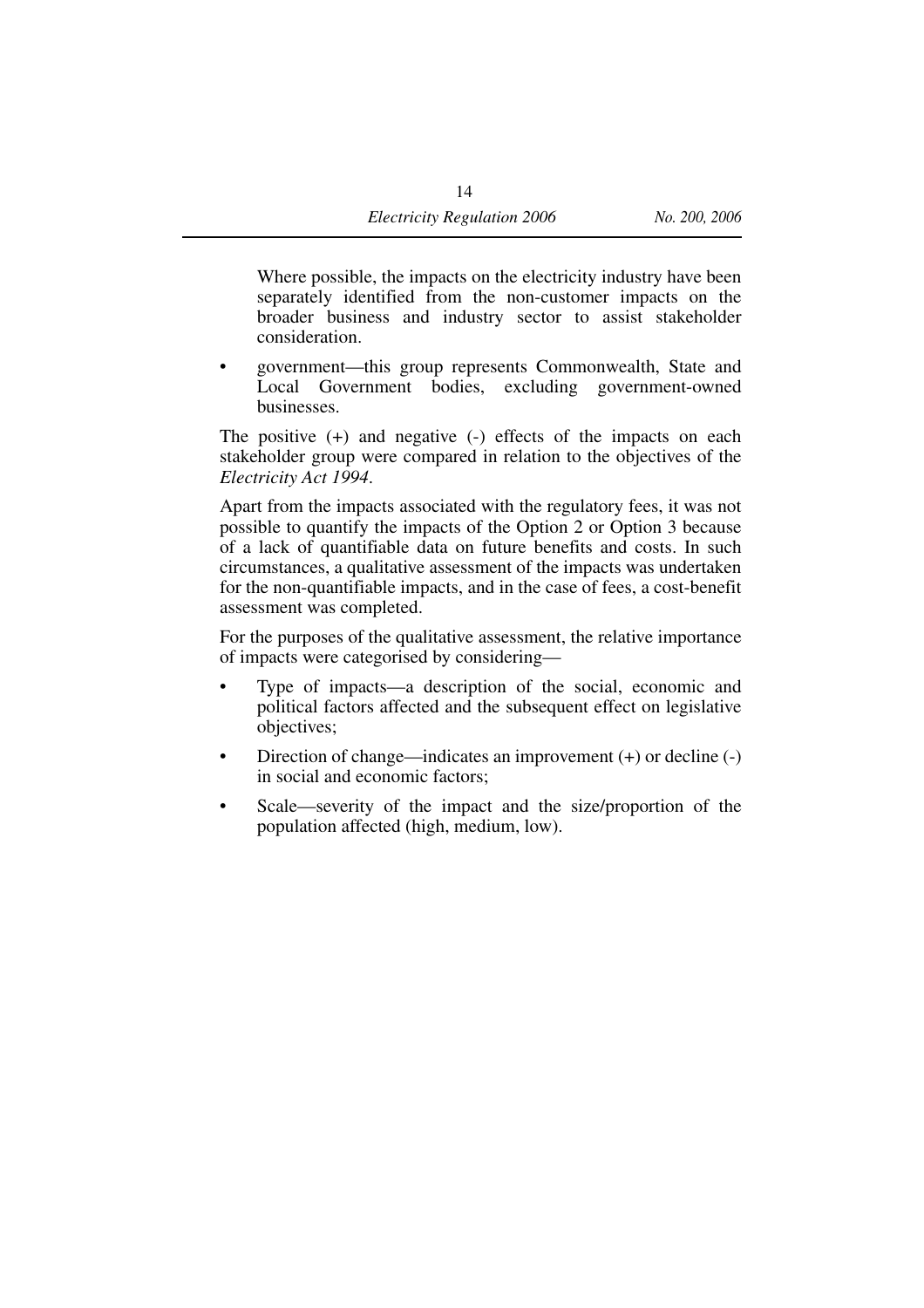The table below describes the criteria for the categorisation of the impacts

| Category | Criteria                                                                                                          |
|----------|-------------------------------------------------------------------------------------------------------------------|
| Low      | Little to no economic/social/political impacts affecting a<br>small proportion of the population.                 |
| Medium   | Moderate economic/social/political impacts affecting a<br>$\bullet$<br>moderate proportion of the population; or  |
|          | Little to no economic/social/political impacts affecting<br>$\bullet$<br>a large proportion of the population; or |
|          | Large economic/social/political impacts affecting a<br>$\bullet$<br>small proportion of the population.           |
| High     | Large economic/social/political impacts affecting a large<br>proportion of the population.                        |

#### **10.2 Option 2—remake of the** *Electricity Regulation 1994* **(without changes)**

The current regulatory arrangements are a mixture of co-regulation and explicit regulation that provides a solid framework for electricity industry participants which encourages the efficient, economical and environmentally sound supply and use of electricity.

An overview of the *Electricity Regulation 1994* is provided in Appendix 2.

It is considered that Option 2 has an appreciable impact on stakeholders in the following areas—

- (1) Technical restrictions affecting the type, configuration and use of electrical equipment by customers and electricity entities.
- (2) Technical restrictions which may affect/add to manufacturing costs.
- (3) Methods that electricity entities may use to charge customers for services.
- (4) Electricity restrictions in the Capricornia and Far North Queensland regions.
- (5) National Electricity Market compliance requirements for electricity entities and customers, including penalties for non-compliance.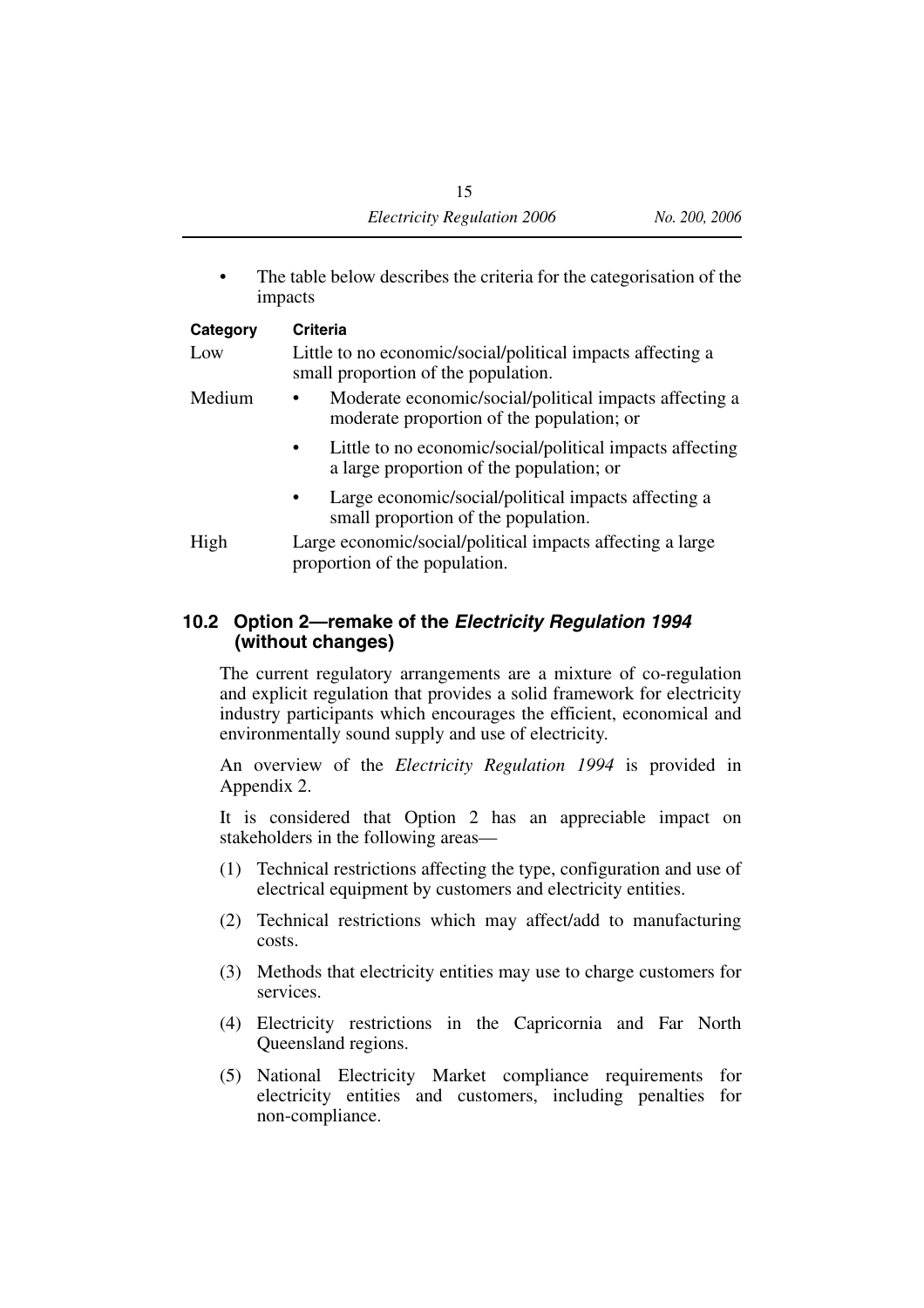- (6) Fees associated with transfers of electricity entity authorities, registration or transfers of items of prescribed electrical equipment, applications to change energy efficiency labels, inspection of the MEPS register, disconnection and reconnection of electricity supply, and meter inspection and testing.
- (7) General employment conditions and entitlements that apply to the government owned electricity industry.

The following provides an assessment of the overall impacts in each of these areas.

#### **Technical**

#### **Customers/community impacts**

The significant costs imposed by the technical provisions on customers are—

- customers must provide the facilities necessary to attach an overhead or underground service line to the customer's premises;
- customers must not operate equipment in a way that interferes with the electricity supply system or supply to other customers; and
- customers may be required to pay for reasonable costs associated with the provision of a service line beyond what the entity is obligated to provide.

On the whole, these costs are considered to have a Medium (-) effect because, while a large number of customers are affected, the overall cost of the technical requirements represents a small percentage of the total cost of building a home or business premises.

The benefits from the implementation of the technical requirements include delivery of a reliable supply of electricity that meets at least the minimum standards, and the employment of safe and environmentally sensitive work practices by electricity entities. Given that all electricity customers and a majority of electricity industry workers can take advantage of these benefits, and the fact that the benefits themselves have a significant positive impact on recipients' lifestyles, the benefits of the technical provisions are considered to be High  $(+)$ .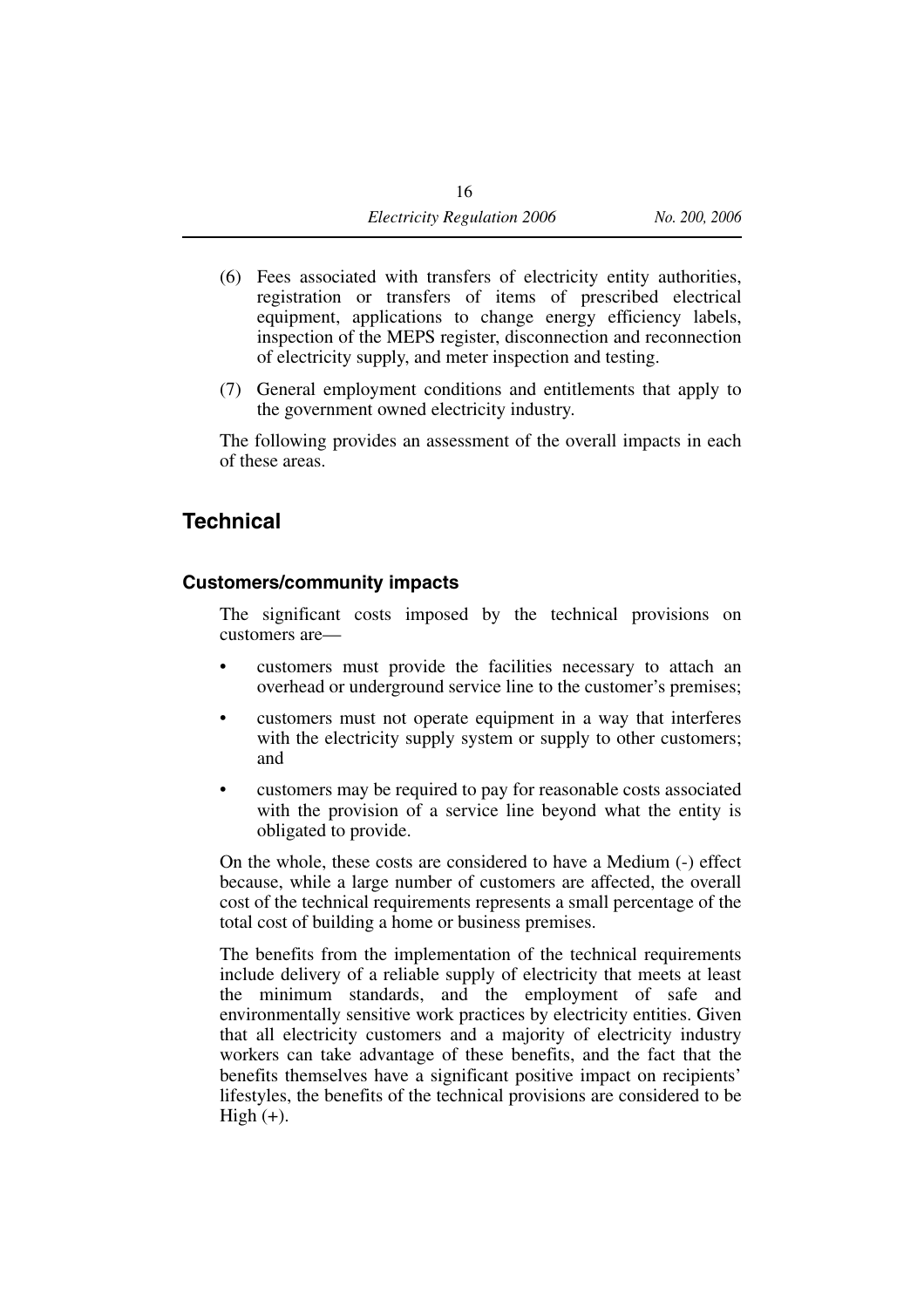#### **Business/industry impacts**

The technical provisions impose certain costs on electricity entities. Under these provisions electricity entities must pay—

- capital costs associated with building and operating equipment to meet technical requirements such as standards for frequency, voltage and earthing;
- costs associated with providing and installing service lines, and maintaining works in good order; and
- costs associated with the implementation of appropriate workplace practices.

Overall, the impact of these costs on the electricity entities are considered to be Low (-) to Medium (-) because the costs associated with the technical requirements imposed on the electricity entities are relatively small when compared to their overall costs of constructing and operating their distribution systems.

The benefits to the electricity entities from the implementation of the technical requirements and safe work practices are fewer customer supply complaints and workplace accidents. Given only a few electricity entities receive these benefits and the relatively small impact on the entities income, the benefits of the technical provisions are considered to be Low (+).

#### **Government impacts**

No impact or negligible impact on Government.

#### **Overall**

On balance, it is considered that the benefits that all customers and electricity entities obtain from the technical provisions (i.e. the provision of a secure, reliable and safe supply of electricity and safe and environmentally sensitive work practices) outweigh the costs associated with the implementation of the provisions.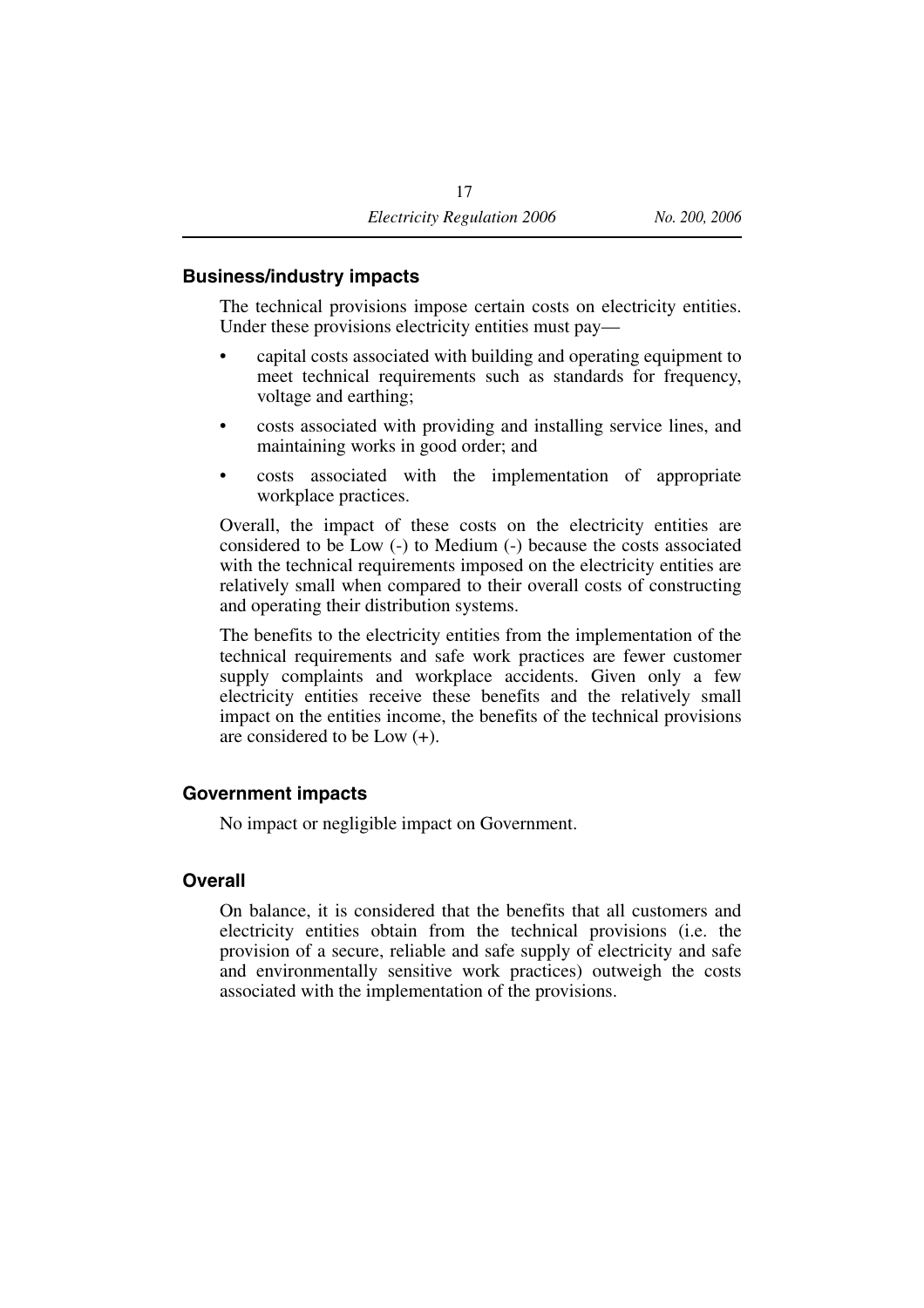#### **Supply and sale**

#### **Customers/community impacts**

The most significant costs imposed on customers by the supply and sale provisions include—

- connection and supply costs including fees and charges required under the National Electricity Rules;
- costs related to the provision of space, housing, access, meter mounting, and connection facilities;
- costs related to prescribed fees for meter testing; and
- costs associated with relocating the meter and control apparatus.

The customer connection and supply costs, including the costs associated with the provision of space, housing and mounting of meters and control equipment, affect a large proportion of the population and can be significant in a limited number of cases. However, these costs are one-off expenses which become relatively small when depreciated over the life of the assets involved. The ongoing costs associated with distribution charges for maintaining meter and control apparatus and providing access to meter and control equipment are generally small but affect a large number of people. The meter testing costs are small and only affect a small proportion of the population. On this basis therefore, the overall costs imposed on customers by the supply and sale provisions are considered to be Medium  $(-)$ .

The benefits from the implementation of the supply and sale provisions include the delivery of a reliable supply of electricity that meets certain minimum standards, the protection of customers' safety through the installation of appropriate electricity control apparatus, and the protection of customers' rights in relation to quality of supply, disconnection, reconnection and metering disputes. Given all customers enjoy these benefits as well as the resulting improvement in lifestyle, the benefits derived from the supply and sale provisions have been assessed to be High (+).

#### **Business/industry impacts**

The most significant costs imposed on distribution entities by the supply and sale provisions include—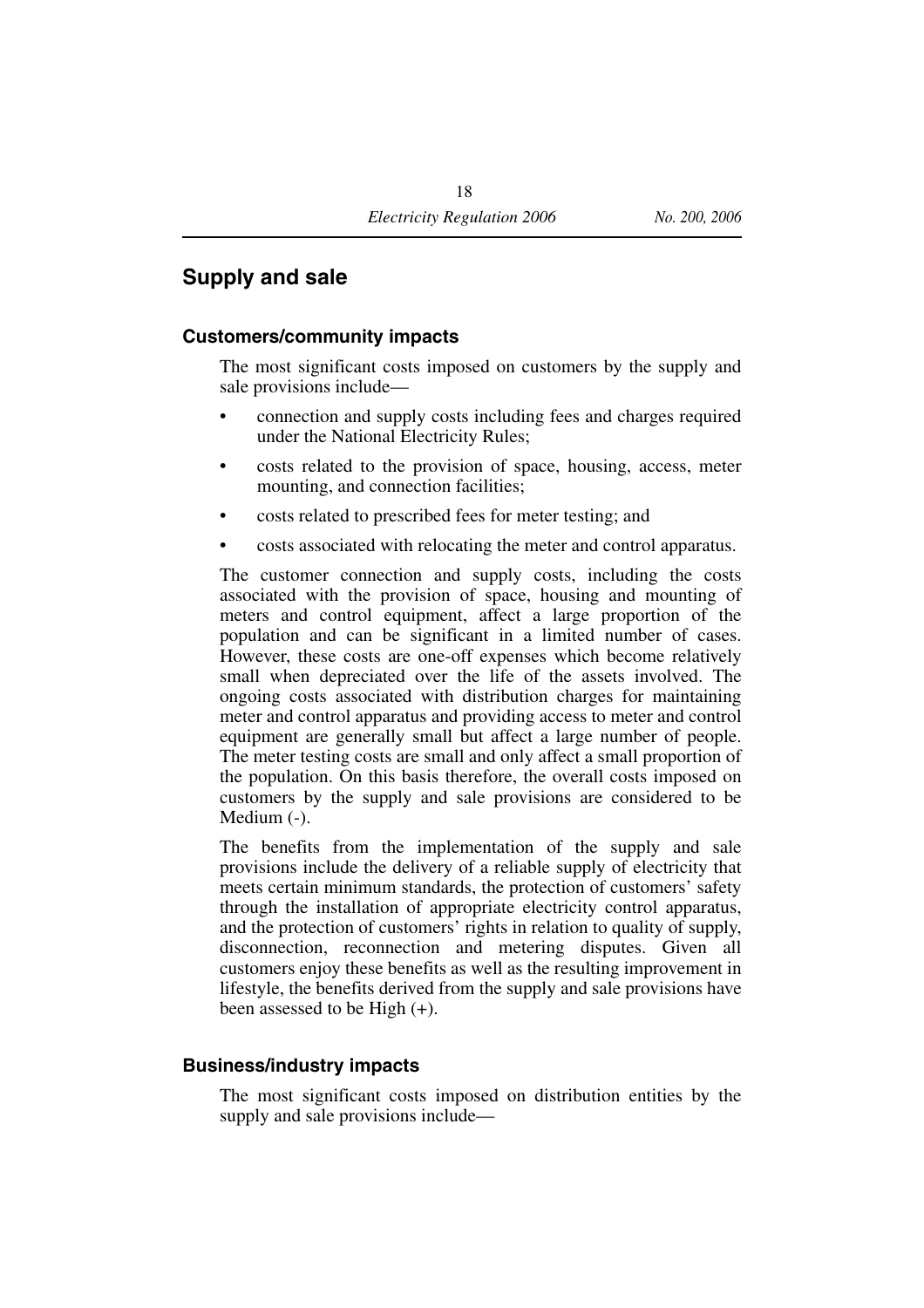- distribution costs associated with providing, installing and maintaining meter and control apparatus; and
- distribution costs associated with the provision of testing services.
- The costs associated with providing, installing and maintaining meter and control apparatus form a significant proportion of a distribution entity's total costs, however these costs are recovered through the distribution charges on customers (which forms part of their cost of supply). Therefore, the impact of this regulatory requirement on distribution entities is nil.

The fee charged for meter testing does not cover the costs associated with the service. However, the number of meter testings undertaken by the distribution entities is small. Therefore, the overall impact of this requirement is considered to be Low (-).

The supply and sale provisions relate to the protection of customers and therefore few if any benefits accrue to business/industry.

#### **Government impacts**

No impact or negligible impact on Government.

#### **Overall**

On balance, it is considered that the benefits that customers obtain from the supply and sale provisions (i.e. the provision of a secure, reliable and safe supply of electricity, and the protection of customers' rights) outweigh the costs associated with the implementation of these provisions.

#### **Electricity restrictions**

#### **Customer/community impacts**

The electricity restriction regulations apply to electricity customers who are supplied electricity by 28 small, stand-alone supply systems, which are isolated from the main interconnected electricity system.

The stand-alone systems are operated by Ergon Energy in remote locations in Queensland, including the Torres Strait Islands,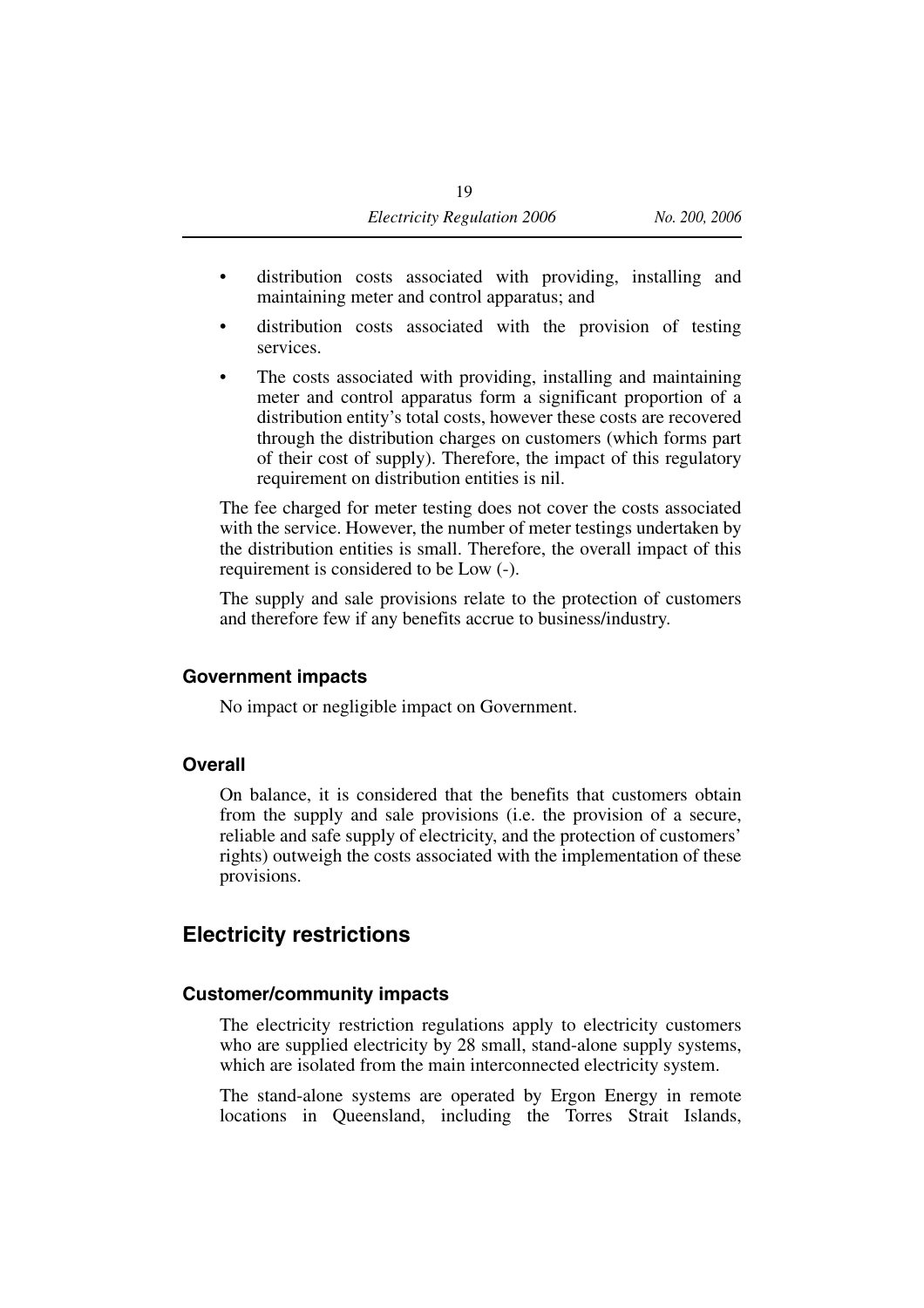Mornington Island, Palm Island and the mainland communities of Aurukun, Bamaga, Boulia, Burketown, Camooweal, Coen, Doomadgee, Kowanyama, Lockhart River, Mapoon and Pormpuraaw.

The technical characteristics of small isolated supply systems, which consist of a stand-alone generating plant connected to a small local distribution network, mean their supply capacity is limited. The electricity restrictions aim to ensure that customers' demand for electricity is kept within the available capacity and technical capability of the supply systems so that a constant and reliable supply of electricity can be provided. Without electricity restrictions, electricity supply to customers on isolated networks would be subject to interruptions (black-outs) and voltage dips (brown-outs), particularly when equipment which utilises a lot of power was used.

The electricity restrictions prohibit customers on isolated networks from using electrical equipment that uses a large amount of power on start-up, specifically large electric motors, industrial welders and instantaneous hot water systems with a rating of more than 2.4 kilowatts. There are exemptions for reasons of health, and for electric motors that are part of a public water supply or sewerage system.

The restrictions provide some sensible boundaries for customers when selecting electrical equipment they need, and prevent equipment being connected that would necessitate large upstream capital expenditures to maintain the quality of supply to other customers. In practice, customers choose electrical equipment which meet their needs without causing quality of supply issues for other customers. For example, customers may choose two smaller motors instead of one large motor.

These restrictions are long-standing, have a minimal impact and are generally accepted by the communities concerned. Previous, more onerous restrictions covering air conditioners, electric stoves and ovens and certain hot water systems, which applied in some communities, were removed in 2003.

While there are some costs to domestic and small business customers affected by the restrictions, these costs are considered to be Low (-) as they apply to a small proportion of the population, and only limit specific electrical equipment.

The electricity restriction provisions offer benefits to customers, in terms of greater reliability and quality of electricity supply through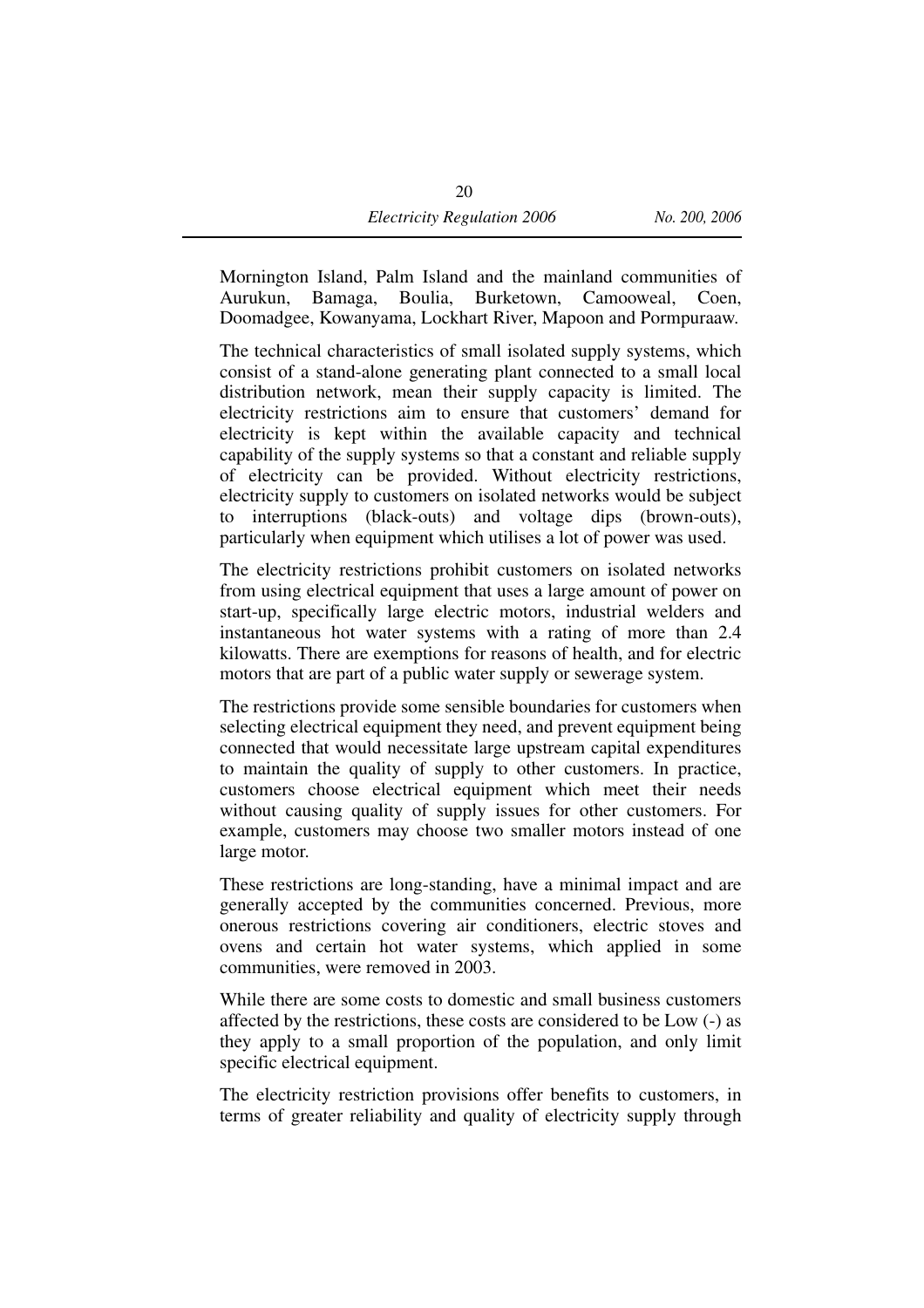the isolated networks. For customers, the benefits are considered to be significant and are assessed as Medium (+).

#### **Business/industry impacts**

In the absence of restrictions, customers may choose electrical equipment that has initial and ongoing load requirements which the existing electricity system cannot supply without causing reduction in the quality of supply to other customers. This would mean that large upstream capital expenditures would need to occur in order to protect the quality of supply to those other customers. These costs could not be passed on to the customers choosing this electrical equipment, because they are protected by the uniform tariff arrangements. Rather, these costs would be incurred by Ergon Energy (the owner and operator of the isolated networks). Accordingly, the electricity restriction provisions benefit Ergon Energy in terms of ensuring customers choose electrical equipment that is more suited to the configuration of the electricity system, and reducing the need for additional capital works expenditure. This also improves overall network reliability (benefiting all customers) and negates the need for Ergon Energy to install additional generation capacity and network equipment to meet increased electricity demand. These financial savings are passed on to the State Government in terms of a reduced Community Service Obligation liability.

#### **Government impacts**

The State Government also benefits as the financial savings made by Ergon Energy directly translate into a reduced Community Service Obligation liability associated with maintaining franchise tariffs in these high cost isolated areas. These benefits have been estimated to be in the same order as the financial savings made by Ergon Energy, and have been assessed to have a Medium (+) impact.

#### **Overall**

On balance, it is considered that the benefits customers, Ergon Energy and the State Government obtain from the implementation of the electricity restrictions outweigh the limited costs to customers.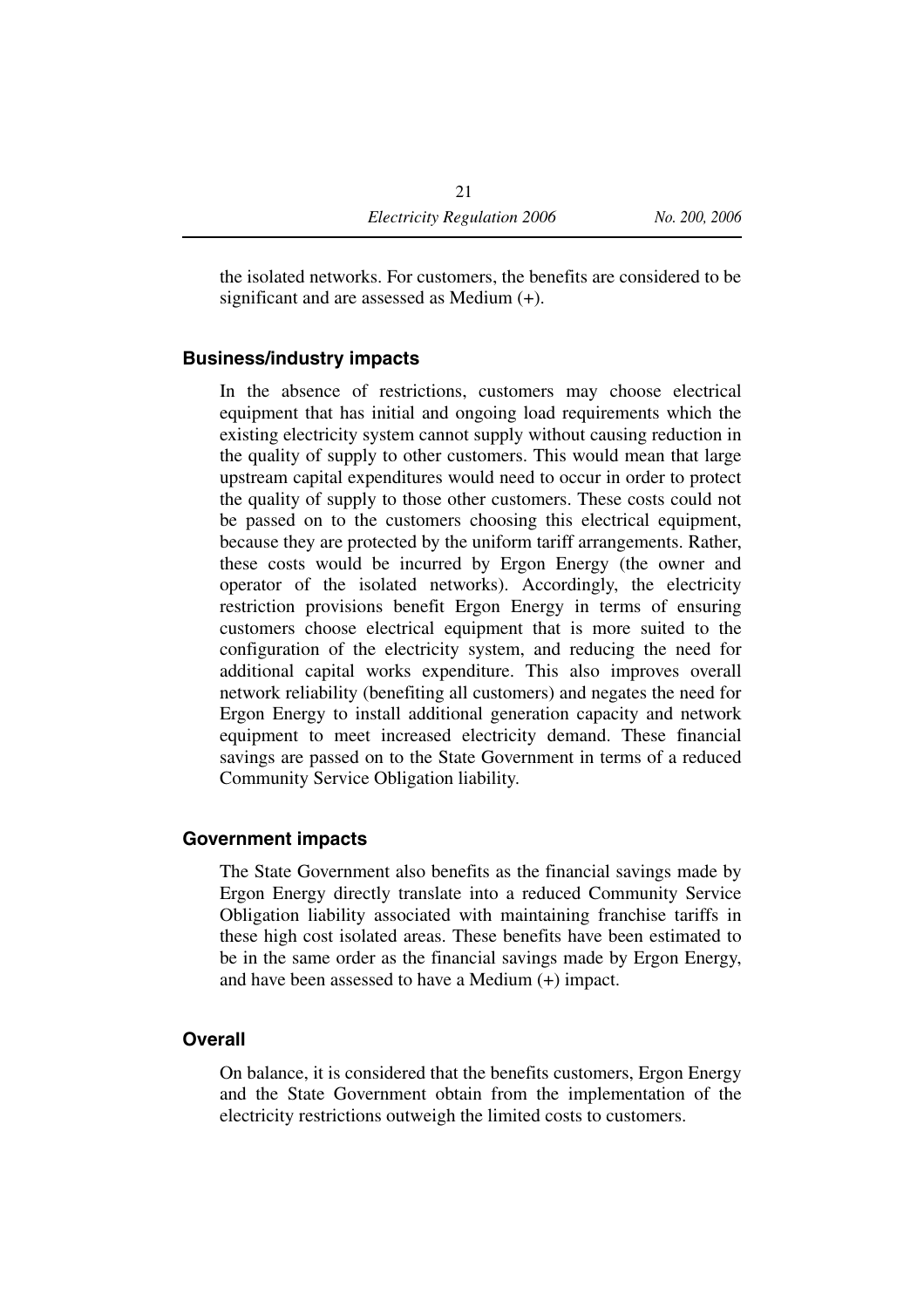#### **Government owned corporations**

The government owned corporation provisions set out general employment conditions and entitlements as they apply to the government owned electricity industry. In 1995, with the corporatisation of the electricity industry in Queensland, the State Government made a commitment that electricity industry employees would retain their employment benefits to which they had previously been entitled.

#### **Customers/community impacts**

These benefits, which are aligned generally with the Queensland public sector employment conditions, include entitlements such as long service leave of 13 weeks after 10 years service, transfer conditions, recognition of previous service and continuity of service, locality allowances and overtime arrangements. These entitlements benefit a large number of government owned electricity corporation employees. The impact of these benefits is considered to be Medium  $(+).$ 

#### **Business/industry impacts**

As State Government employment conditions generally exceed standard industry employment conditions, there is some additional cost to the government owned electricity entities associated with the mandatory implementation of these provisions. The financial imposition of these provisions to the government owned electricity entities is considered to be Medium (-). However, on the positive side, these employment conditions help attract and retain skilled workers in the electricity industry. Given the difficulty and cost associated with finding and retaining skilled labour, this benefit is considered to be Medium (+).

#### **Government impacts**

These additional costs on the government owned electricity entities flow on to the owner (the State Government) in terms of reduced dividends. The financial imposition of these provisions to Government is considered to be Medium (-).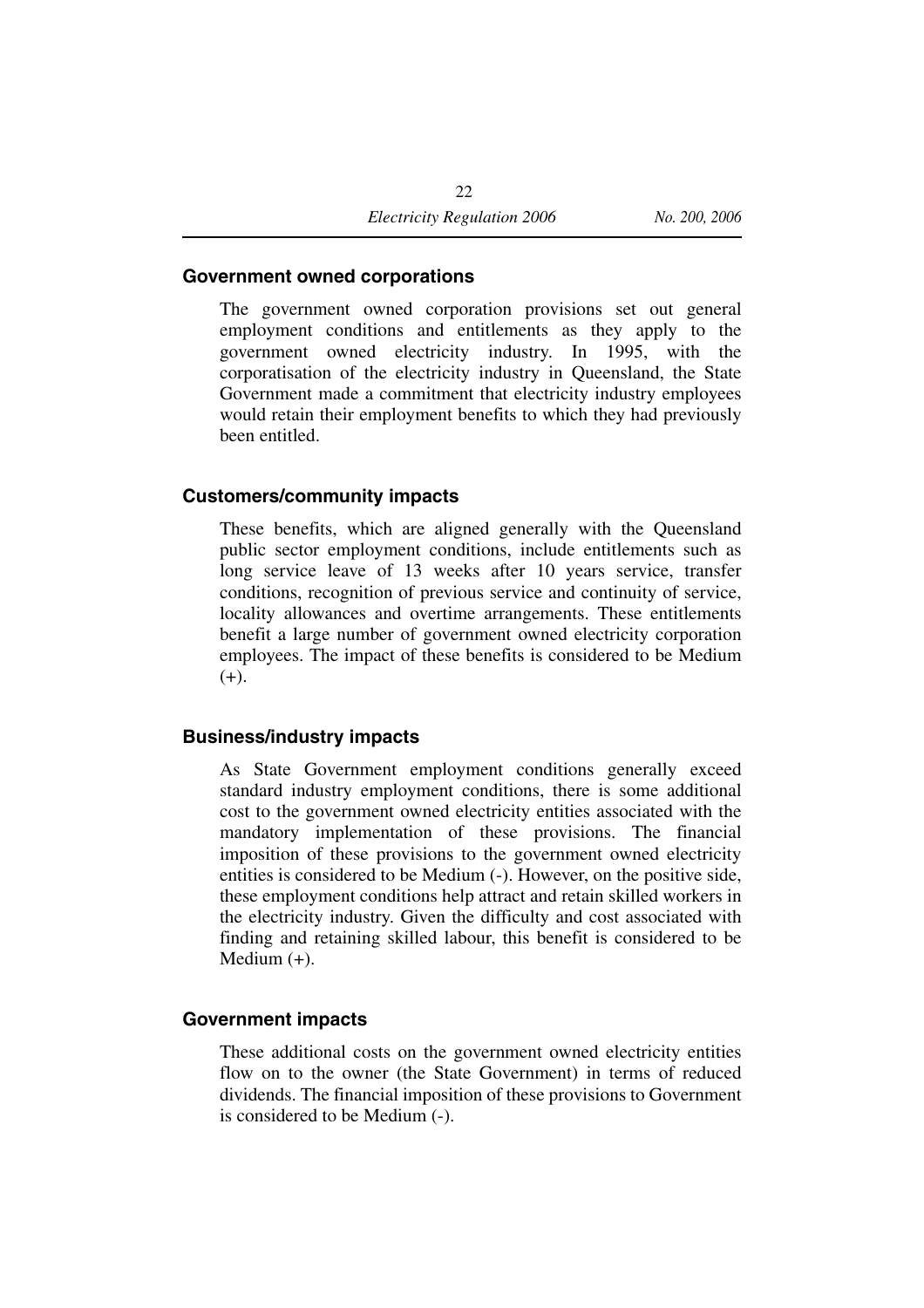#### **Overall**

On balance, the overall impacts of the provisions associated with the government owned corporation employment conditions are negligible.

#### **Contestability and market arrangements**

The provisions relating to contestability in the *Electricity Regulation 1994* are designed to set out a clear process for the declaration of a customer as a contestable customer and the ongoing effects of a customer being so declared. The provisions set out the criteria that a customer must meet in order to qualify as a contestable customer and also set out various customer protection mechanisms including a mechanism for resolving disputes in relation to contestability matters.

The Market and System Arrangement provisions in the *Electricity Regulation 1994* tie the local laws to the National Electricity Law that applies throughout the whole of the inter-jurisdictional National Electricity Market. These provisions assist in ensuring secure and reliable supply of electricity to customers in Queensland and require industry participants operating an electricity facility to comply with the National Electricity Rules as a condition of their authorities issued under the *Electricity Act 1994*.

Provisions are also in place to reduce anti-competitive practices within the electricity industry and reduce barriers to entry into the Queensland market faced by small generators.

#### **Customers/community impacts**

Those customers who are able to participate in a contestable market have greater choice in terms of their electricity retailer and the nature of services they receive. This greater choice also creates more competition among Queensland electricity industry participants, placing a downward pressure on prices and improving service quality. These benefits are assessed to be High (+). Similarly, the benefits from ensuring the electricity system is adequately maintained and supply of electricity is secure and reliable are also High (+).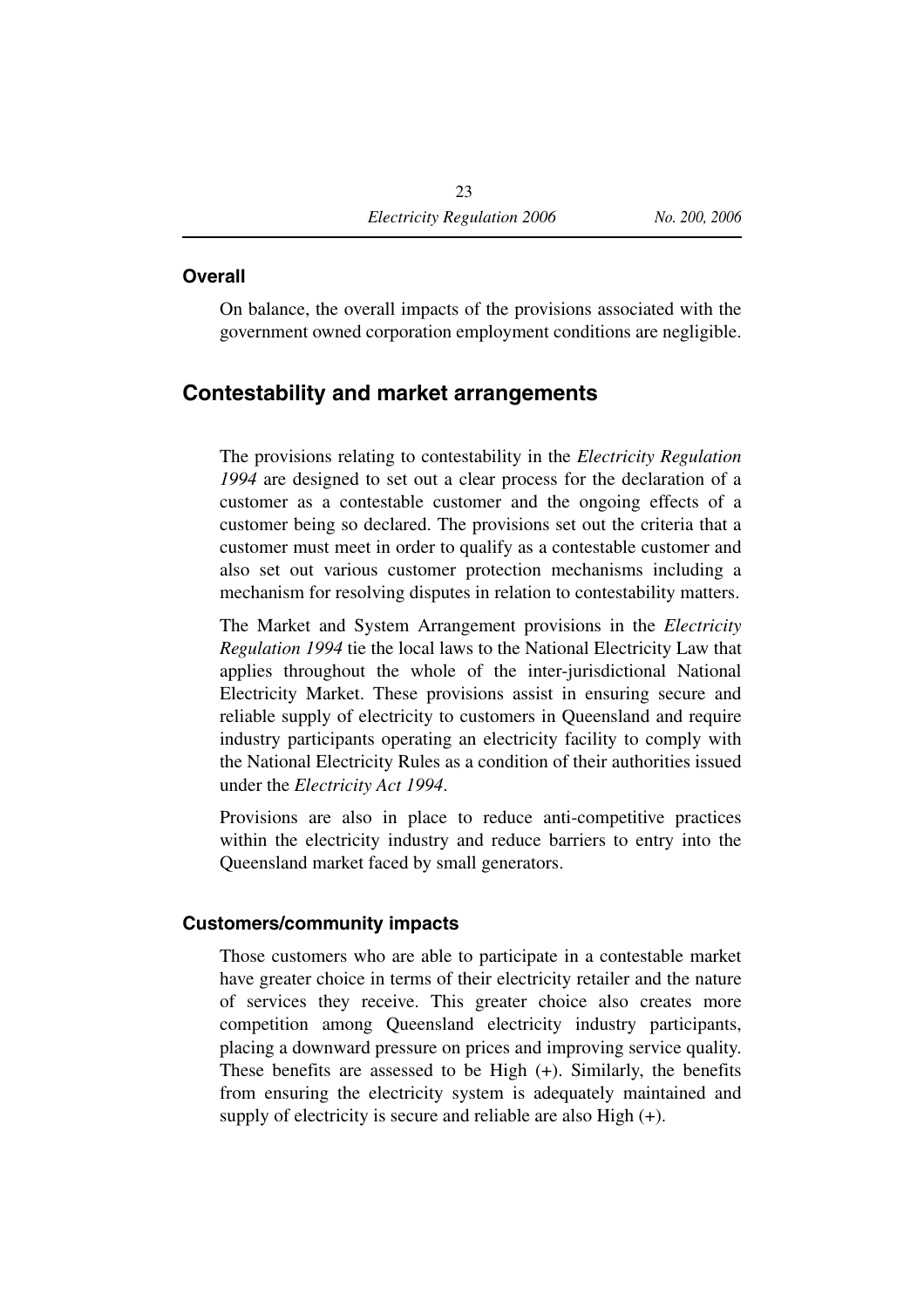#### **Business/industry impacts**

There are costs to electricity entities associated with the contestability and market arrangements. These costs relate mainly to the maintenance of a secure and reliable electricity system and adherence to customer protection requirements. However, the maintenance costs are not additional costs as this is already a requirement under the National Electricity Law for electricity entities.

These costs, which could properly be described as mandatory operational costs of electricity entities, are considered to be Low to Medium  $(-)$ .

#### **Government impacts**

The costs associated with the contestability and market arrangements provisions borne by the State Government are primarily related to administration costs associated with the monitoring and implementation of the provisions, and ensuring the customer protection requirements are met. These costs are considered to be Low  $(-).$ 

#### **Overall**

On balance, the economic and social benefits of the contestable and market arrangements provisions are assessed to outweigh the financial costs to government and electricity entities in delivering on these provisions.

#### **Review and appeal provisions and general provisions**

The review and appeal provisions and general provisions aim to ensure an effective appeal mechanism is in place. These provisions apply to persons affected by decisions made under the *Electricity Regulation 1994*, who wish to appeal a decision made by the Regulator.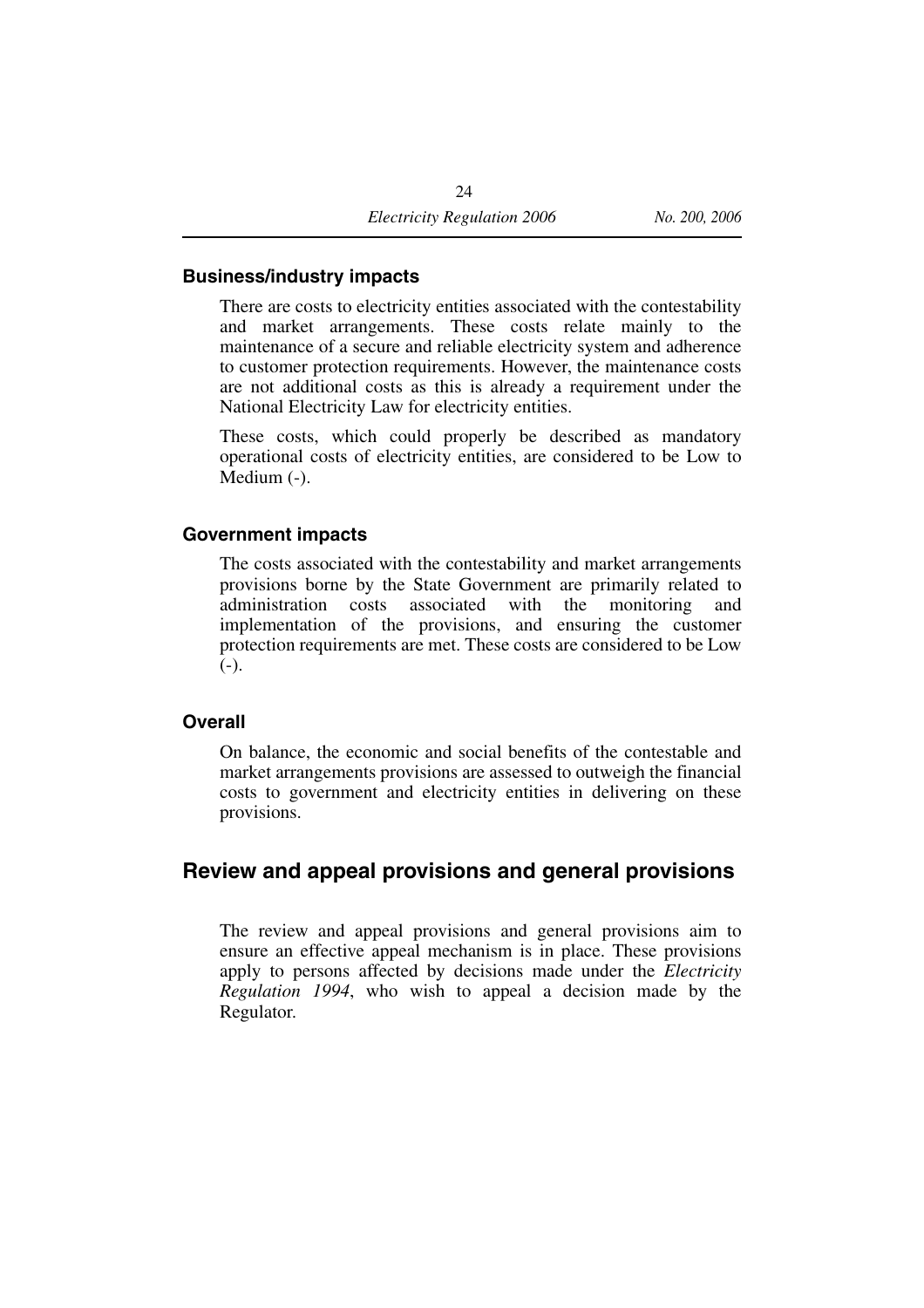#### **Customers/community impacts**

Although appeals against decisions made by the Regulator are initiated by a small proportion of the population, technically these provisions could be used by a wider range of people. The risk of appeal also encourages a more sound decision-making process. Given the potential range of people with access to appeals, and the incentives for improved decision-making, the benefits of these provisions are considered to be Medium (+).

#### **Business/industry impacts**

Although appeals against decisions made by the Regulator are initiated by a small proportion of industry, technically these provisions could be used by all industry participants. The risk of appeal also encourages a more sound decision-making process. Given the potential range of industry participants with access to appeals, and the incentives for improved decision-making, the benefits of these provisions are considered to be Medium (+).

#### **Government impacts**

The cost of these provisions relate primarily to Government administration costs associated with the implementation of the provisions. Given the small number of reviews and appeals, the financial imposition is considered to be Low (-).

#### **Overall**

On balance, it is considered that the economic and social benefits of the review and appeal provisions and general provisions for the broader population outweigh the cost to Government of implementing the provisions.

#### **Fees**

Generally, fees should reflect reasonable costs incurred by the Regulator in managing, monitoring and enforcing the conditions of electricity licences. In addition to being cost-reflective, fees should also feature high levels of transparency, simplicity and predictability (that is, fees should not differ significantly from one year to the next,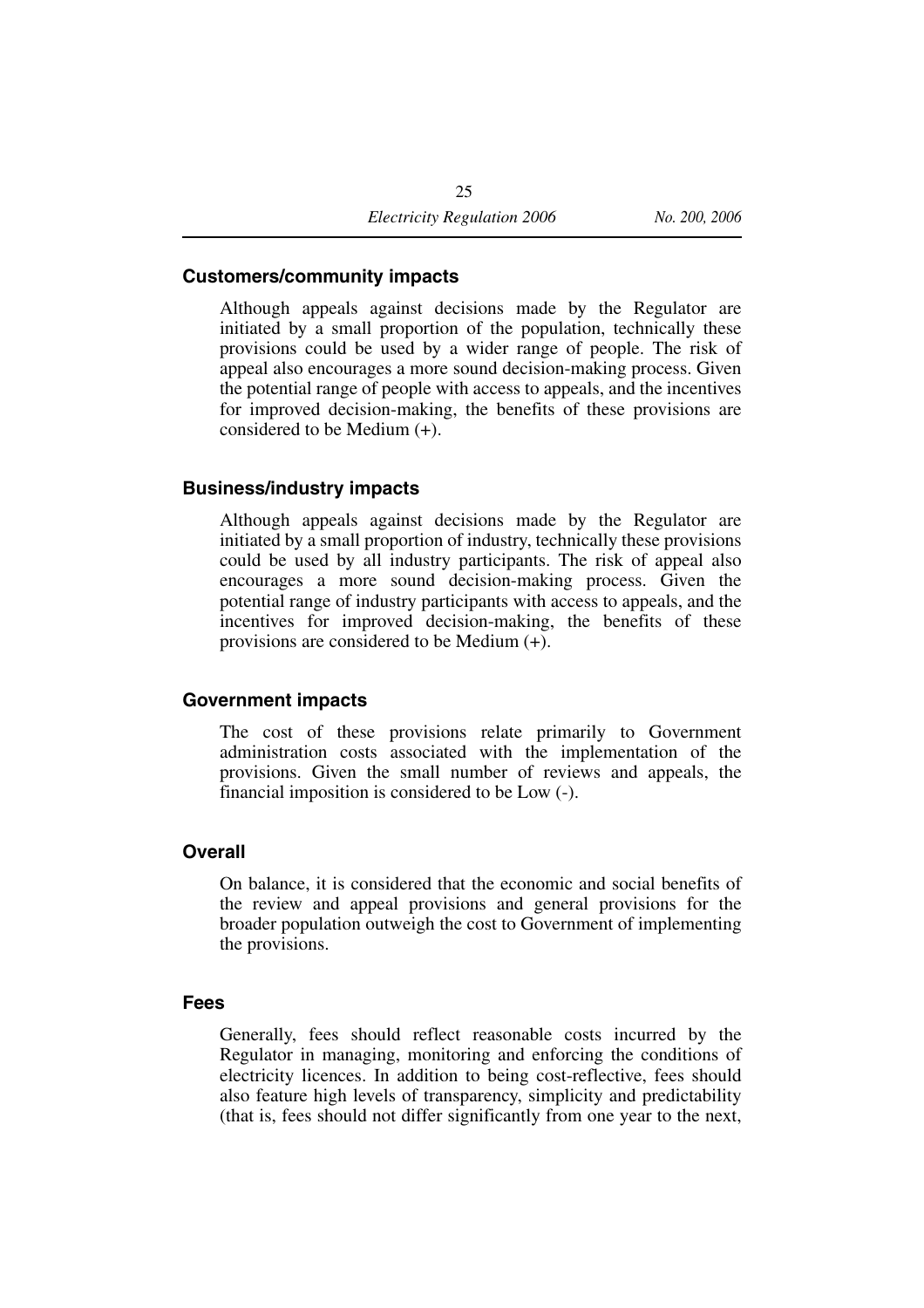and fees should be able to be easily calculated through the application of a clear methodology).

Queensland's use of a combination of fixed and variable fees provides a level of predictability and flexibility in its fee structure. Predictability is provided through clearly defined fixed and variable costs. With this information, electricity entities can identify future costs, and the probable regulatory costs associated with expansion. Overall, this approach helps contribute to a stable policy and regulatory environment, an important foundation for attracting and maintaining industry investment.

Jurisdictions are moving progressively towards full cost-reflectivity in their licence fee structures. The Commonwealth has taken significant steps towards this goal, following the Productivity Commission's report, Cost Recovery by Government Agencies. The report concluded that all cost recovery arrangements should have clear legal authority, and that, as a general principle, the administrative costs of regulation should be recovered so that the price of each regulated product incorporates the cost of efficient regulation (Productivity Commission 2001). The report also noted, however, that cost recovery should not be implemented where it would unduly stifle competition and industry innovation (Productivity Commission 2001:LIII, LVII)

While Queensland has yet to introduce a fully cost-reflective regime, the NCP Review of the Queensland *Electricity Act 1994* and *Electricity Regulation 1994* found the existing fee structure was not anti-competitive given its low-cost nature when compared to other jurisdictions (ACIL Consulting 2002).

The impacts associated with each fee are discussed in detail below.

Part 1–Licensing (sections 1-6)— Over the five year period from 2000 and 2004 the revenue generated through applications for electricity authorities and transfer of electricity authorities has averaged \$2,100 per calendar year (see table below). This amount reflects an average of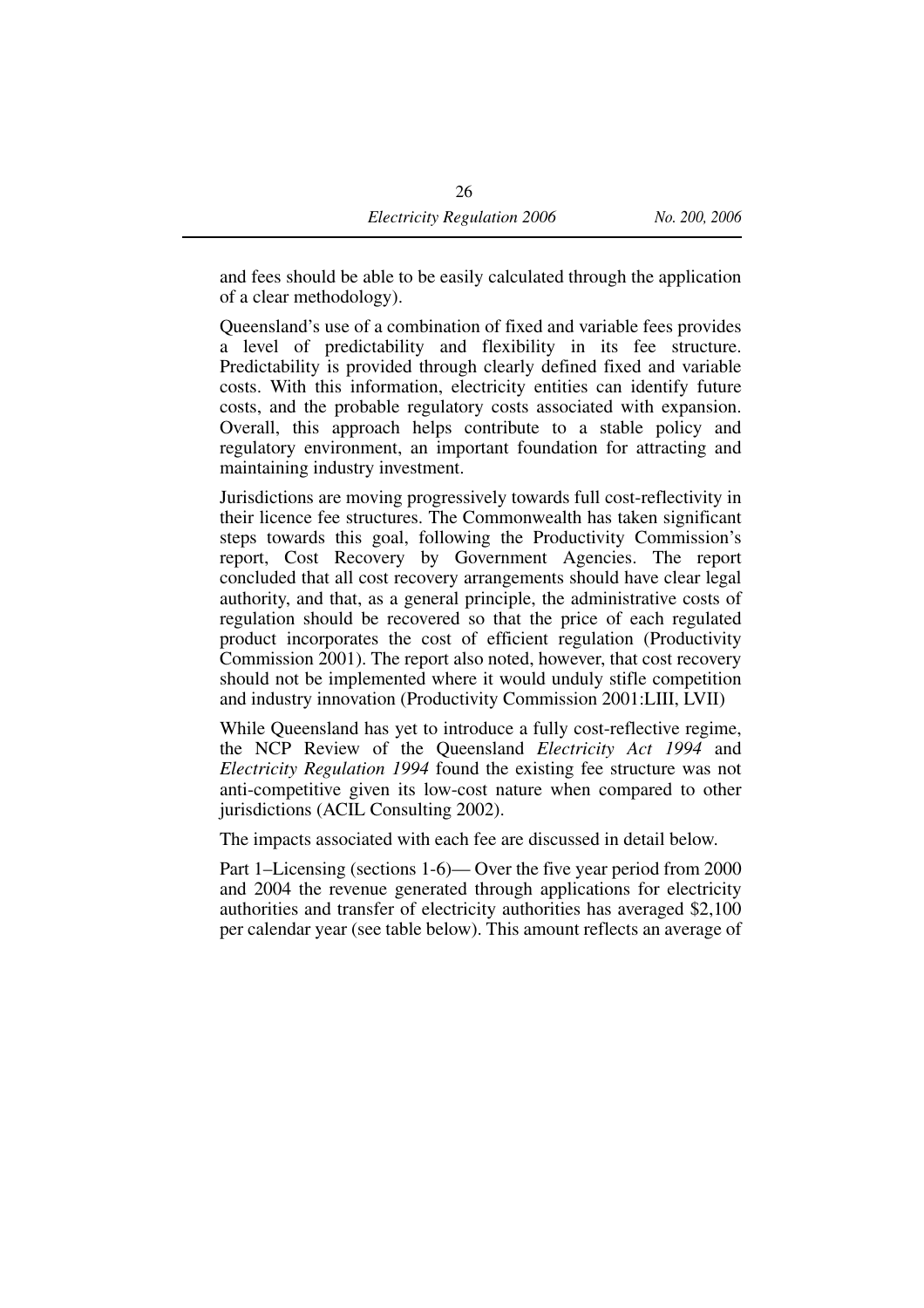| Year        |                                                   | Generation<br><b>Authority</b> | Retail<br><b>Authority</b> | Special<br>Approval | <b>Transfers of</b><br><b>Authorities</b> | <b>TOTAL</b> for<br>Year |
|-------------|---------------------------------------------------|--------------------------------|----------------------------|---------------------|-------------------------------------------|--------------------------|
| 2000        | No. of Authority<br>applications                  | 2                              | 3                          |                     | n/a                                       | 6                        |
|             | Revenue from Fee                                  | \$500                          | \$750                      | \$250               | n/a                                       | \$1,500                  |
| 2001        | No. of Authority<br>applications                  | 3                              | 2                          | 3                   | n/a                                       | 8                        |
|             | Revenue from Fee                                  | \$750                          | \$500                      | \$750               | n/a                                       | \$2,000                  |
| 2002        | No. of Authority<br>applications                  | $\overline{2}$                 | 1                          | 4                   | n/a                                       | 7                        |
|             | Revenue from Fee                                  | \$500                          | \$250                      | \$1,000             | n/a                                       | \$1,750                  |
| 2003        | No. of Authority<br>applications                  | 6                              | 0                          | 6                   | 2                                         | 14                       |
|             | Revenue from Fee                                  | \$1,500                        | \$0                        | \$1,500             | \$200                                     | \$3,200                  |
| 2004        | No. of Authority<br>applications                  | 3                              | 0                          | 2                   | 8                                         | 13                       |
|             | Revenue from Fee                                  | \$750                          | \$0                        | \$500               | \$800                                     | \$2,050                  |
| (2000-2004) | <b>Average Number of</b><br>Applications per year | 3.2                            | 1.2                        | 3.2                 | $\overline{2}$                            | 9.6                      |
| (2000-2004) | Average Revenue<br>Generated per year             | \$800                          | \$300                      | \$800               | \$200                                     | \$2,100                  |

eight (8) applications for electricity authorities, and 2 applications for the transfer of electricity authorities per calendar year.

Note—No applications were received for distribution or transmission authorities for the period of 2000 to 2004, and authorities could not be transferred until 2003 following amendments to the *Electricity Act 1994*.

Other than staff labour costs, the main cost to the Regulator in assessing applications for generation, transmission, distribution and retail6 authorities is the requirement to advertise that the application has been received in a newspaper in general circulation (traditionally, the Courier Mail), and invite submissions in respect of the application. The approximate average cost to place this type of advertisement is \$800, which far exceeds the application fee of \$250 for these types of authorities. While the current fee structure under the regulation allows for the recovery of reasonable costs associated with investigating whether an authority should be issued, the process to recover these costs can prove to be difficult, and therefore this provision has traditionally not been applied by the Department of Energy.

<sup>6</sup> Applications for retail authorities made under section 204 of the *Electricity Act 1994* are required to be advertised, but those applications made under section 207D (where the applicant holds an interstate retail authority) are not required to be advertised.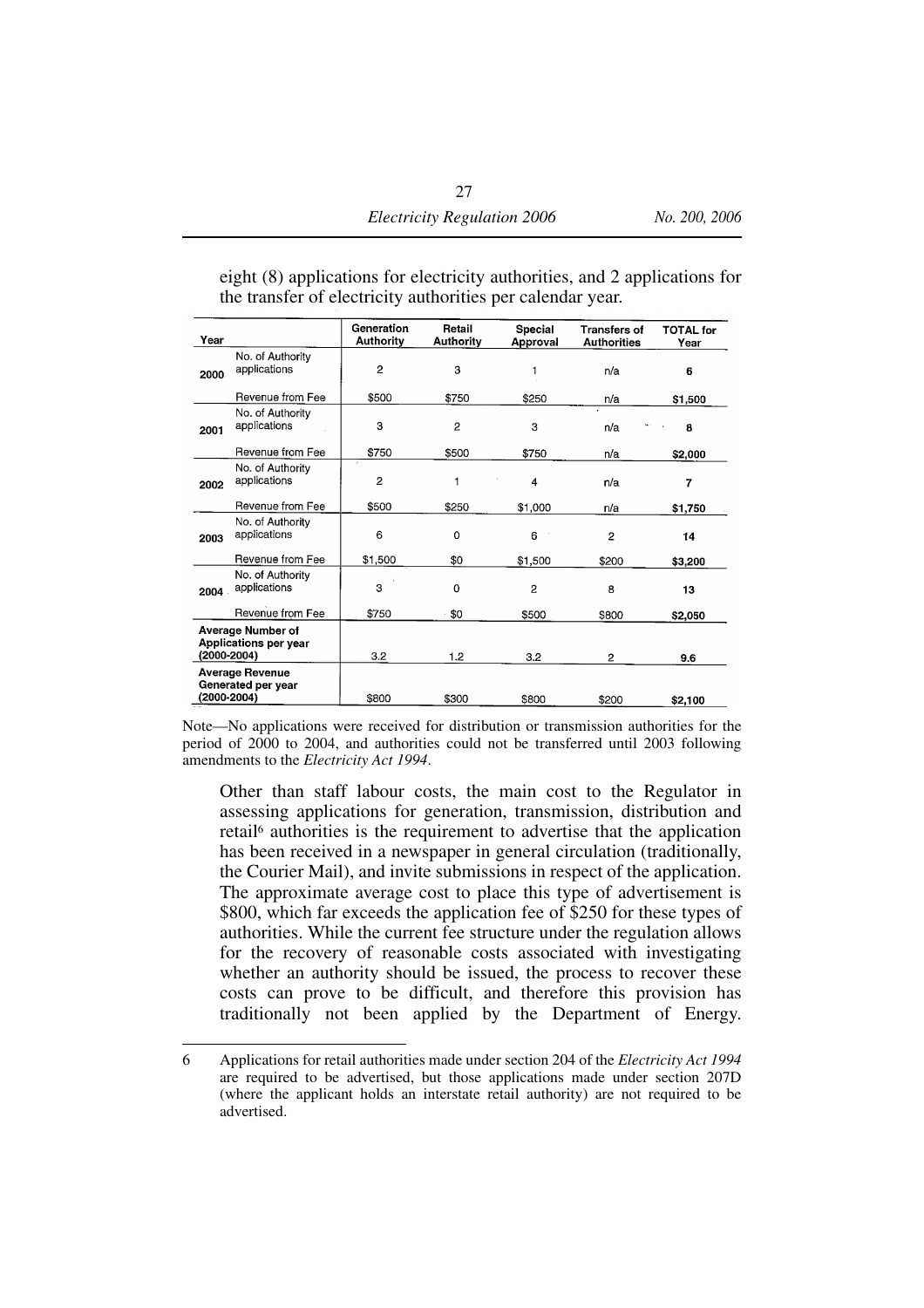Furthermore, what is considered to be "reasonable costs" is not transparent to applicants. Based on the average number of new authority applications from 2000 to 2004, the fee shortfall from advertising costs alone would cost the Government approximately \$3,200 per annum. It should be noted that since these fees were brought into force on 1 January 1995, they have not been amended at any point to reflect CPI increases.

Part 1–Energy efficiency (sections 7-11)—Energy labelling and registration of applicable equipment for Minimum Energy Performance Standards is mandatory in all States and Territories. While Queensland, New South Wales, South Australia and Victoria each have their own legislation and regulations in respect of energy labelling and MEPS, the programs are co-ordinated on a national basis through the Australian Greenhouse Office. Consequently the *Electricity Regulation 1994* (including the fees) are nationally consistent and only change through a national review process and agreement.

As noted earlier in this document, the elements of the *Electricity Regulation 1994* relating to energy labelling and MEPS, including the fees, will not be assessed in this RIS.

Part 2–Electricity entities' fees—Other than an amendment in 2000 to reflect the application of GST, these fees have not been amended since commencement of the *Electricity Regulation 1994* on 1 January 1995. The fees in this Part are not reflective of the actual costs to the distribution entities or Regulator for the respective activities, but rather they are set at a level to ensure that the cost to the customers is not prohibitive for lower income households. This is essentially a customer protection measure.

Over the three years from 2002, the distribution entities have performed averages of approximately 20,000 reconnections after disconnection, and 450 meter tests per year, generating revenue of approximately \$560,000 per annum. Over the same period, there have been no meter check tests (i.e. meter tests undertaken by a competent person appointed by the Regulator).

Part 3–Fees for 13% gas scheme—As noted earlier in this document, the elements of the *Electricity Regulation 1994* relating to the 13% Gas Scheme, including the fees for Chapter 5A, will not be assessed in this RIS.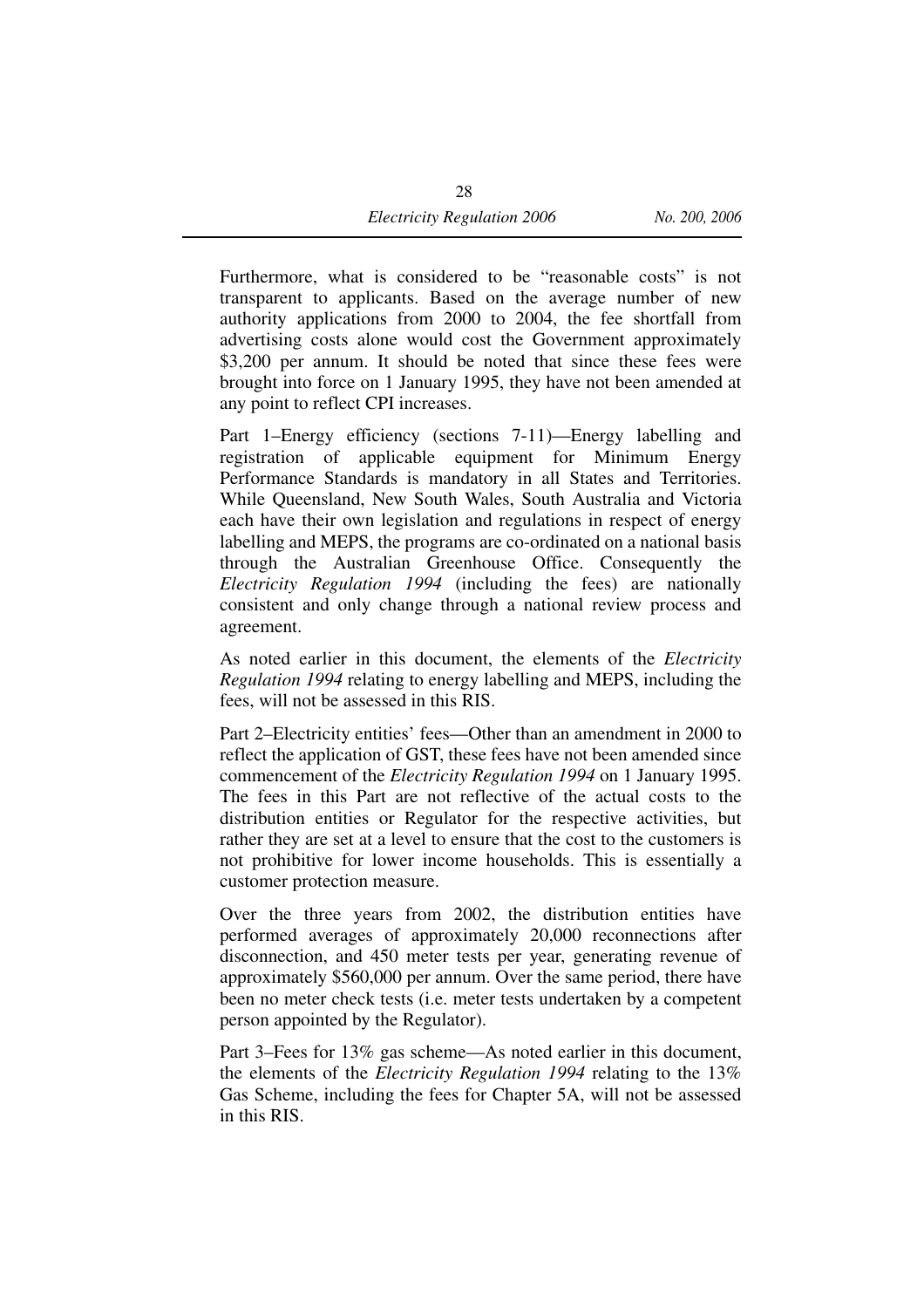#### **Customers/community impacts**

- Part 1–Licensing (sections 1-6)—Licensing of electricity entities under the *Electricity Act 1994* provides benefits to the community and industry by ensuring that only "suitable"7 applicants are licensed, which supports the ongoing integrity of the Queensland electricity market. The licensing fees generally underpin the licensing process itself, which provides these benefits. These benefits are assessed to be High  $(+)$ .
- Part 2–Electricity entities' fees—Only a limited number of people in the community would be affected by these fees and they would not be imposed on those people very often. As noted above, the cost of the fees themselves on the community is \$560,000 per year.

The actual costs of disconnection, reconnection, and testing of meters can be much higher than the regulated fees, particularly in regional and remote areas of Queensland. The regulation of these fees is a customer protection measure which ensures that low income customers are not financially disadvantaged by the cost of reconnecting electricity supply after disconnection, as well as having their meters tested to ensure accuracy. As such, the level of these fees provides an important social benefit, which is assessed to be High (+).

#### **Business/industry impacts**

Part 1–Licensing (sections 1-6)—As noted above, the licensing of electricity entities under the *Electricity Act 1994* provides benefits to industry by ensuring the ongoing integrity of the Queensland electricity market. These benefits are assessed to be High  $(+)$ .

The current fee of \$250 to apply for an electricity authority and \$100 to apply for the transfer of an electricity authority represents a relatively insignificant cost to industry in the context of costs associated with construction, operation and maintenance of electricity infrastructure authorised under generation, distribution or transmission authorities and special approvals,

<sup>7</sup> Refer to sections 180(2) to (7), 189(2) to (6), 197(2) to (7) and 205(2) to (8) of the Act which generally seeks to ensure that the applicant is honest, has sufficient experience, and is financially capable to undertake activities in the Queensland electricity market.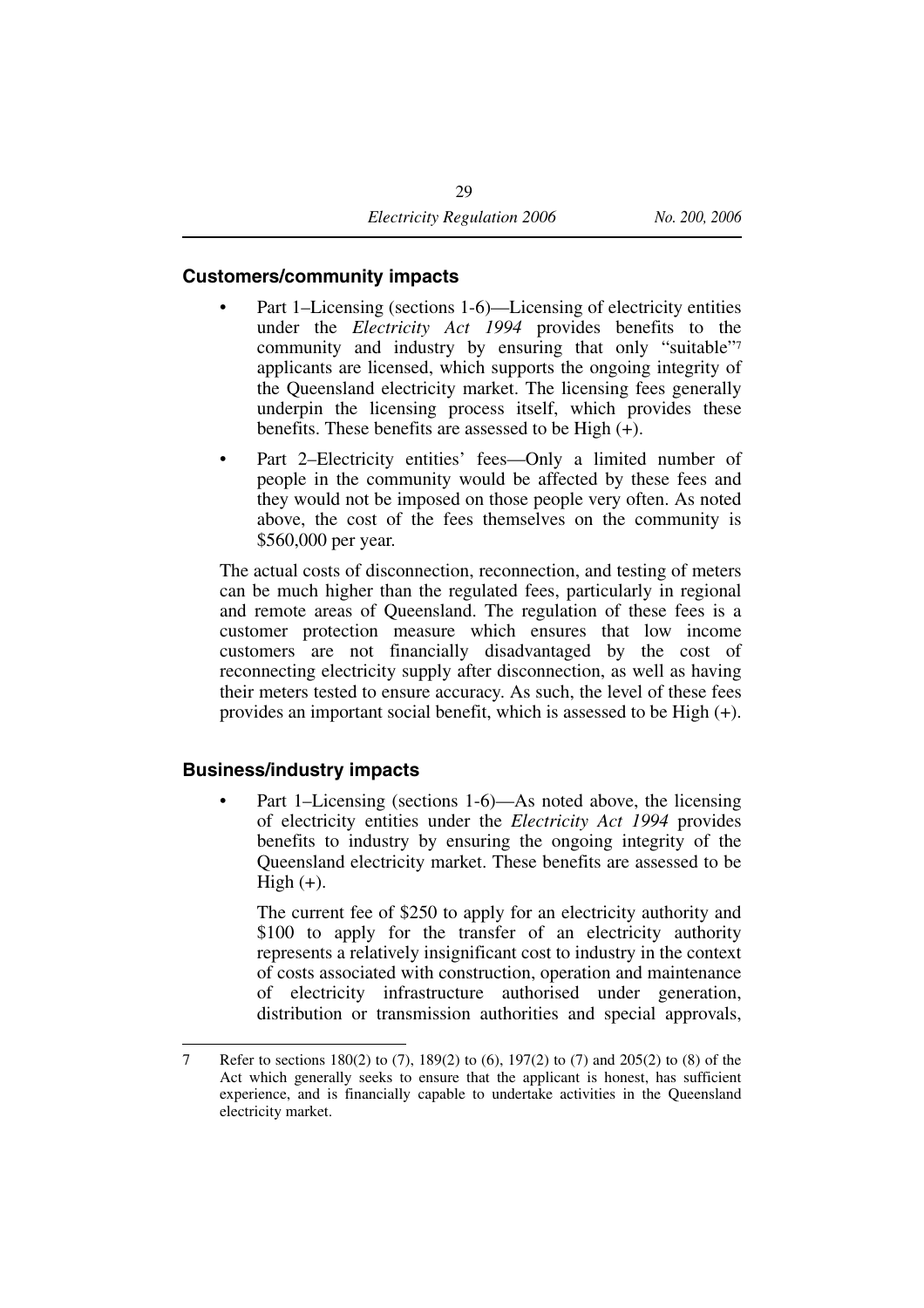and the revenue potential for holders of retail authorities, which can run into many millions of dollars. Based on the average number of applications for electricity authorities and transfer of electricity authorities, these fees cost electricity entities \$2,100 per annum.

• Part 2–Electricity entities' fees—The revenue generated by these fees is relatively small at \$560,000 per year. However, the actual costs of disconnection, reconnection, and testing of meters can be much higher than the regulated fees. This cost difference represents a relatively low cost to industry in the context of costs associated with construction, operation and maintenance of electricity infrastructure and the revenue generated by customers overall. Hence, impact of these fees on the electricity entities has been assessed to be Low (-).

#### **Government impacts**

- The revenue generated through applications for electricity authorities and transfer of electricity authorities has averaged \$2,100 per annum.
- Generally, the costs of regulation are not covered by the revenue from application fees. In particular, the approximate cost to place advertisements, as part of the licensing process, far exceeds the application fee. Based on the cost difference alone, this fee shortfall would cost the Government approximately \$3,200 per annum.

#### **Overall**

On balance, the benefits provided by the fee structure to customers, industry and the Government outweigh the overall costs.

## **Overall impact of Option 2**

The above analysis of the costs and benefits is also provided in tabular format in Appendix 3.

As can be seen from the above assessment, Option 2 provides a net benefit to the community as a whole, and particularly, provides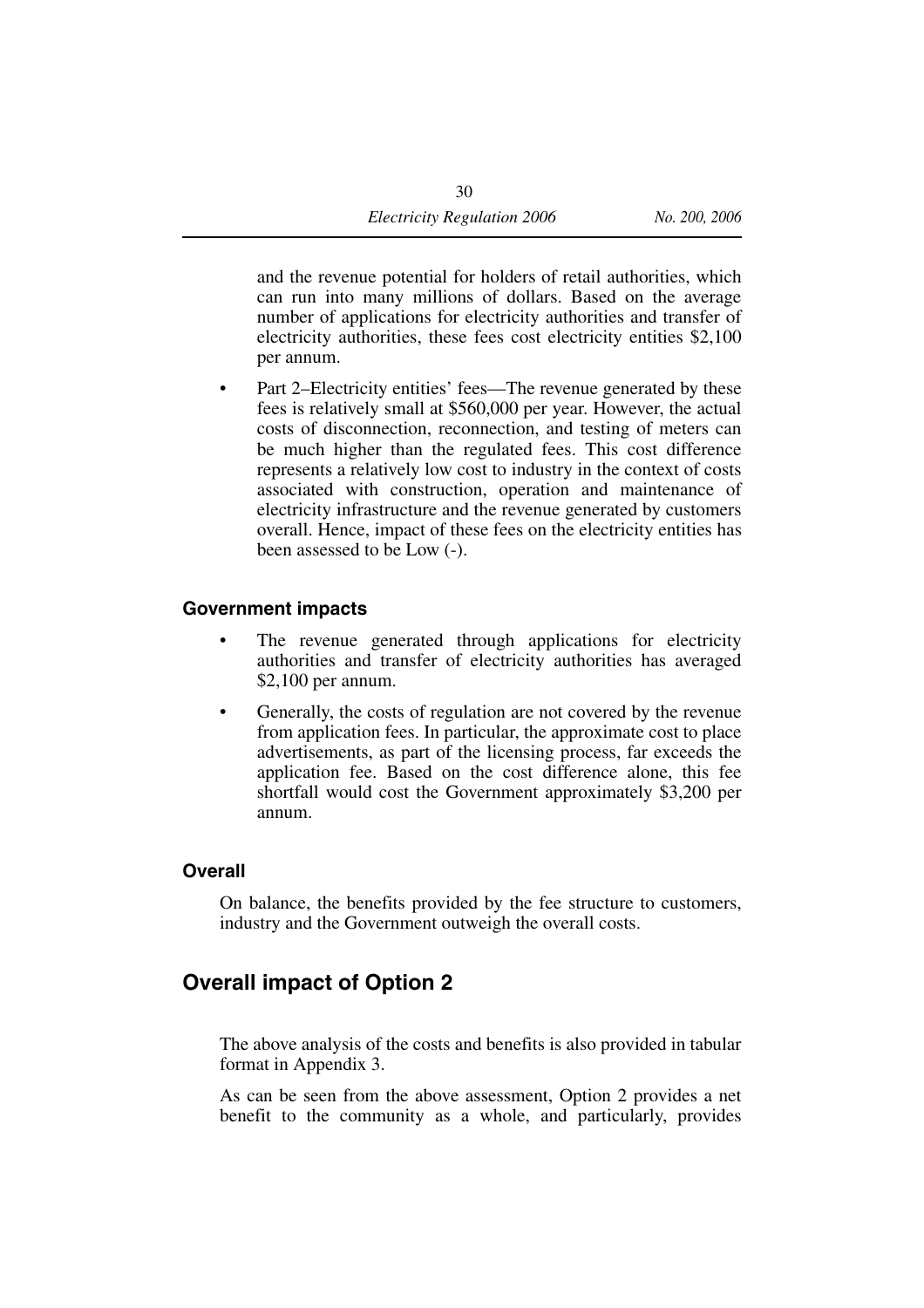significant benefits to customers, who are an important stakeholder group based on the objectives of the *Electricity Act 1994*.

#### **10.2 Option 3—remake of the Electricity Regulation (with changes)**

Consultation with departmental staff and key electricity entities has identified a number of possible improvements to the current regulatory arrangements. These improvements aim to increase the operational effectiveness and efficiency of the *Electricity Regulation 1994* without creating any new powers or responsibilities. The significant changes to the *Electricity Regulation 1994* under this option are—

- Extending distribution entities' ability to require rural customers to install a circuit breaker, to include all customers.
- Clarification of distribution entities' entitlement in certain circumstances to seek capital contributions from customers towards the cost of extending or augmenting their networks to make supply available.
- Ensuring that customers provide unhindered access to meters or control apparatus.
- Clarification of adjustments which must be made to customer accounts that have been overcharged or undercharged.
- Clarification of compensation entitlements to owners whose premises may be used by distribution entities for substations or electrical equipment to service customers outside the premises.
- Clarification of distribution entities' responsibilities regarding the removal of a substation or electrical equipment from a property owner's premises, when it is no longer required.
- Ensuring consistency with the new regulatory regime for the standard contractual arrangements between distribution entities and their non-contestable customers and retail entities and their non-contestable customers.
- Requirement for host retail entities to submit Retailer of Last Resort plans/procedures to the Regulator.
- Allowing host retail entities to recover in their charges, for Retailer of Last Resort services, the cost of liabilities arising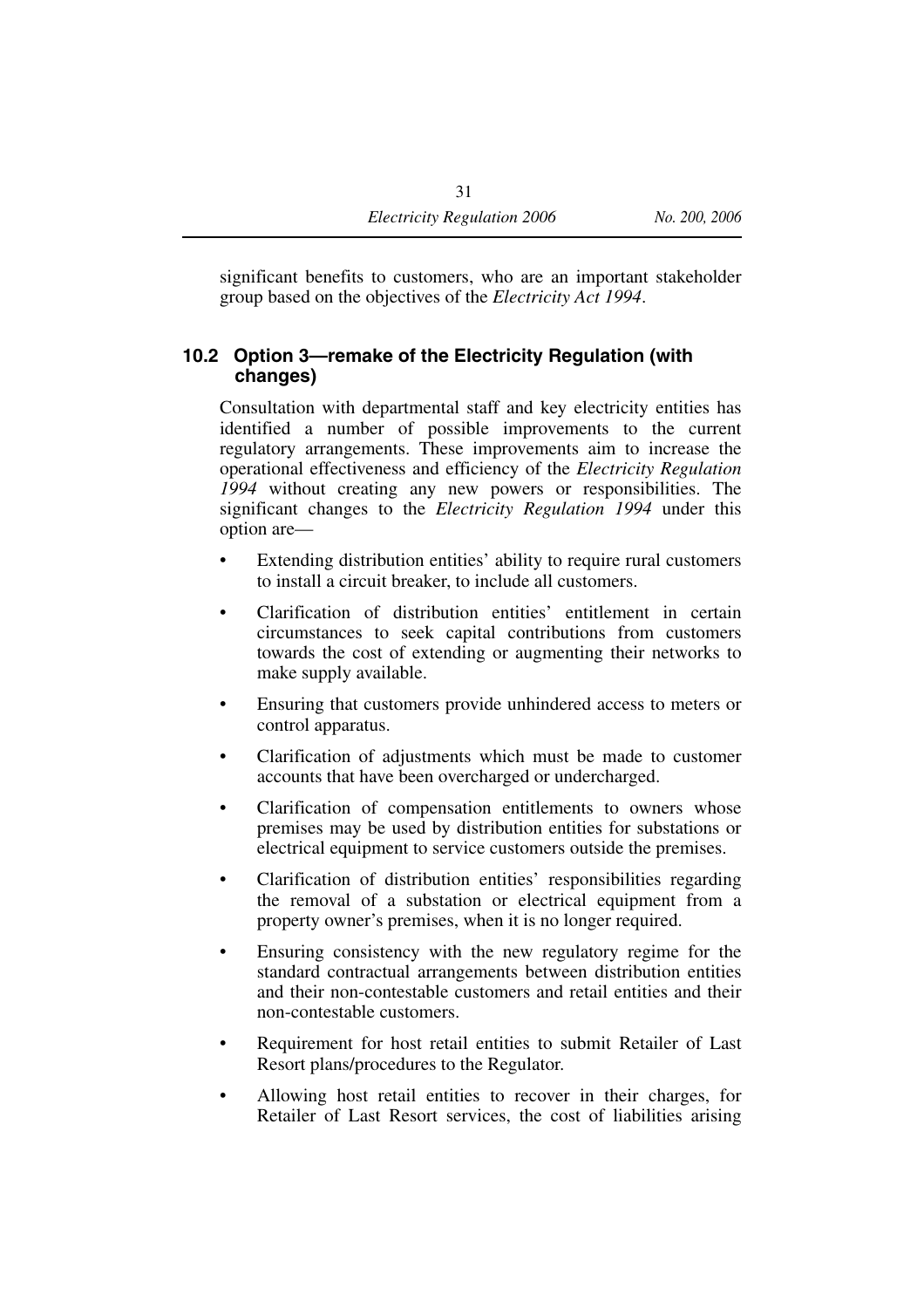under the 13% Gas Scheme and the Commonwealth Mandatory Renewable Energy Target Scheme.

- Extension of the licensing exemption granting standing special approvals to generators with a capacity of less than 30 megawatts, and who sell their output only to local retailers, to include all generators of such size regardless of who they sell their output to.
- Licensing fees have been changed to be more transparent and reflect the costs involved in investigating whether the licence should be issued. The main change proposed is that the licence application fees will expressly incorporate the costs of advertising associated with the licensing process.
- Generally, it is also proposed to increase prescribed fees in line with CPI changes.

The benefits and costs of these proposed changes are considered further below—

#### **Technical**

Option 3 extends the discretionary power of distribution entities to require customers to install a circuit breaker, from just rural areas, to all areas in Queensland. This is a discretionary power, and does not mean that all customers will necessarily be required to install a circuit breaker.

#### **Customers/community impacts**

The extension of this power to areas other than "rural areas" provides protection to the entities' other customers in all areas, by helping ensure stable and safe electricity supply throughout the network. It is also an issue of public safety, as circuit breakers can prevent damage to customers' electrical equipment and wiring, which potentially could lead to electrical fires. Hence, there should not be discrimination on the basis of where the customer lives, and the circuit breaker requirement should be treated consistently in both rural and urban areas.

The cost of a circuit breaker is relatively small (Low (-), in the range of \$70 to \$100 for a house) but it provides protection from significant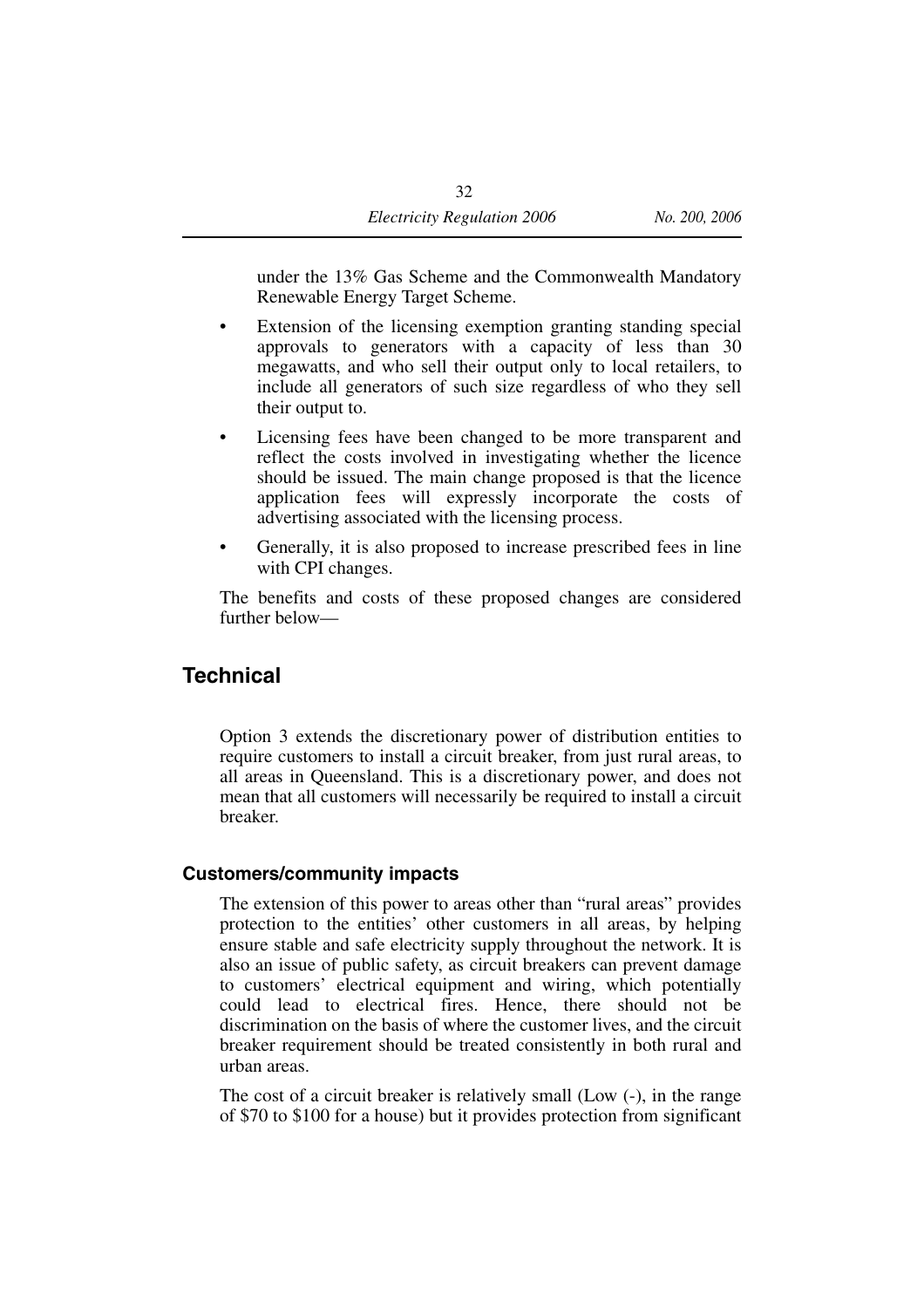adverse impacts. For example, without a circuit breaker, if a customer overloads its connection point not only will that customer be adversely affected, but also neighbouring customers as well as the wider distribution network can suffer power outages and/or physical damage to electrical equipment. These benefits to other customers are considered to be Medium (+).

#### **Business/industry impacts**

This change also helps to protect distribution entities' networks in the event a customer overloads its connection point, and helps the entities achieve overall network security and reliability at a lower cost. These benefits to the distribution entities are considered to be Medium (+).

#### **Government impacts**

Nil/Negligible.

#### **Overall**

On balance, the benefits provided by circuit breakers to customers and the industry outweigh the additional cost to the customers.

#### **Supply and sale**

Option 3 makes a number of changes that clarify existing arrangements under the *Electricity Regulation 1994*. These changes do not impose any additional costs on the community or industry, and slightly reduce the administrative burden of Government by making clear the regulatory requirements on industry and customers. These clarifying changes are—

It has been a longstanding practice for distribution entities to seek capital contributions from customers towards the cost of extending or augmenting their networks to make supply available. While this practice is provided for under the existing legislation, the *Electricity Act 1994* and *Electricity Regulation 1994* are not explicit on the issue of capital contributions. Therefore, there is a need to provide greater clarity and transparency about the existing arrangements for capital contributions. However, the capital contributions must be in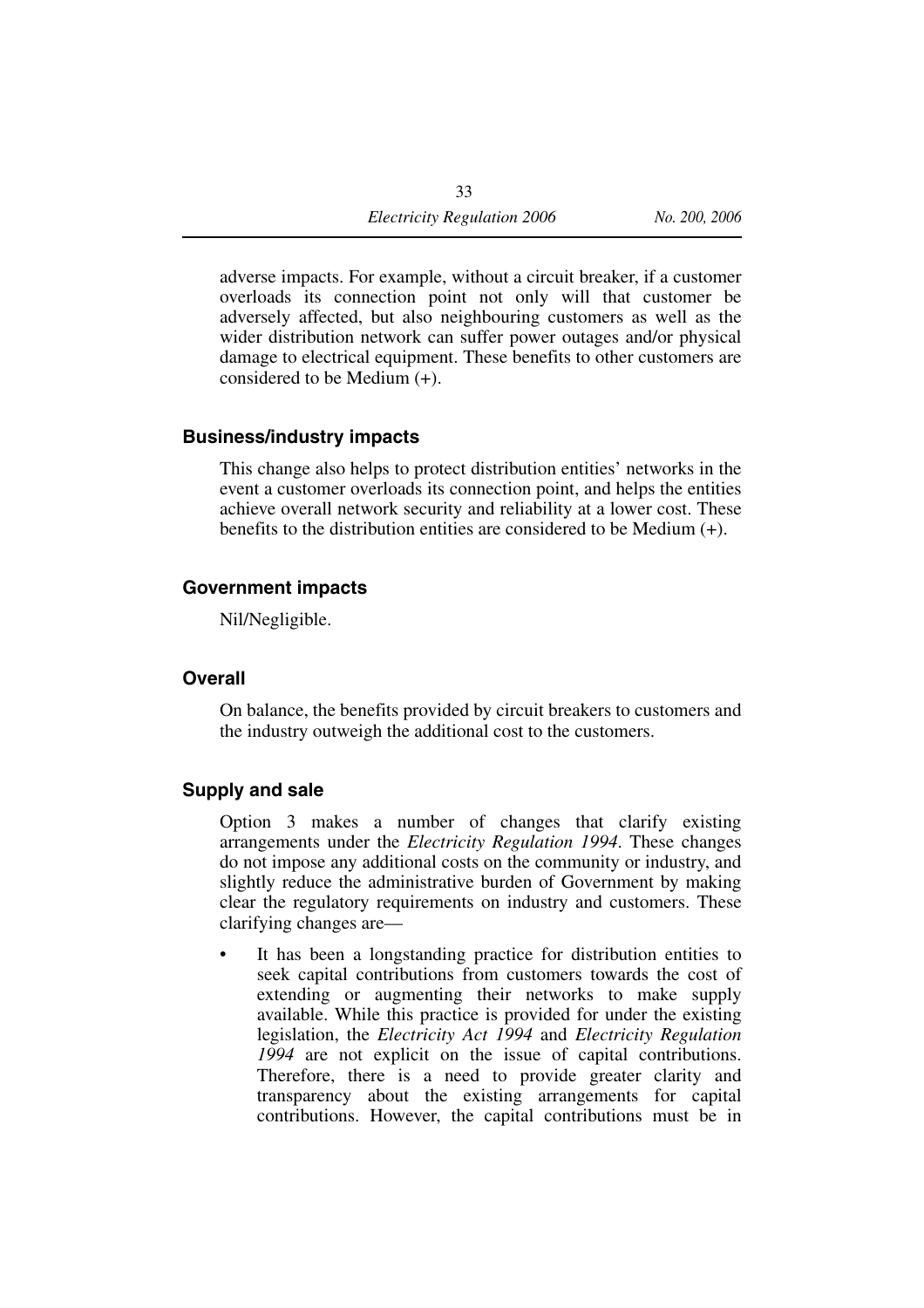accordance with the Capital Contribution Policy approved by the Queensland Competition Authority (as part of its economic regulatory responsibilities under the National Electricity Rules). The Authority uses the principles of economic efficiency and equity to guide its assessment of the distributors' capital contributions policies. If the customer does not pay or agree to pay this capital contribution, then the distribution entity has no obligation to provide connection services.

- Clarify that if a customer has been undercharged, accounts can only be adjusted (shortfall recovered from customer) for no more than the past 12 months (unless the customer could reasonably be expected to be aware of the undercharging occurring). If a customer has been overcharged, accounts must be adjusted (overcharge refunded to customer) for the full period of overcharge unless there is insufficient evidence to determine what the period of overcharging was, in which case the refund should cover 12 months.
- Clarify that owners of premises, which have substations or other electrical equipment installed on the premises, are entitled to receive fair and reasonable compensation from distribution entities, in the form of annual rental for the additional space used to service customers outside the premises.
- Clarify that if requested by the owner, where supply to an owner's premises is no longer required, the distribution entity must take away, at its own cost, the substation or electrical equipment within a reasonable time. This ensures that property owners' rights are protected, while at the same time providing sufficient time for the distribution entity to make other arrangements for supply to the other customers provided through the substation/electrical equipment.

The other changes under Option 3, relating to supply and sale, are—

- Requiring customers to provide unhindered access to meters or control apparatus;
- Changes to standard contractual arrangements between distribution entities and non-contestable customers and retail entities and non-contestable customers;
- Requiring host retail entities to submit Retailer of Last Resort plans/procedures; and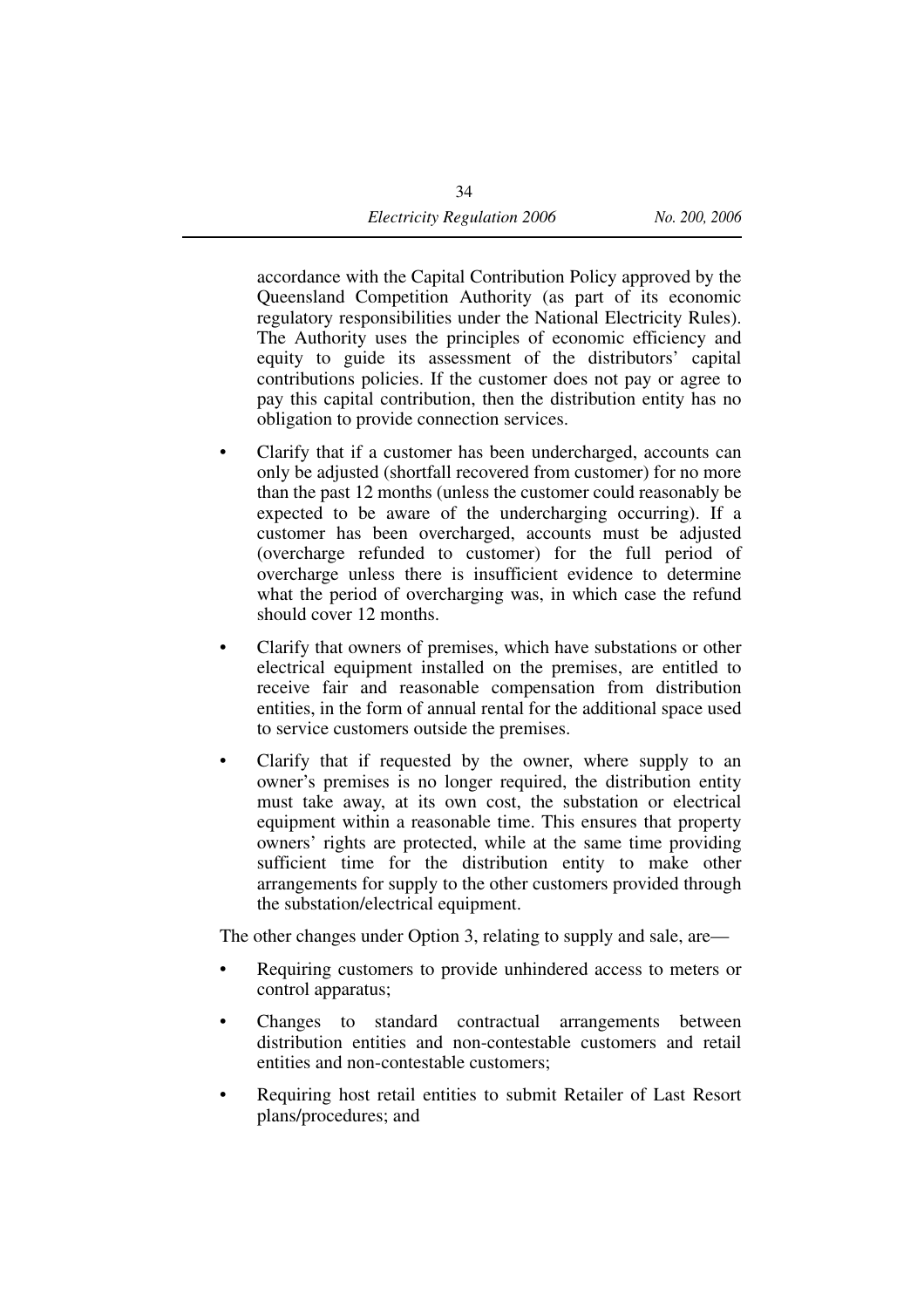• Allowing host retail entities to recover under the Retailer of Last Resort charges the liabilities under the 13% Gas Scheme and the Commonwealth Mandatory Renewable Energy Target Scheme.

The impacts from these changes are considered further below.

#### **Customers/community impacts**

- Option 3 will extend the existing requirement that customers provide safe access to meters or control apparatus, so that customers must also provide unhindered access to meters or control apparatus. This will enable the safe and efficient reading of meters and repair of meter and control apparatus when required. Customers will also be required to protect the meter and control apparatus from excessive dust, fibres or filings (in addition to the existing obligation to protect from vibration, weather etc). This change would impose a small cost on all customers, considered to be Low (-). However, this cost will be balanced by the more efficient service to customers in terms of more efficient and safer meter reading. The benefit to customers is assessed to be Low (+).
- In late 2004, a number of changes to the *Electricity Act 1994* created separate direct contractual relationships between distribution entities and their non-contestable customers as well as between retail entities and their non-contestable customers. These changes were made to support the implementation of the new guaranteed service level regime. The direct contractual arrangements will ensure there are clear lines of accountability for delivery of the distribution and retail businesses' obligations to their customers. This change in contractual relationships has meant a number of minor regulation changes are required to ensure that the terminology used in the *Electricity Regulation 1994* and the *Electricity Act 1994* are consistent.
- The benefits enjoyed by customers include the administrative efficiencies associated with the new contractual arrangements, and indirectly, access to the improved service levels and guarantee payments arising from the new minimum service levels and guaranteed service level regime. These benefits are assessed to be High  $(+)$ .
- The proposed changes in Option 3 will allow a host retail entity to include in its charges, for retailer of last resort services, the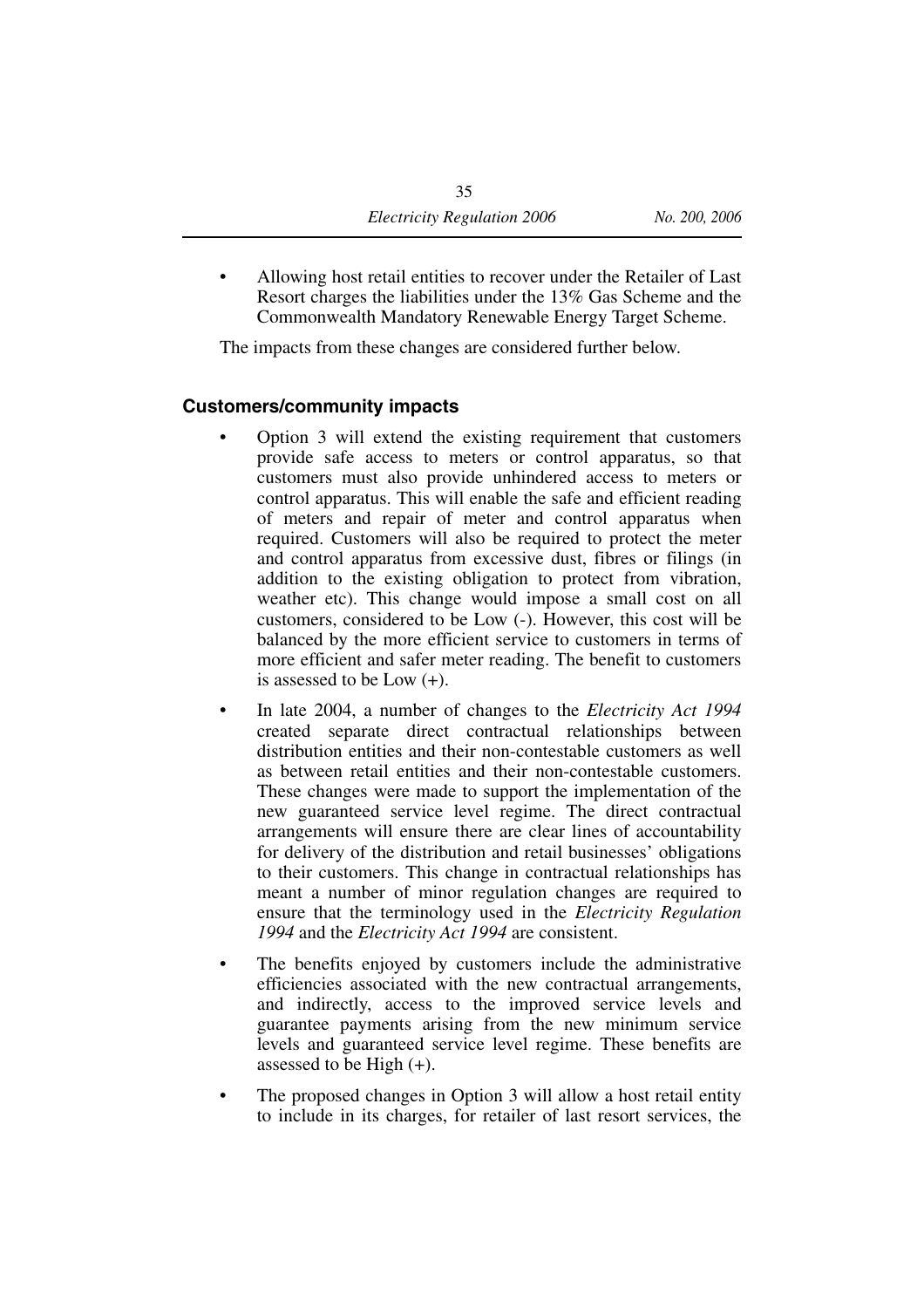cost of liabilities arising under the 13% Gas Scheme and the Commonwealth Mandatory Renewable Energy Target Scheme. It was always intended that all costs would be passed through to customers during a Retailer of Last Resort event<sup>8</sup>. In essence, it is simply establishing cost-reflective pricing that the customer would normally pay in the market place at the time. Whilst customers are exposed to higher prices (reflecting the true cost of supply), they are free to leave the retailer of last resort arrangements at any time, and enter into alternative negotiated contracts with a retailer of their choice. Given the low likelihood of a Retailer of Last Resort event occurring, and the fact that the 13% Gas Scheme and the Commonwealth Mandatory Renewable Energy Target Scheme liabilities would be spread across a large number of customers, this cost has been assessed to be Low (-).

• Option 3 will also require a host retail entity to submit to the Regulator, upon request, a copy of the host retail entity's internal plans/procedures for managing a Retailer of Last Resort event. This will help ensure such entities have adequate plans/procedures in place to deal with a Retailer of Last Resort event which in turn will protect customers against the potential adverse affects of this type of event. This benefit to the community and customers is assessed to be Medium (+).

#### **Business/industry impacts**

- Unhindered access to meters or control apparatus will enable the safe and efficient reading of meters and repair of meter and control apparatus when required. This will ensure that the assets of the distribution entity are less likely to fail and require replacement, hence reducing potential outages and unnecessary capital investment. Distribution entities benefit in terms of lower operational and capital costs, which are considered to be Low  $(+).$
- The changes to regulatory requirements to ensure consistency with the new direct contractual arrangements are not expected to create any new costs, powers or responsibilities, but may result in

<sup>8</sup> In a contestable electricity market, it is possible that a retailer might make an unplanned exit from the market, leaving its customers without a retailer. A Retailer of Last Resort is a retailer to which these customers can be transferred in such circumstances.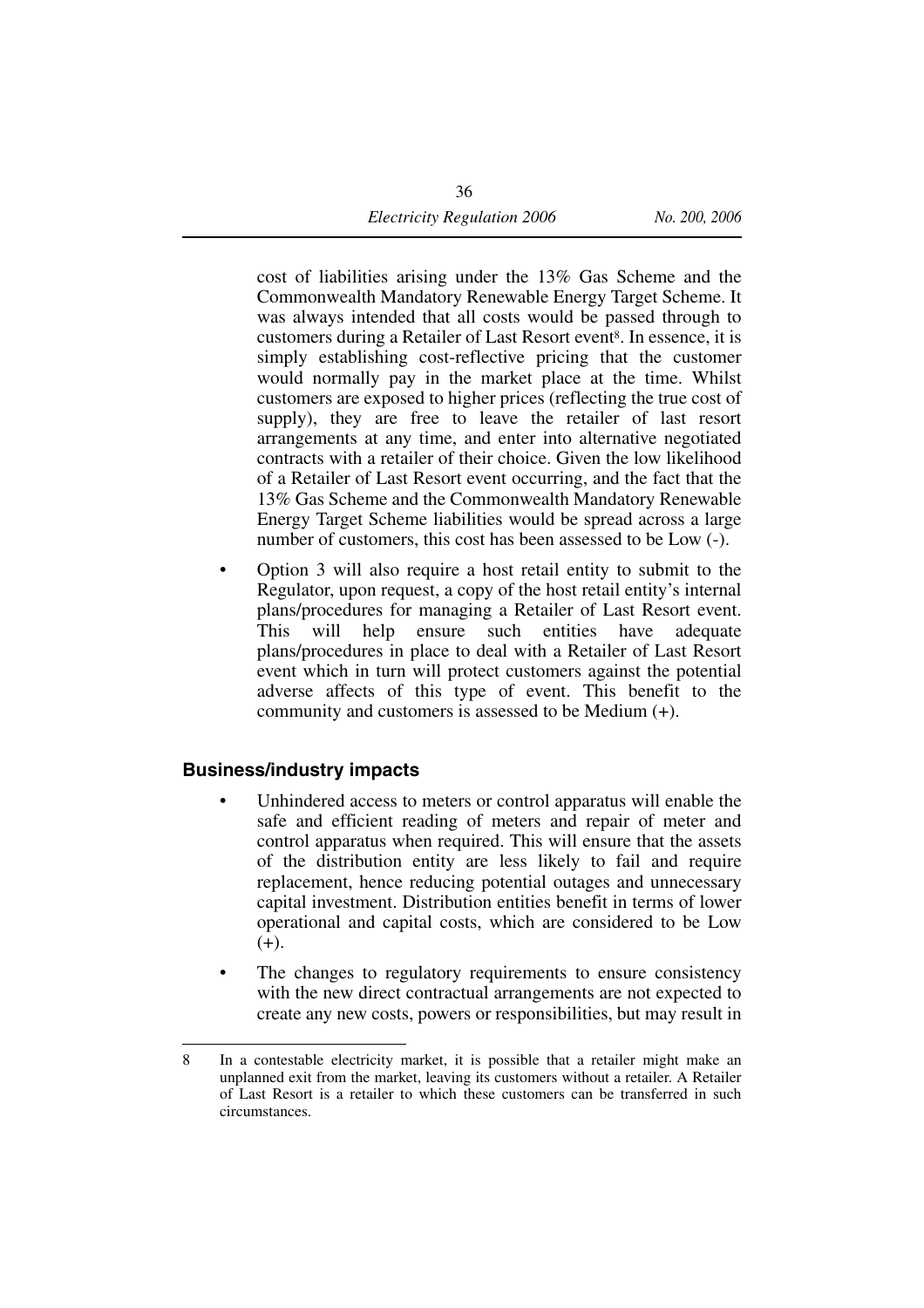some shifts of responsibilities between electricity entities. This may change costs/benefits experienced by individual electricity entities but does not affect the cost/benefit level to the industry as a whole. There may be some transitional administrative costs associated with the industry adjusting to these new contractual arrangements. These administrative costs are expected to be Low  $(-)$ .

- The ability of host retail entities to include in their charges, for Retailer of Last Resort services, the cost of liabilities arising under the 13% Gas Scheme and the Commonwealth Mandatory Renewable Energy Target Scheme, will reduce the financial risk borne by the host retail entities associated with supplying the customers during a Retailer of Last Resort event, and ensure the continuing financial viability of the market. These benefits have been assessed to be Medium (+).
- The requirement for host retailers to submit a copy of their internal plans/procedures for managing a Retailer of Last Resort event is not expected to add significantly to the costs of those retailers because preparation of such management plans/procedures would be a normal part of undertaking their Retailer of Last Resort functions. Consequently, it is considered that the additional cost of providing this information to the Regulator would be negligible.

#### **Government impacts**

The clarification of the regulatory requirements on industry and customers slightly reduces the burden on Government of administering these arrangements. These benefits have been assessed to be Low  $(+)$ .

#### **Overall**

On balance, it is considered that the economic and social benefits of the proposed supply and sale provisions outweigh the costs to implement the provisions.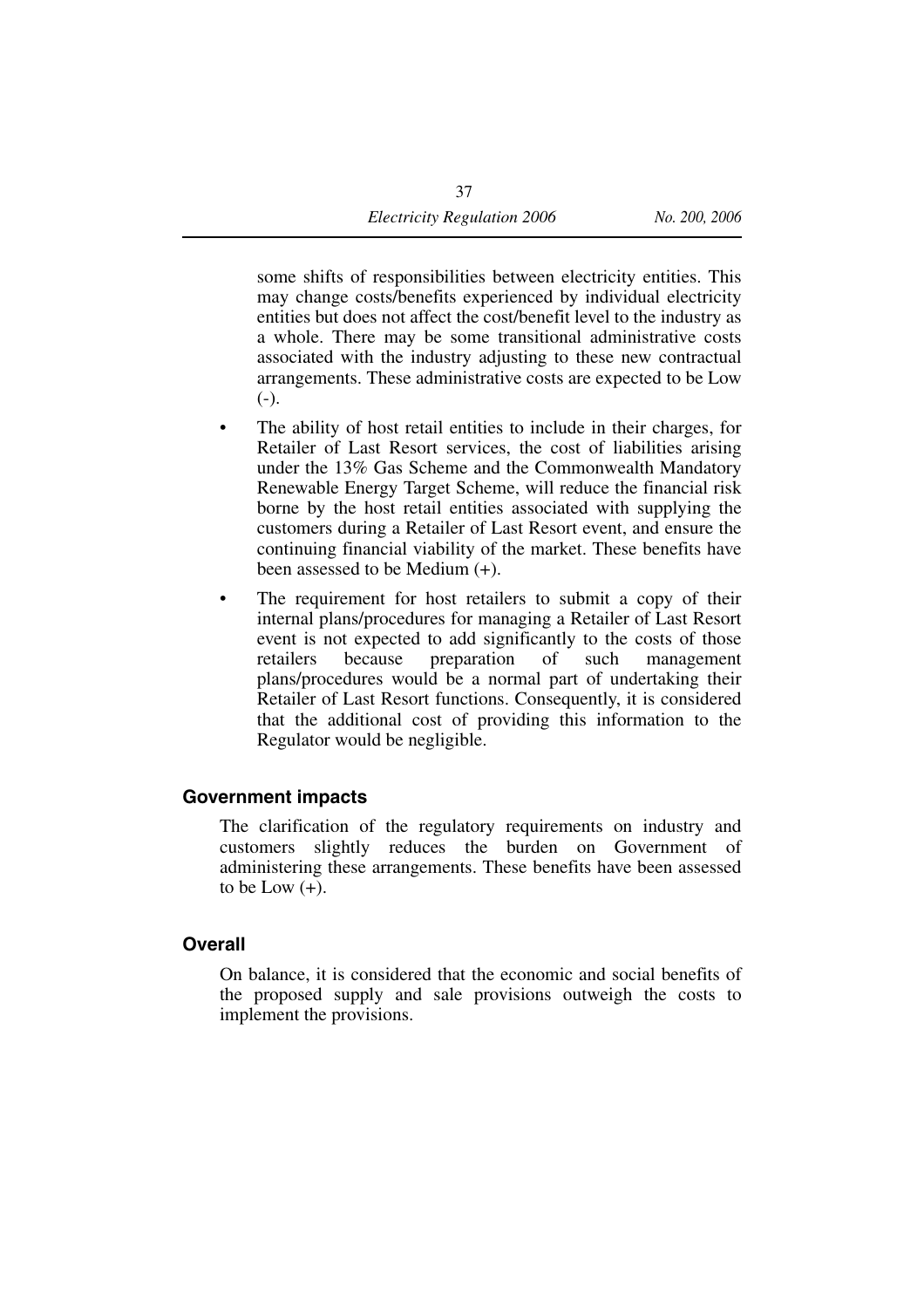#### **Contestability and market arrangements**

The other change under Option 3, relating to contestability and market arrangements, is an extension of the licensing exemption for generators with a capacity of less than 30 megawatts. Currently, generators with a capacity of less than 30 megawatts are deemed to have a special approval if they sell their electricity to a local retailer. Hence, such generators do not need to obtain or hold a generation licence. It is proposed that all generators with a capacity of less than 30 megawatts, will be deemed to have a special approval, regardless of who they sell their output to.

The impacts from this change are considered further below.

#### **Customers/community impacts**

The proposed regulation extending the current licensing exemption will reduce the scope for anti-competitive outcomes and diminish the barriers to entry into the Queensland electricity market faced by small generators. This will benefit customers in terms of greater competition in the generation segment of the electricity market. However, given the small scale of generation involved and the limited number of potential new entrants, this benefit has been assessed to be Low (+).

#### **Business/industry impacts**

The proposed regulation extending the current licensing exemption will diminish the barriers to entry into the Queensland electricity market, because generators with a capacity of less than 30 megawatts will not need to go to the expense of obtaining and holding a generation licence. This will allow more of these generators to operate in Queensland. Given the small scale of generation involved and the limited number of potential new entrants, the benefits to such generators has been assessed as Low  $(+)$ .

#### **Government impacts**

The proposed regulation, which extends the current licensing exemption that applies to small generators, would encourage the development of new small generation facilities. Because many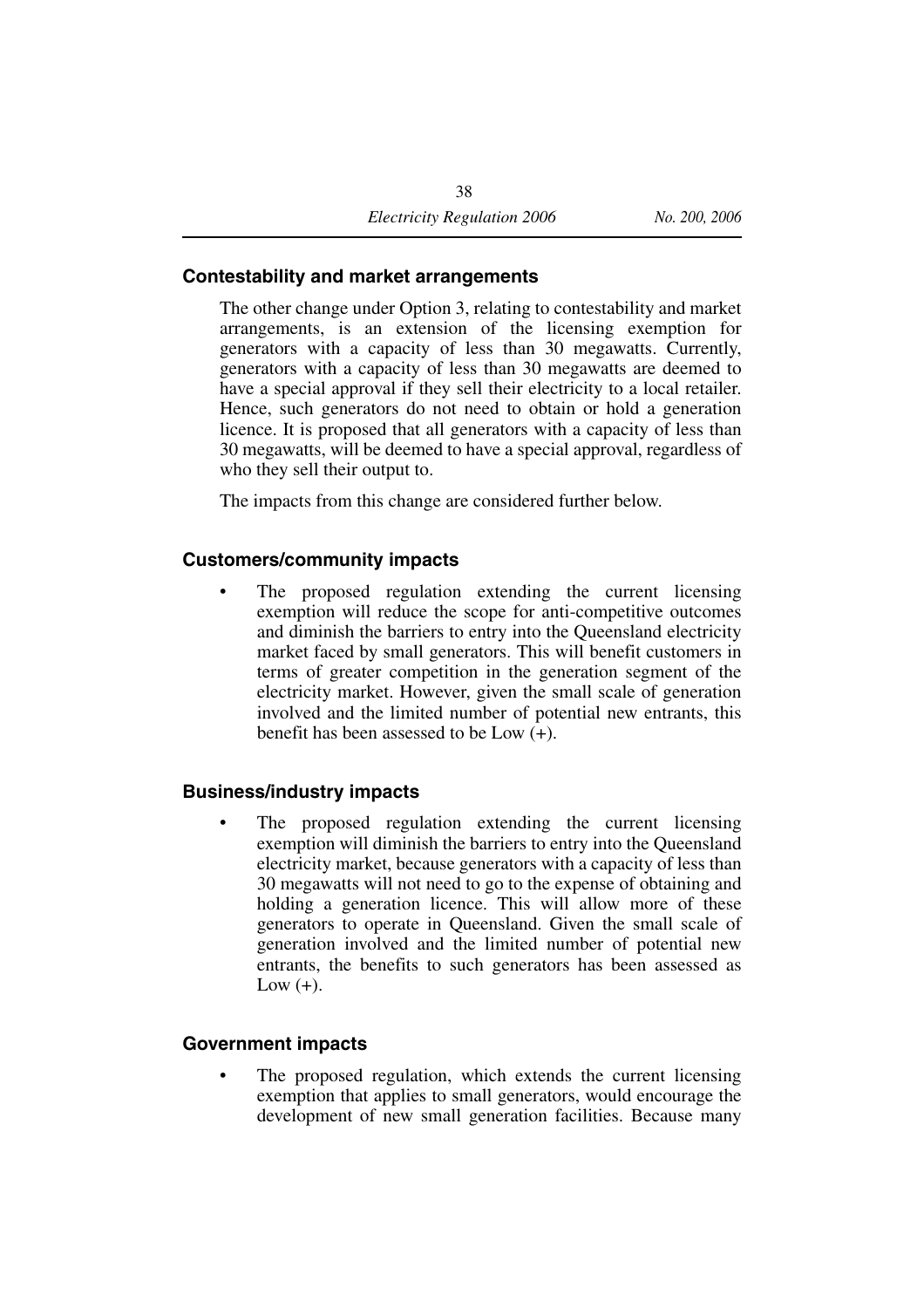renewable generation facilities are small scale, the extension of this licensing exemption would assist in the delivery of the Government's policy of promoting generation from renewable resources. This policy benefit has been assessed to be Low (+). It is not expected that these changes will have any appreciable costs on industry or Government.

#### **Overall**

On balance, it is considered that the economic and social benefits of the proposed contestability and market arrangements provisions outweigh the costs to implement the provisions.

#### **Fees**

The proposed fee structure under Option 3 seeks to maintain transparency, simplicity and predictability. The proposed fee structure will provide greater cost reflectivity, reducing the financial burden on the State Government, without a significant impact on industry.

The impacts associated with the proposed fee structure are discussed in detail below.

| <b>Application Type</b>                                    | <b>Current Fee</b>                                                                                                        | <b>Proposed New</b><br><b>Application Fee</b>      |
|------------------------------------------------------------|---------------------------------------------------------------------------------------------------------------------------|----------------------------------------------------|
| <b>Generation Authority</b><br>(Licence) Application       | \$250.00 plus reasonable costs<br>incurred by the Regulator in<br>investigating whether the authority<br>should be issued | \$1,130.00<br>$(\$330 + \$800$ for<br>advertising) |
| <b>Transmission Authority</b><br>(Licence) Application     | \$250.00 plus reasonable costs<br>incurred by the Regulator in<br>investigating whether the authority<br>should be issued | \$1,130.00<br>$(\$330 + \$800$ for<br>advertising) |
| <b>Distribution Authority</b><br>(Licence) Application     | \$250.00 plus reasonable costs<br>incurred by the Regulator in<br>investigating whether the authority<br>should be issued | \$1,130.00<br>$(\$330 + \$800$ for<br>advertising) |
| Retail Authority<br>(Licence) Application<br>(Section 204) | \$250.00 plus reasonable costs<br>incurred by the Regulator in<br>investigating whether the authority<br>should be issued | \$1,130.00<br>$(\$330 + \$800$ for<br>advertising) |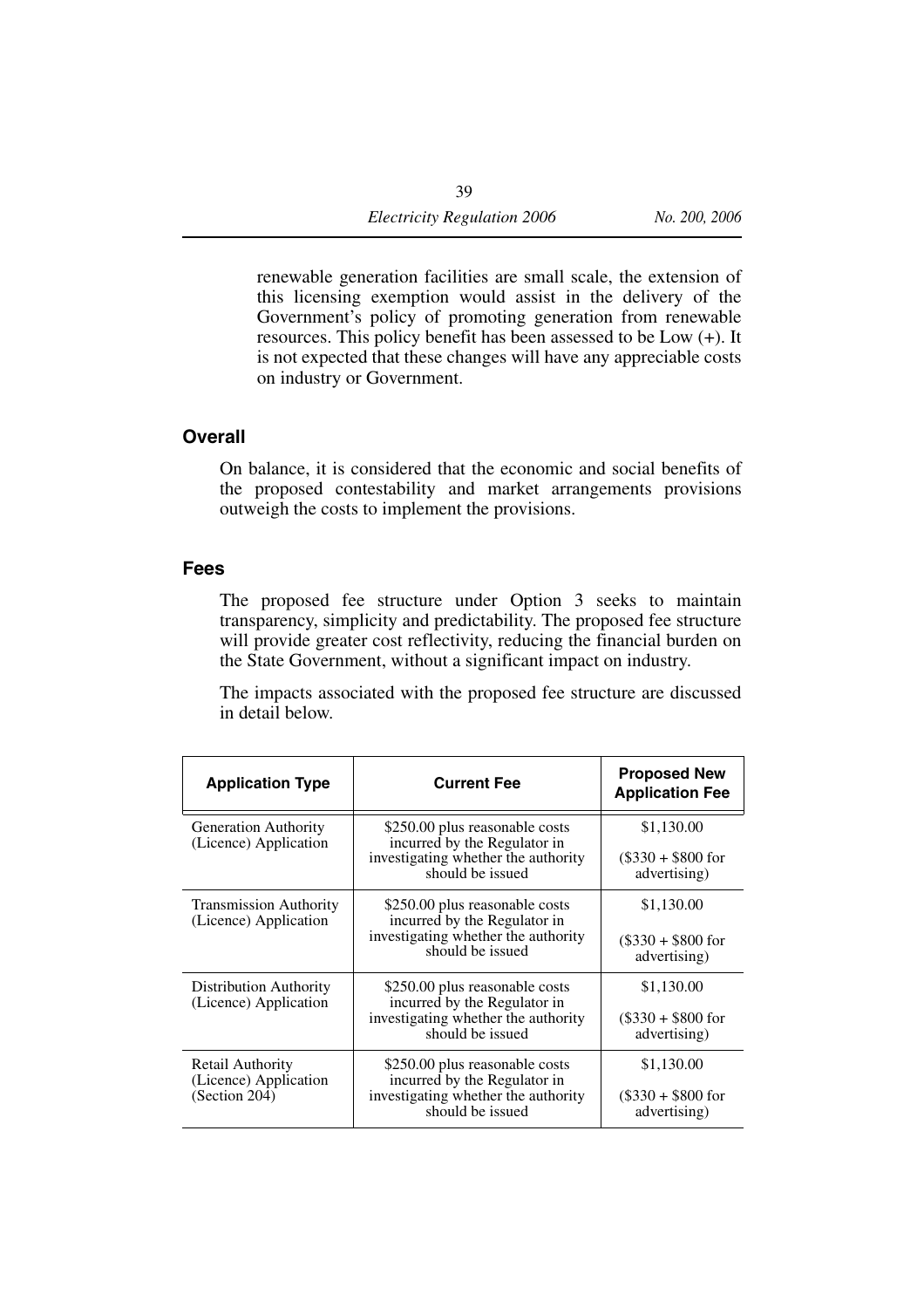| <b>Electricity Regulation 2006</b> | No. 200, 2006 |
|------------------------------------|---------------|
|                                    |               |

| <b>Application Type</b>                                                                                    | <b>Current Fee</b>                                                                                                        | <b>Proposed New</b><br><b>Application Fee</b> |
|------------------------------------------------------------------------------------------------------------|---------------------------------------------------------------------------------------------------------------------------|-----------------------------------------------|
| Retail Authority<br>(Licence) Application<br>(Section 207D - no<br>advertising required)                   | \$250.00 plus reasonable costs<br>incurred by the Regulator in<br>investigating whether the authority<br>should be issued | \$330.00                                      |
| Special Approval<br>(Licence) Application<br>(no advertising)<br>required)                                 | \$250.00 plus reasonable costs<br>incurred by the Regulator in<br>investigating whether the authority<br>should be issued | \$330.00                                      |
| Transfer of a generation,<br>transmission or<br>distribution authority<br>(licence) or special<br>approval | \$100.00                                                                                                                  | \$105.00                                      |

Part 1–Licensing (sections 1-6)—The table below outlines the proposed changes to the fees for applications for electricity authorities and transfer of electricity authorities—

Currently, the fee provisions in the *Electricity Regulation 1994* allow the Regulator to recoup any reasonable costs incurred in investigating whether the authority should be issued. A major cost component of processing an application for a generation, transmission, distribution or retail authority is the requirement for the Regulator to advertise the application in a Queensland-wide newspaper for the purpose of inviting submissions from interested parties. The average cost to advertise an application for these electricity authorities is approximately \$800. While the current fee structure allows for these advertising costs to be recovered from the applicant, it is proposed that the "reasonable cost" provision be removed and replaced with a simpler and more transparent flat fee structure which covers the advertising costs.

Since these fees were brought into force on 1 January 1995, they have not been amended at any point to reflect CPI increases. As such, the proposed new fee for applications for generation, transmission, distribution and retail authorities (under section 204 of the *Electricity Act 1994*) reflects the application of the appropriate CPI increase from 1 January 1995 to 1 January 2006 for the Brisbane region (representing a 33.8% increase) to the current \$250 application fee, plus the average cost of the required advertising. The \$1,130 fee (\$330 + \$800 for advertising costs) follows the general Government

40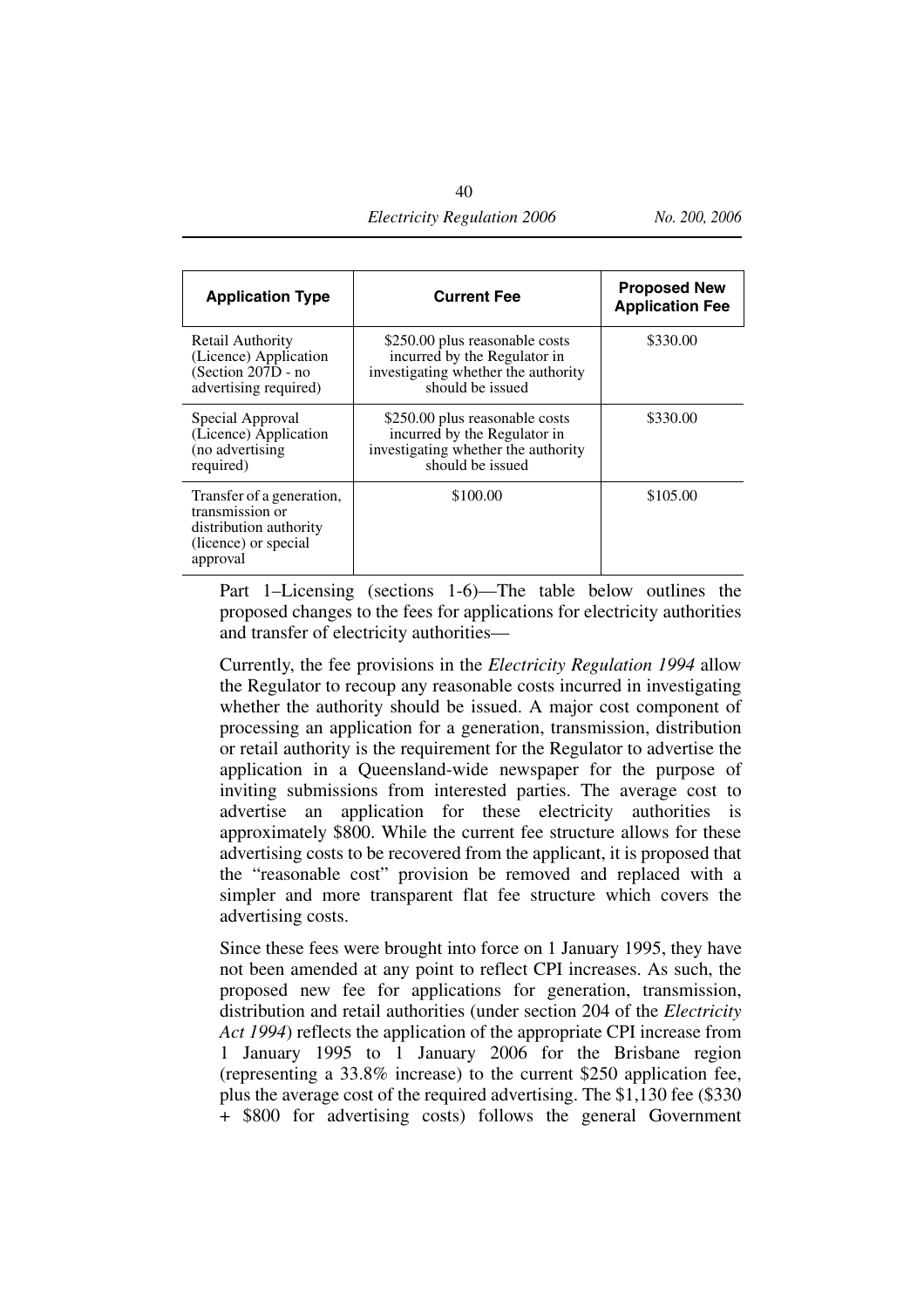principle that licensing fees should be cost-reflective, transparent and predictable.

Applications for retail authorities made under section 207D of the *Electricity Act 1994* (where the applicant holds an interstate retail authority), and applications for special approvals do not have this advertising requirement. As such, the fees for these applications should not incorporate the extra cost incurred for applications which are required to be advertised. The fee increase from \$250 to \$330 reflects the application of CPI increases over the period from 1 January 1995 to 1 January 2006.

The current \$100 application fee for transfer of a generation, transmission or distribution authority or special approval was first included in the *Electricity Regulation 1994* on 19 August 2003. Therefore the CPI adjustment for this fee covers the term from 1 June 2003 to 1 January 2006 (representing a 7.3% increase), resulting in a proposed fee of \$105. There is no requirement for the Regulator to advertise when an application for an authority transfer has been received.

Based on the average number of applications received over the last five years, average annual revenue generated by these fees will increase from \$2,100 to \$6,170. While still not fully cost reflective, the revenue generated from the proposed fees will cover a significant portion of the costs associated with investigating whether the authority should be issued.

These application fees only apply to sizeable energy corporations. Therefore, it is considered that the proposed fee increases will not impose any appreciable financial hardship or impediment to electricity authority applicants, as the costs are insignificant in comparison to the development, construction and operational costs associated with the electricity projects (such as new generating plant) authorised by these authorities. Furthermore, the proposed licensing application fees will bring the fee structure into line with fees charged by NEMMCO and other states, which range from \$500 to \$1,700 for retail, distribution, transmission and generation applications.

Part 1–Energy efficiency (sections 7-11)—Energy labelling and registration of applicable equipment for MEPS is mandatory in all States and Territories. Each State and Territory in Australia is responsible for administering its own legislation and regulation, with the Australian Greenhouse Office coordinating the implementation of the regulations on a national basis.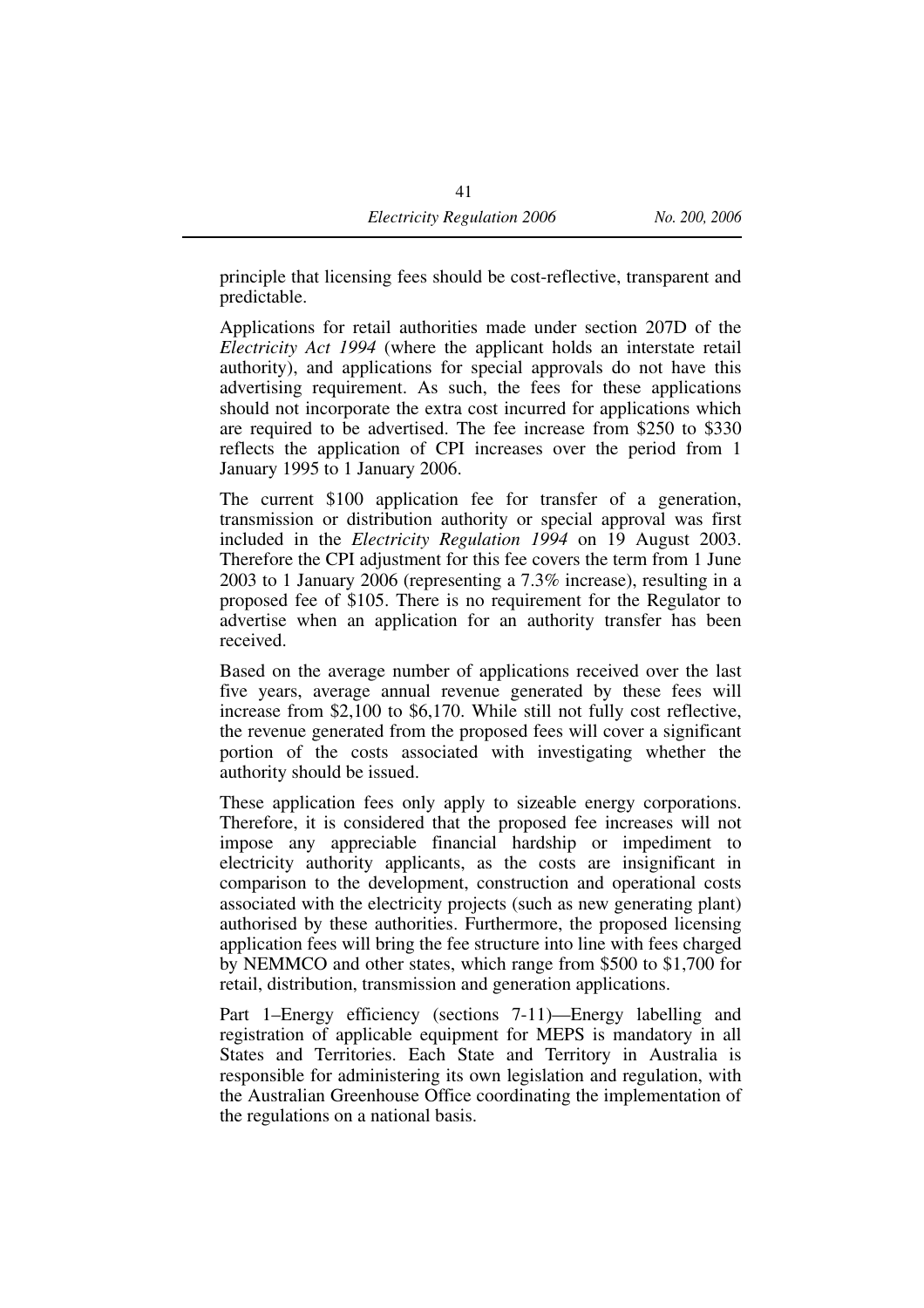The fees associated with the MEPS program are generally consistent across the States, and the relativity of fee levels are taken into account within national review processes. Given these national processes, it is not proposed to change the MEPS fee levels.

Part 2–Electricity entities' fees—These fees apply to electricity customers seeking to be reconnected after disconnection for debt or other default, or seeking to have a meter tested (noting that the *Electricity Regulation 1994* provides for the refund of meter test fees if the test finds the meter is faulty).

Other than an amendment in 2000 to reflect the application of GST9, these fees have not been amended since commencement of the *Electricity Regulation 1994* on 1 January 1995. The CPI increases for the Brisbane region from 1 January 1995 to 1 January 2006 is 33.8%. In order to reduce the impact on customers, who are less able to absorb such fee increases, it is proposed to phase in a 30% increase on these fees over three years. In the first year the electricity entities' fees would increase by 10%, in the following year they would increase by 10% plus CPI for that year, and the final year they would increase by 10% plus CPI for that year.

The table below outlines the historical, current and proposed fees for this Part.

| Fee type                                                                                  | Fee $@$<br>1 Jan<br>1995 | Fee 2000 to<br><b>Present</b><br>(Incl. GST) | Proposed<br>New Fee<br>1st Year<br>(Incl. GST) | Proposed<br><b>New Fee</b><br>2 <sup>nd</sup> Year (Incl.<br>GST) | <b>Proposed</b><br>New Fee 3rd<br>Year (Incl.<br>GST) |
|-------------------------------------------------------------------------------------------|--------------------------|----------------------------------------------|------------------------------------------------|-------------------------------------------------------------------|-------------------------------------------------------|
| Reconnection of supply after<br>disconnection for customer<br>default under section 31    |                          |                                              |                                                |                                                                   |                                                       |
| Ordinary working hours                                                                    | \$25.00                  | \$27.45                                      | \$30.20                                        | \$32.95+CPI                                                       | \$35.70+CPI                                           |
| Outside ordinary working<br>hours                                                         | \$60.00                  | \$65.85                                      | \$72.45                                        | \$79.00+CPI                                                       | \$85.60+CPI                                           |
| Testing of a meter by the dis-<br>tribution entity                                        | \$10.00                  | \$10.95                                      | \$12.05                                        | $$13.15 + CPI$                                                    | $$14.25 + CPI$                                        |
| Inspection and testing of a<br>meter by a competent person<br>(arranged by the Regulator) | \$100.00                 | \$109.80                                     | \$120.80                                       | \$131.75+CPI                                                      | \$142.75+CPI                                          |

<sup>9</sup> The Commonwealth Goods and Service Tax is applicable to goods and services provided by electricity entities to the public.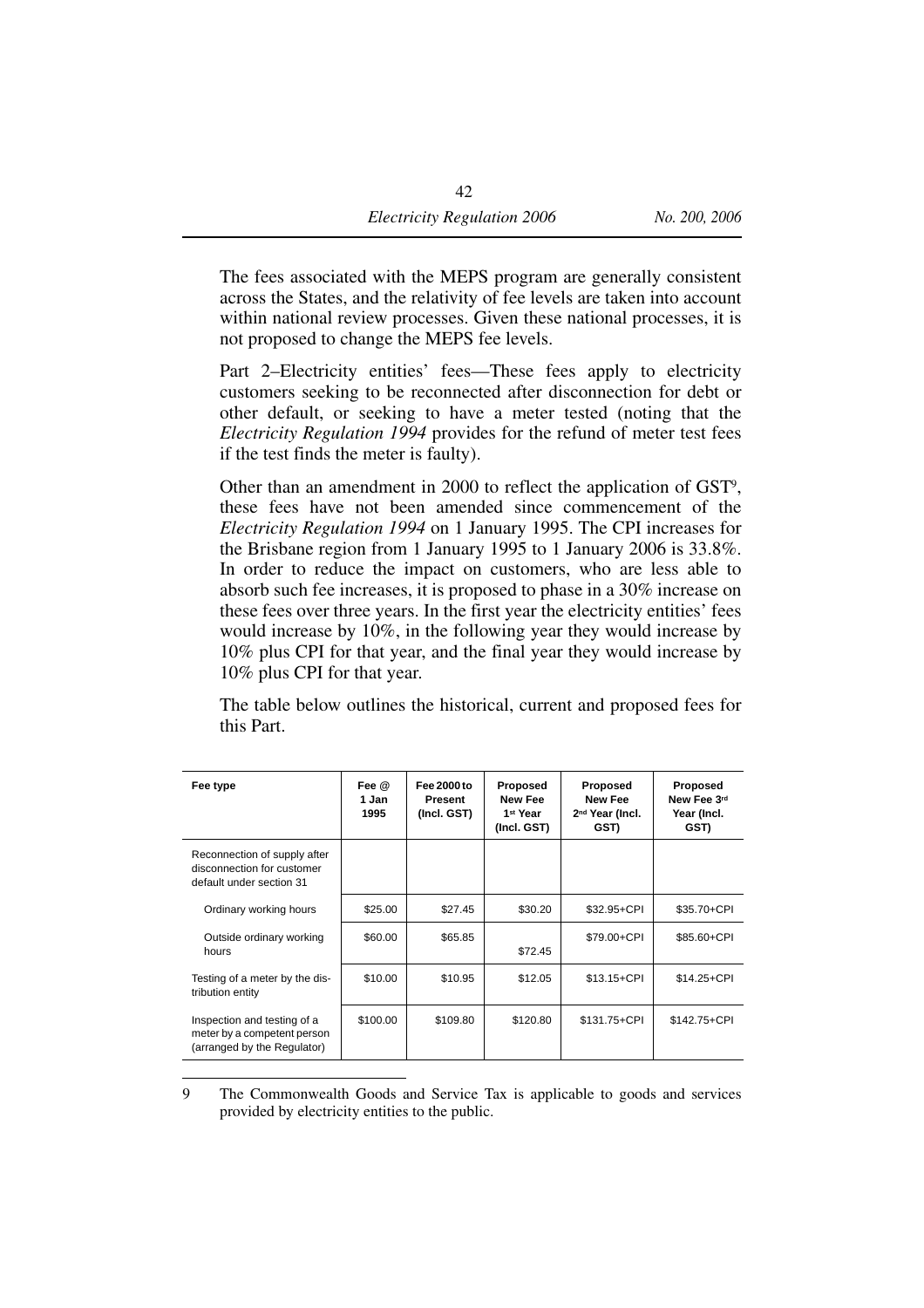Even with the full application of CPI increases to these fees, they are not reflective of the actual costs to the distribution entities or Regulator for the respective activities, and indeed, the actual costs vary markedly depending on the customer's geographic location. They are set at the current levels as a customer protection measure to ensure that the cost to the customers for these activities is not prohibitive for lower income households. Increasing these fees significantly to reflect the actual costs of performing these activities could, in the case of lower income households, disadvantage customers by imposing financial impediments to having their electricity supply reconnected after a disconnection for customer default (such as failing to pay debt or contravention of the *Electricity Act 1994* or *Electricity Regulation 1994*), or having their meter tested if they believe that the meter is faulty.

The application of CPI to the fees in this Part is consistent with government practice for periodically reassessing fee levels, and will not impose significant financial hardship on customers who are subject to these fees, while providing some recognition that the costs incurred by the electricity entities in performing the activities associated with the fees have risen appreciably since the fees were introduced.

#### **Customers/community impacts**

- Part 1–Licensing (sections 1-6)*—*No impact on customers/community.
- Part 2–Electricity entities' feesWhile the proposed fees will be about 30% higher than Option 2, the increase will be phased in over three years. The impact of this fee increase would be relatively small considering the fact that only a limited number of people in the community would be affected, and the fees would not be imposed on those people very often. Based on average numbers of reconnections after disconnections and meter tests, the additional cost of the fee increase on the community has been estimated to be \$56,300 per year for three years (a total additional cost of \$168,900).

#### **Business/industry impacts**

Part 1–Licensing (sections 1-6)—The fee of \$1,130 to apply for an electricity authority and \$105 to apply for the transfer of an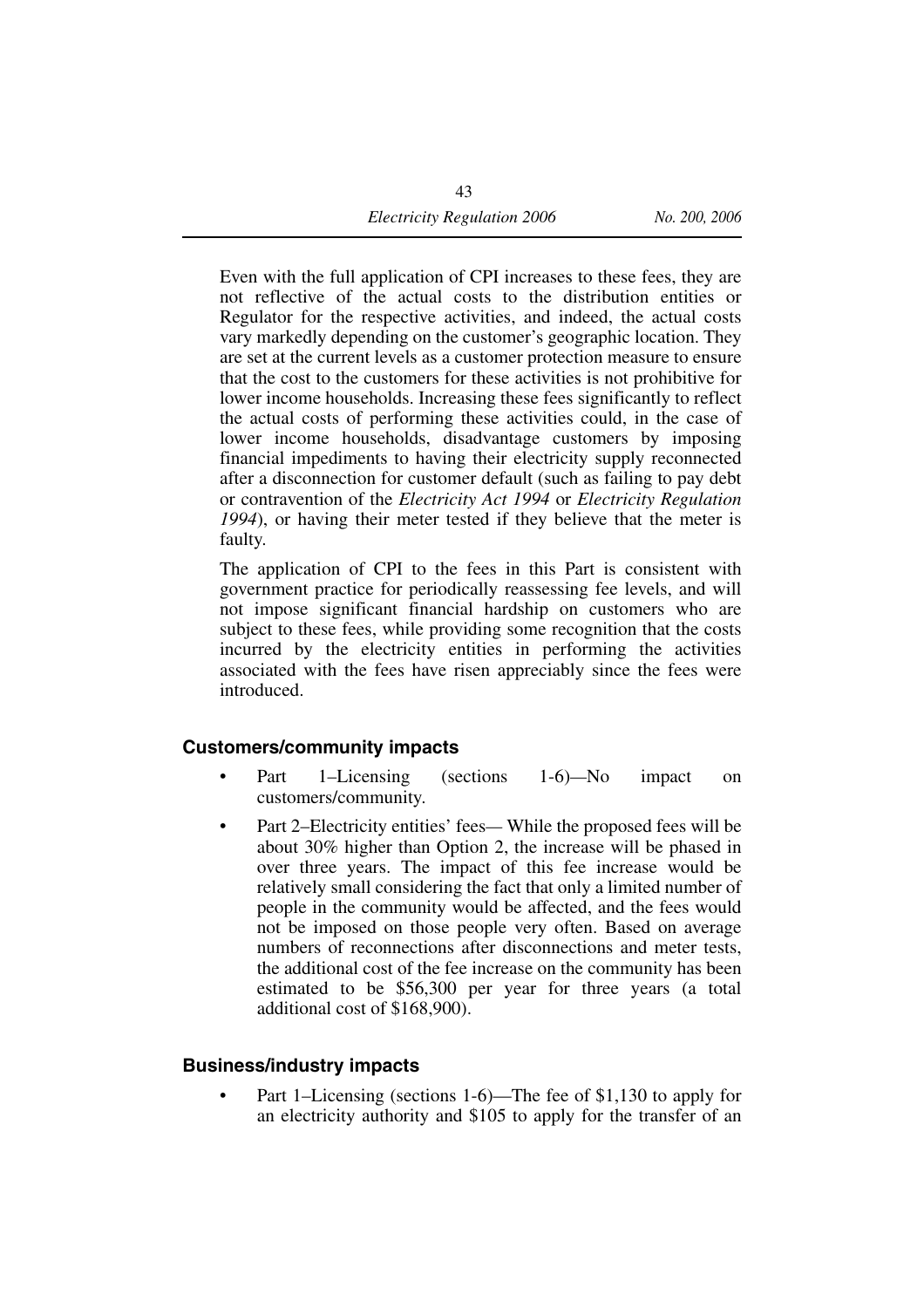electricity authority represents a relatively insignificant cost to industry in the context of costs associated with construction, operation and maintenance of electricity infrastructure, used by the generation, distribution or transmission authority holders and special approval holders, and the revenue potential for holders of retail authorities. Based on the average number of applications for electricity authorities and transfer of electricity authorities, these fees would cost electricity entities an additional \$4,070 per annum.

Part 2–Electricity entities' fees— The actual costs of disconnection, reconnection, and testing of meters can be much higher than the proposed regulated fees and the revenue generated by the proposed fees is still relatively small. However, the electricity entities do receive some benefit from the additional revenue from the increased fees, which has been estimated to be \$56,300 per year for three years (a total additional revenue of \$168,900).

#### **Government impacts**

- The revenue generated through applications for electricity authorities and transfer of electricity authorities will provide an additional \$4,070 per annum.
- The proposed fee structure provides greater support for the Government's policy of full cost-reflectivity and has been assessed to provide an additional policy benefit of Low (+).

#### **Overall**

Overall, the proposed Electricity Regulation 2006 fee structure provides greater cost reflectivity, and reduces the financial burden on the Government as compared to Option 2, without a significant impact on industry or the community.

### **Overall impact of Option 3**

The above analysis of the costs and benefits is also provided in tabular format in Appendix 4.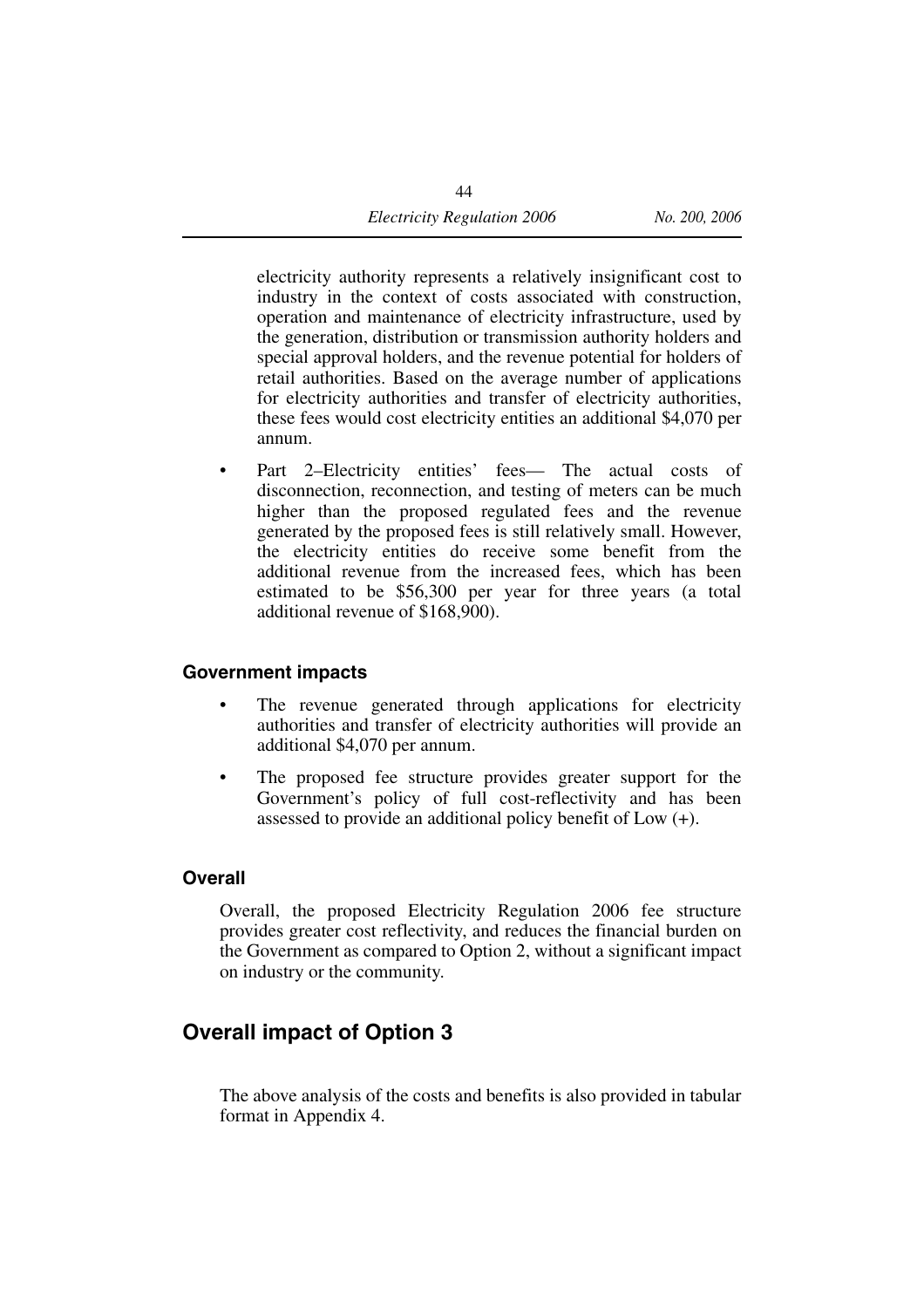As can be seen from the above qualitative assessment, Option 3 provides additional net benefits to community as a whole, above those provided by Option 2. This option also provides these additional benefits at minimal cost.

#### **11 Conclusion**

The qualitative assessment indicates that the proposed Electricity Regulation 2006 (Option 3) will provide the highest net benefits to industry, Government and the wider community of the considered alternatives. Customers in particular, who are identified by the *Electricity Act 1994* as an important stakeholder group, are clearly protected and receive net benefits.

The analysis also indicates that the proposed fee structure of the proposed Electricity Regulation 2006 will not have a significant adverse impact on industry or the wider community and will align fees more closely with the Government's general aim of full cost reflectivity in all fee structures.

Accordingly, Option 3, the proposed Electricity Regulation 2006, is the most appropriate means of achieving the policy objectives outlined in the *Electricity Act 1994.* The required outcomes cannot be satisfactorily achieved by alternative legislation or non-legislative means.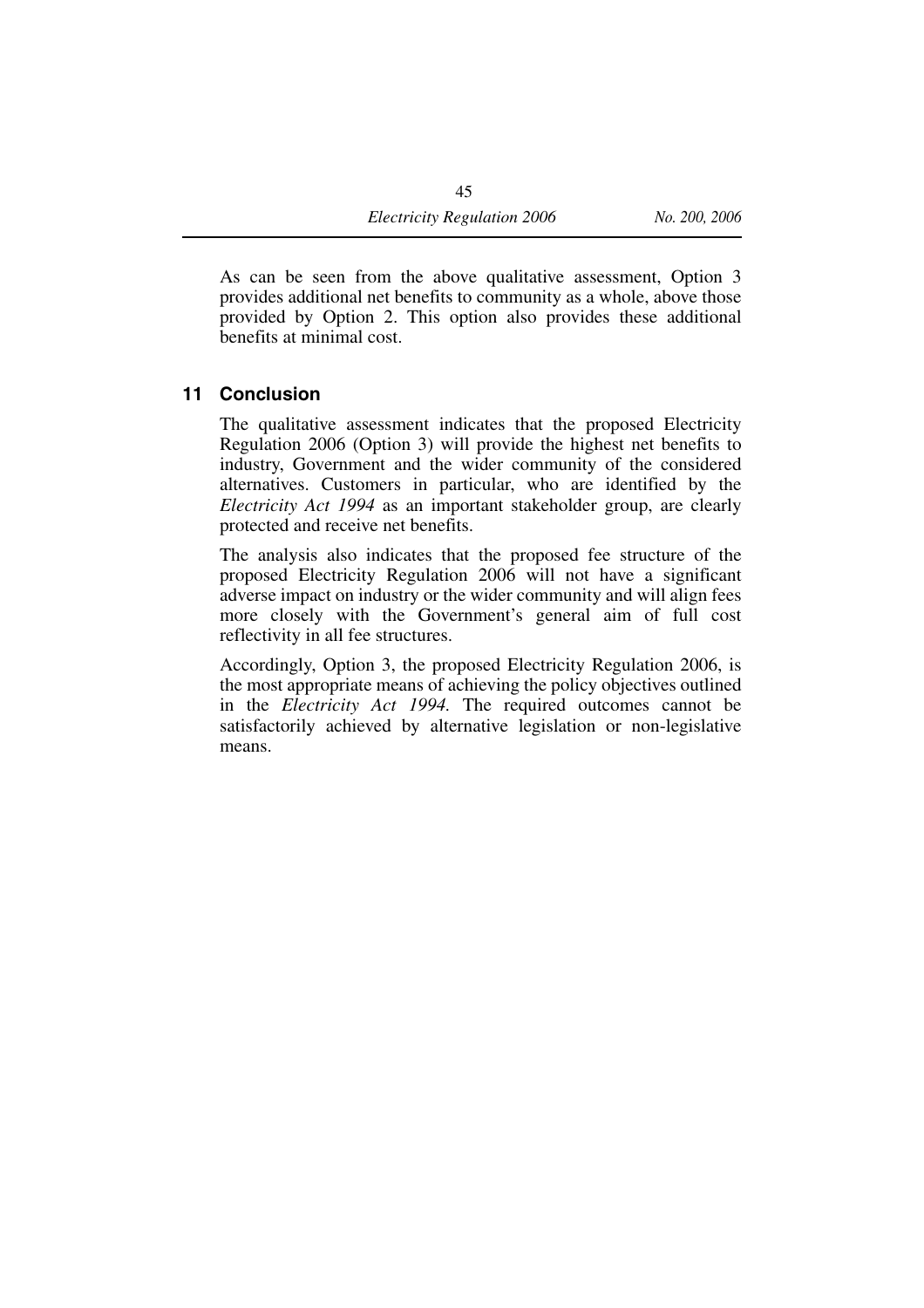#### Appendix 1

#### **Figure 1: Structure of the Queensland Electricity Supply Industry**

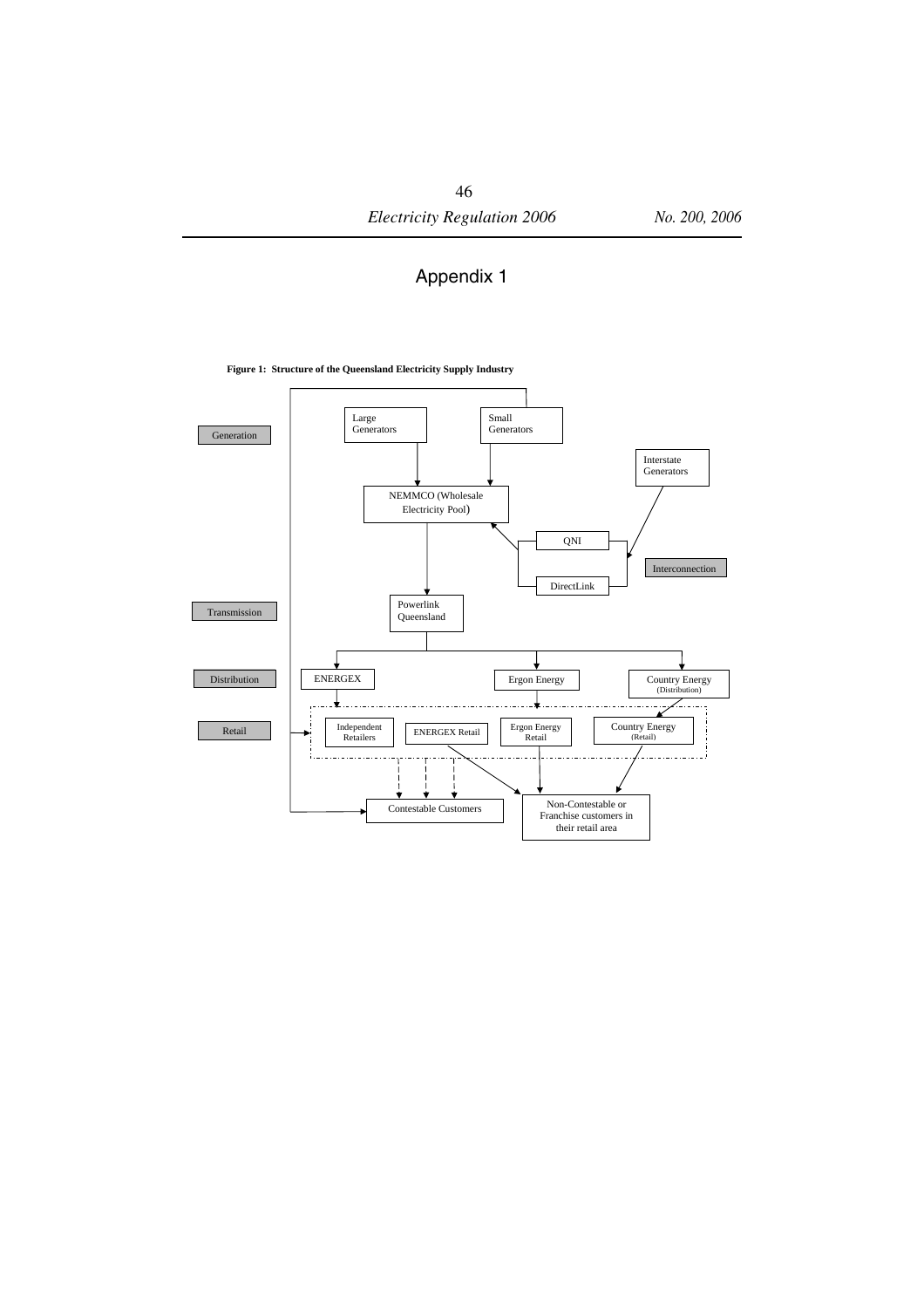### **Appendix 2 Overview of the requirements of the Electricity Regulation 1994**

#### **(Chpt 2)—Technical requirements and compliance obligations**

The *Electricity Regulation 1994* (the Regulation) sets out the technical requirements and compliance obligations associated with customers' electric installations and the design, building and maintenance of electric lines and works. These technical provisions aim to ensure delivery of a reliable and secure supply of electricity to customers that meets specified minimum performance standards as they relate to the technical aspects of electricity delivery such as earthing, frequency and voltage, customer electrical installations, works in publicly controlled places and general maintenance.

#### **(Chpt 3 Parts 1 to 4)—Electricity supply and sale rights, requirements and compliance obligations**

The Regulation sets out the rights and obligations of electricity retail and distribution entities to customers and vice versa. The objectives of these supply and sale provisions are to ensure general customer protection and non-discriminatory delivery of retail and distribution services, in accordance with the requirements of approved industry codes and standards.

#### **(Chpt 3 Part 5 and Sch 1)—Electricity Restrictions**

The Regulation sets out electricity restriction requirements. These provisions aim to ensure a regular, economically efficient and constant supply of electricity to certain networks, or parts of networks in central and far north Queensland localities, by limiting and/or prohibiting the use of certain electrical equipment, the operation of which has the capacity to affect the quality of electricity supply in these areas.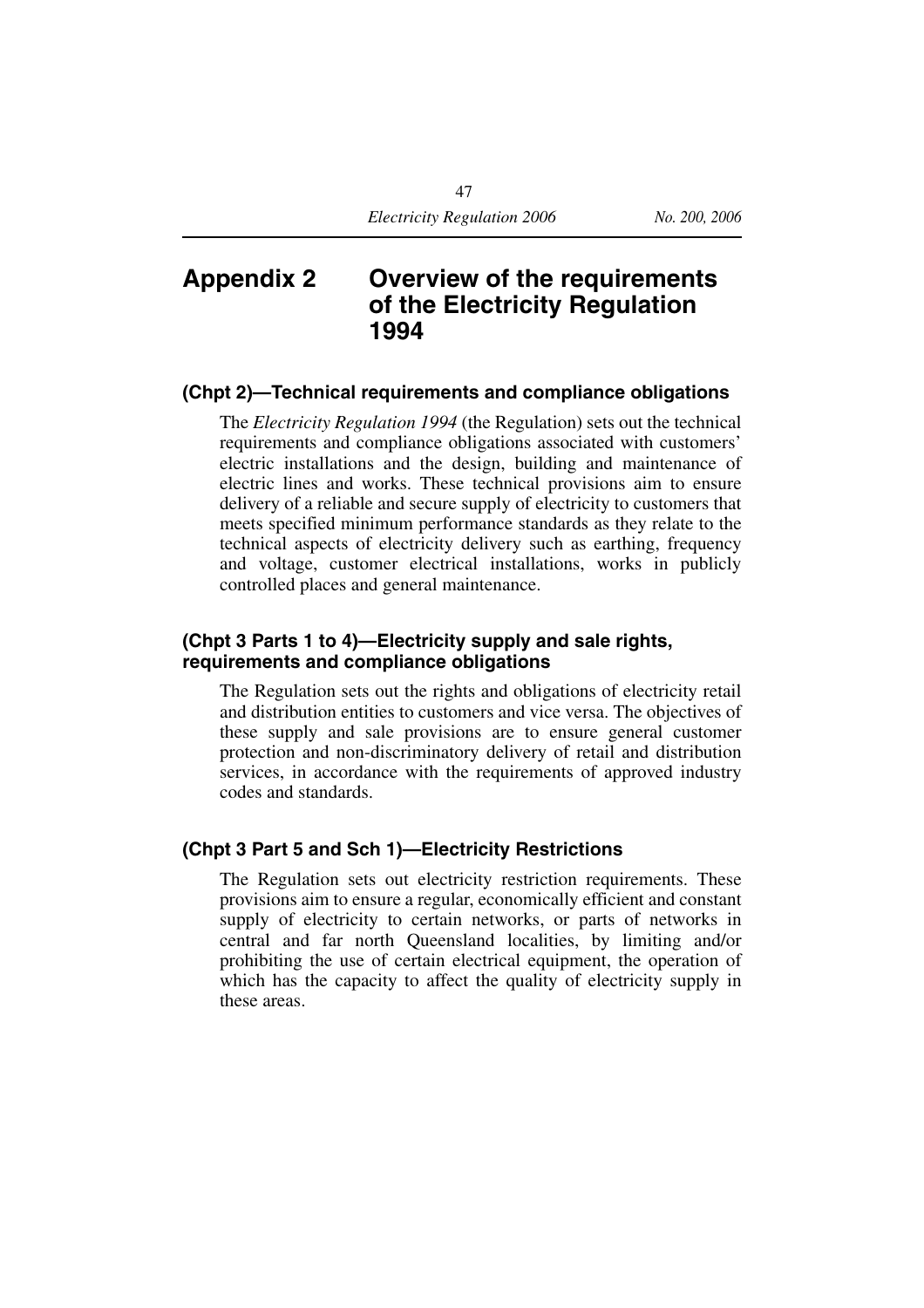Appendix 2 (continued)

#### **(Chpt 3 Parts 6 and 7, Chpt 4, Chpt 5, Chpt 9 Part 2, and Sch 2 and 3)—Contestability and Market arrangements and compliance obligations**

The Regulation establishes the requirements for contestability and how customers can apply to become contestable customers. It also sets out the metering obligations for contestable customers and how disputes about contestability are resolved.

The Regulation also deals with market and system arrangements and compliance obligations for electricity retail, distribution, transmission and generation entities regarding the operation of electrical installations, supply networks and network control functions. These provisions aim to ensure that Queensland electricity entities operate their supply networks in accordance with National Electricity Market requirements and do not adversely affect the performance of the Queensland electricity system.

#### **Chpt 5A—The 13% Gas Scheme**

Regulations relating to the 13% Gas Scheme are not the subject of this RIS.

#### **(Chpt 6 and Sch 4)—Minimum energy efficiency performance and labelling requirements and compliance obligations**

The Regulation sets out the minimum energy efficiency performance and labelling requirements for prescribed electrical equipment. Minimum Energy Performance Standards (MEPS) are legislated, mandatory levels of energy performance which set minimum levels of energy efficiency that electrical items must meet in order to be sold in the Australian marketplace. Prescribed electrical equipment also must display energy efficiency labelling at the point of sale. Each state or territory is responsible for administering its own legislation and regulations and the requirements are coordinated nationally through the Australian Greenhouse Office.

These provisions set out the prescribed fees and requirements for the registration and testing of prescribed electrical equipment and energy efficiency labelling, and penalties for non-compliance with these requirements. The aim of these provisions is to ensure that electrical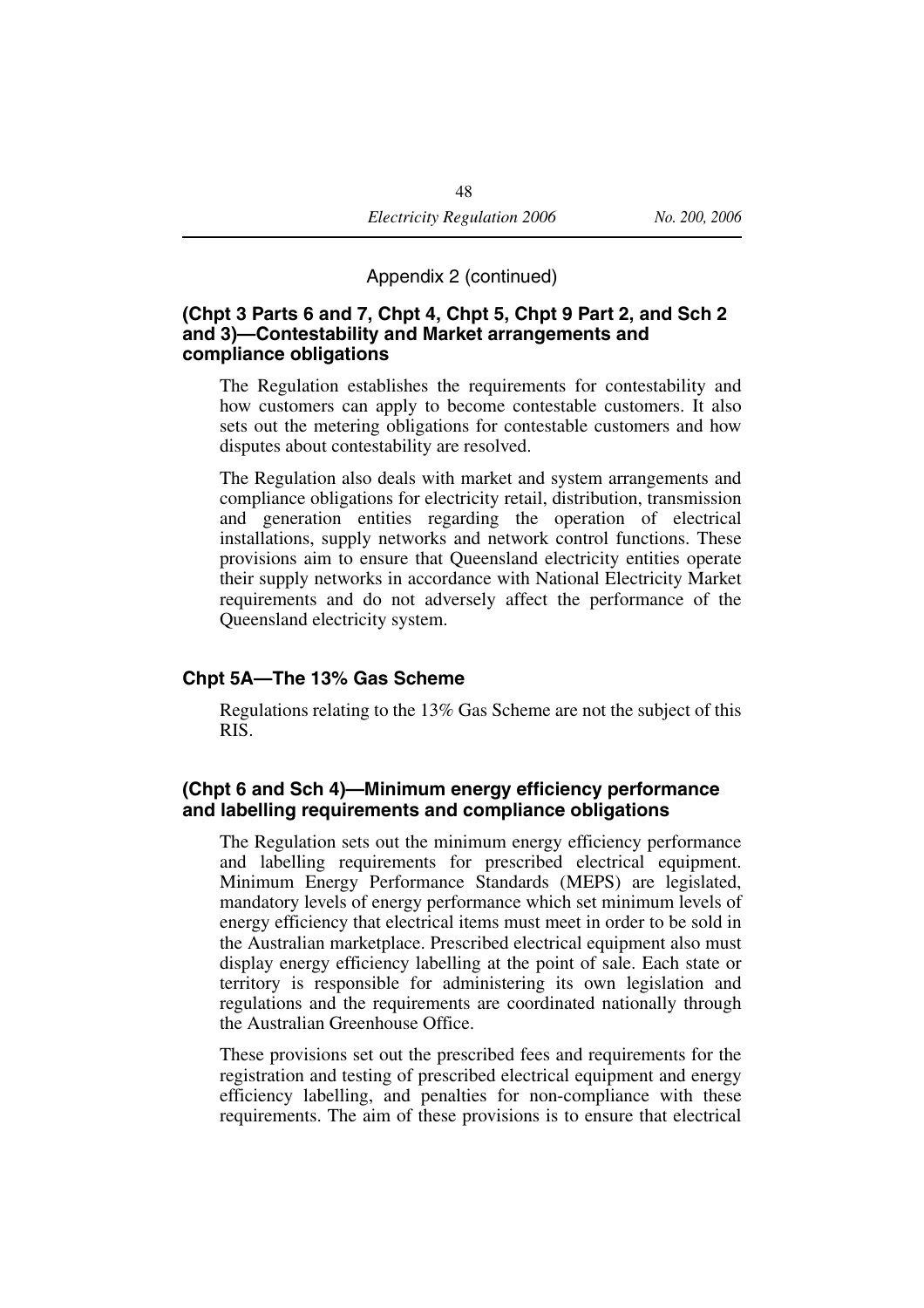#### Appendix 2 (continued)

equipment meets national minimum efficiency standards and purchasers are adequately informed about the energy efficiency of electrical equipment.

#### **(Chpt 7 and Chpt 9 Part 6) – Employment conditions and entitlements**

The Regulation sets out the general employment conditions and entitlements for electricity industry employees working in the Government-owned electricity industry. These provisions define relevant awards, what is continuous service, the effect of transfers, secondments, periods of absence, illness, leave and public holidays on employment status, employee allowances and long service leave entitlements and calculations. These provisions preserve certain employment conditions and entitlements of persons moving between electricity corporations.

#### **(Chpt 8, Sch 5 to 7) – Appeals process**

The Regulation sets out the appeals process for the review of certain decisions made by the Regulator under the Act. These provisions set out who may make an appeal, the decisions against which a person may apply for a review, how to make an application for appeal, the powers of the court on appeal and the effect of the court's decision on appeal. The purpose of these provisions is to ensure customer rights are protected and that adequate appeal avenues exist for adversely affected parties.

#### **(Chpt 1, Chpt 9 Parts 3, 4 and 8 and Sch 9) – General Provisions**

The Regulation includes some general miscellaneous provisions. These provisions establish how the *Freedom of Information Act 1992* and *Judicial Review Act 1991* are to be applied to State electricity entities, declares particular entities as State electricity entities, approves the Electricity Supply Industry Superannuation Fund as an industry superannuation scheme and provides for a number of transitional matters. The Regulation also contains a dictionary which defines key terms used in the Regulation.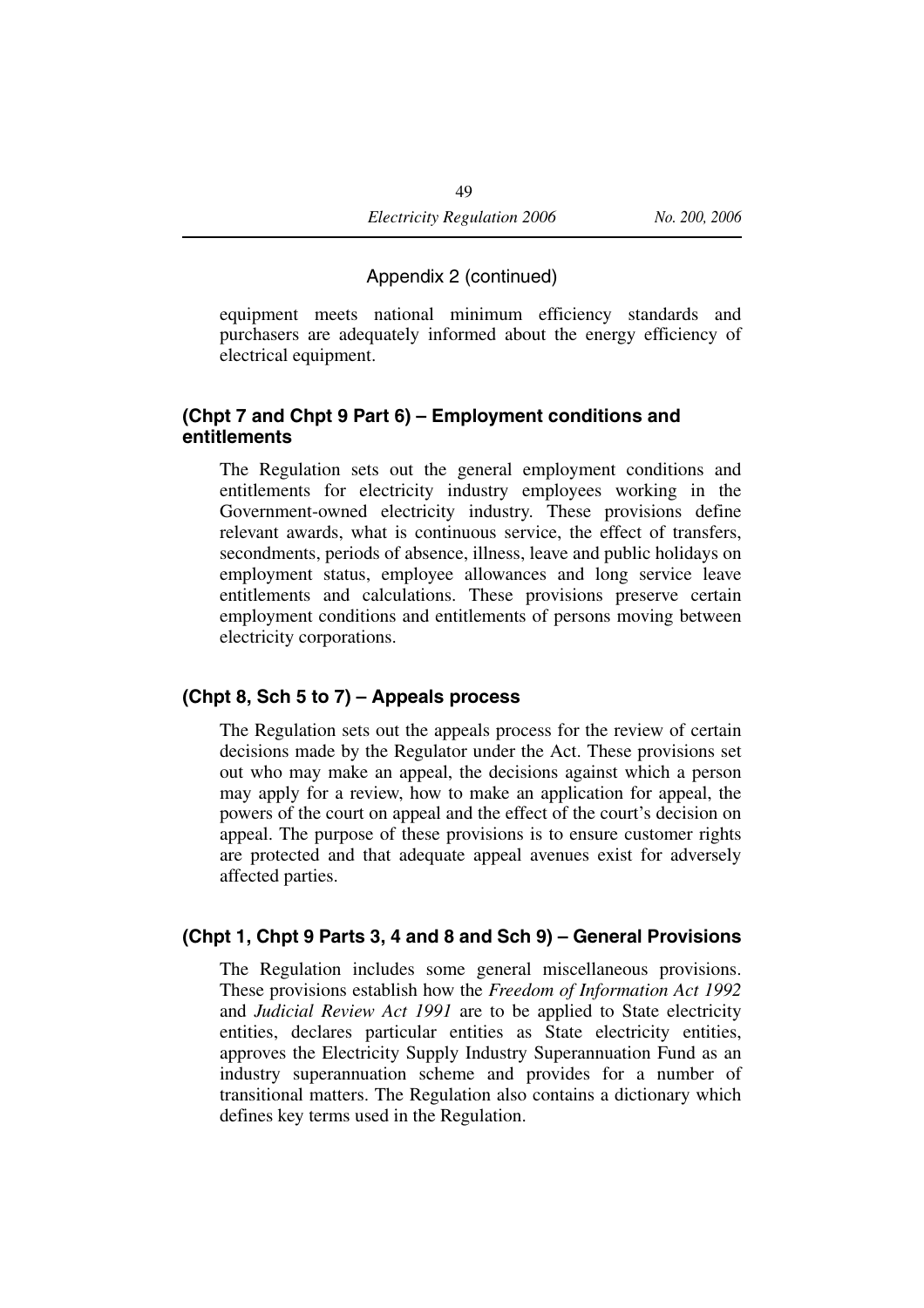#### Appendix 2 (continued)

#### **(Schedule 8)—Fees**

The Regulation sets out fees associated with the regulation of the electricity industry including administrative charges for applications and/or transfers of electricity entities' authorities, registration or transfers of items of prescribed electrical equipment, applications to change energy efficiency labels, inspection of the MEPS register, disconnection and reconnection of electricity supply, and meter inspection and testing.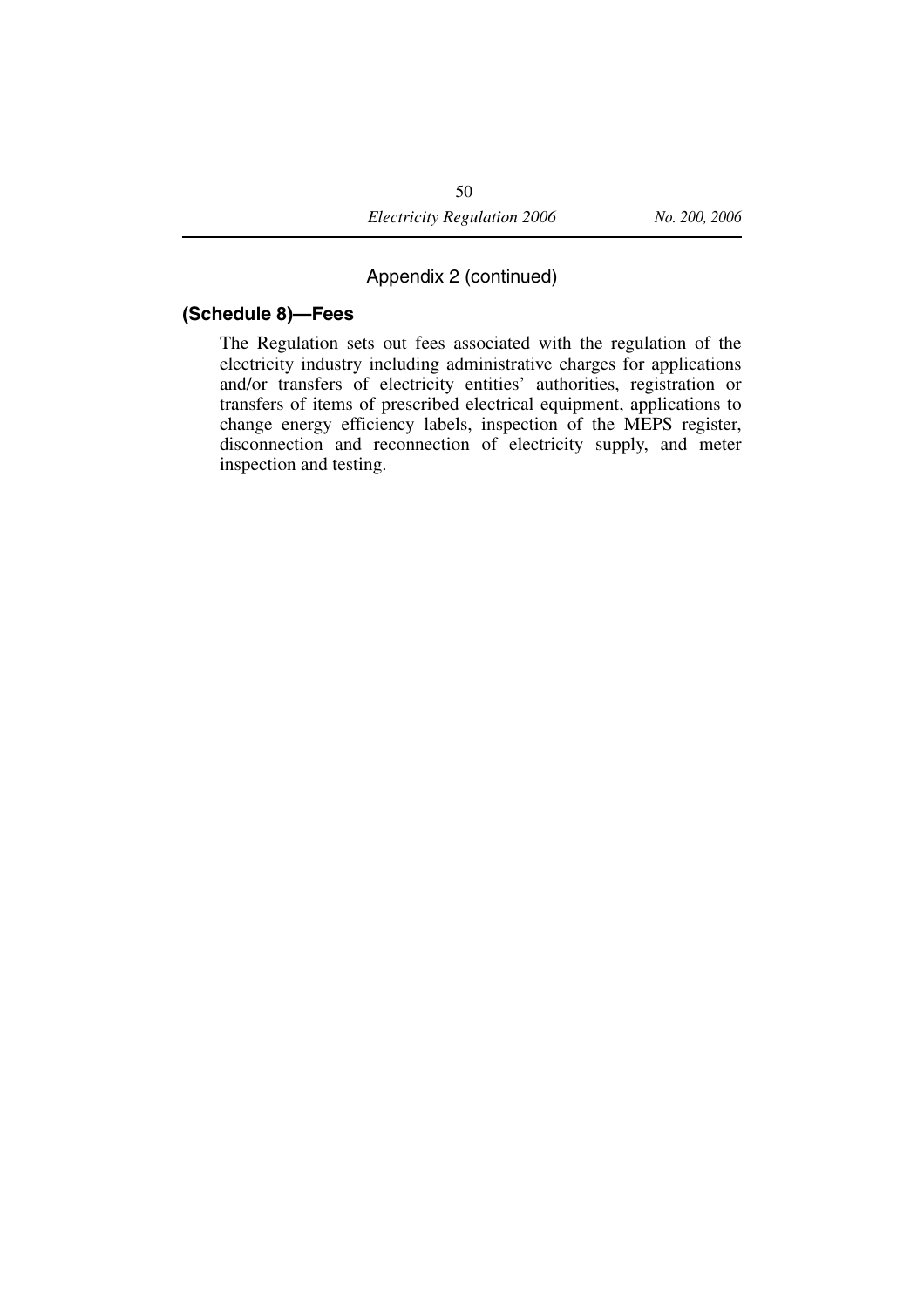Med (+) **Overall Impact**  Med (+) Direction **Government Costs/Benefits Direction /Scale**  Government Costs/Benefits **REMAKE REGULATION (no changes) Scale Direction/** Med (-) Med (-)  $Low (+)$ Low (-) Low (-) Nil equipment to meet technical equipment to meet technical all costs associated with the all costs associated with the fewer customer supply<br>complaints and workplace complaints and workplace service lines, maintaining installation of meters and service lines, maintaining works in good order; and works in good order; and installation of meters and costs associated with the costs associated with the providing and installing providing and installing frequency, voltage and building and operating building and operating frequency, voltage and earthing requirements; earthing requirements; appropriate workplace appropriate workplace fewer customer supply control apparatus;<br>costs of meter testing costs associated with costs associated with costs of meter testing costs associated with costs associated with provisions such as implementation of provisions such as implementation of control apparatus; **Business/Industry Business/Industry**<br>Costs/Benefits **Costs/Benefits**  accidents. practices. accidents. *Benefits Costs Costs*  $\ddot{\phantom{0}}$  $\ddot{\phantom{0}}$  $\ddot{\phantom{a}}$  $\bullet$ xDirection **Direction** High (+) High (+) High (+) Med (-) Med (-) Med (-) Med (-) Med (-) Med (-) Med (-) **/Scale**  • customers must provide the customers must provide the facilities necessary to attach an overhead or underground the service line to the facilities necessary to attach an overhead or underground equipment in a way that<br>interferes with the electricity interferes with the electricity relocating meter and control customers must not operate relocating meter and control customers must not operate customers must pay for the technically consistent work the requirements of the Act the requirements of the Act customers must pay for the reasonable costs of service technically consistent work reasonable costs of service the cost of connection and supply, including fees and charges required under the charges required under the National Electricity Rules; National Electricity Rules; the cost of maintaining the the cost of maintaining the connection facilities as per connection facilities as per • the cost of connection and supply, including fees and space, equipment, access, space, equipment, access, · helps ensure more secure helps ensure more secure practices enhance safety. or a customer connection prescribed fees for meter minimum standards; and minimum standards; and or a customer connection prescribed fees for meter equipment in a way that supply;<br>electricity supply meets electricity supply meets practices enhance safety  $\ddot{\circ}$ and reliable electricity and reliable electricity meter mounting, and **Customers/Community**  customer's premises; customer's premises; costs associated with Customers/Community lines beyond what is meter mounting, and costs associated with lines beyond what is supply system; and supply system; and line **Costs/Benefits**  testing; and testing; and Costs/Benefits apparatus. obligated. apparatus. service contract; contract; *Benefits*   $Costs$ *Costs* Technical *Costs*  $\ddot{\phantom{0}}$  $\ddot{\phantom{0}}$ x**Impact Areas Impact Areas**  Appreciable **Appreciable**  Supply and<br>Sale Supply and Technical

REMAKE REGULATION (no changes)

Appendix 3

51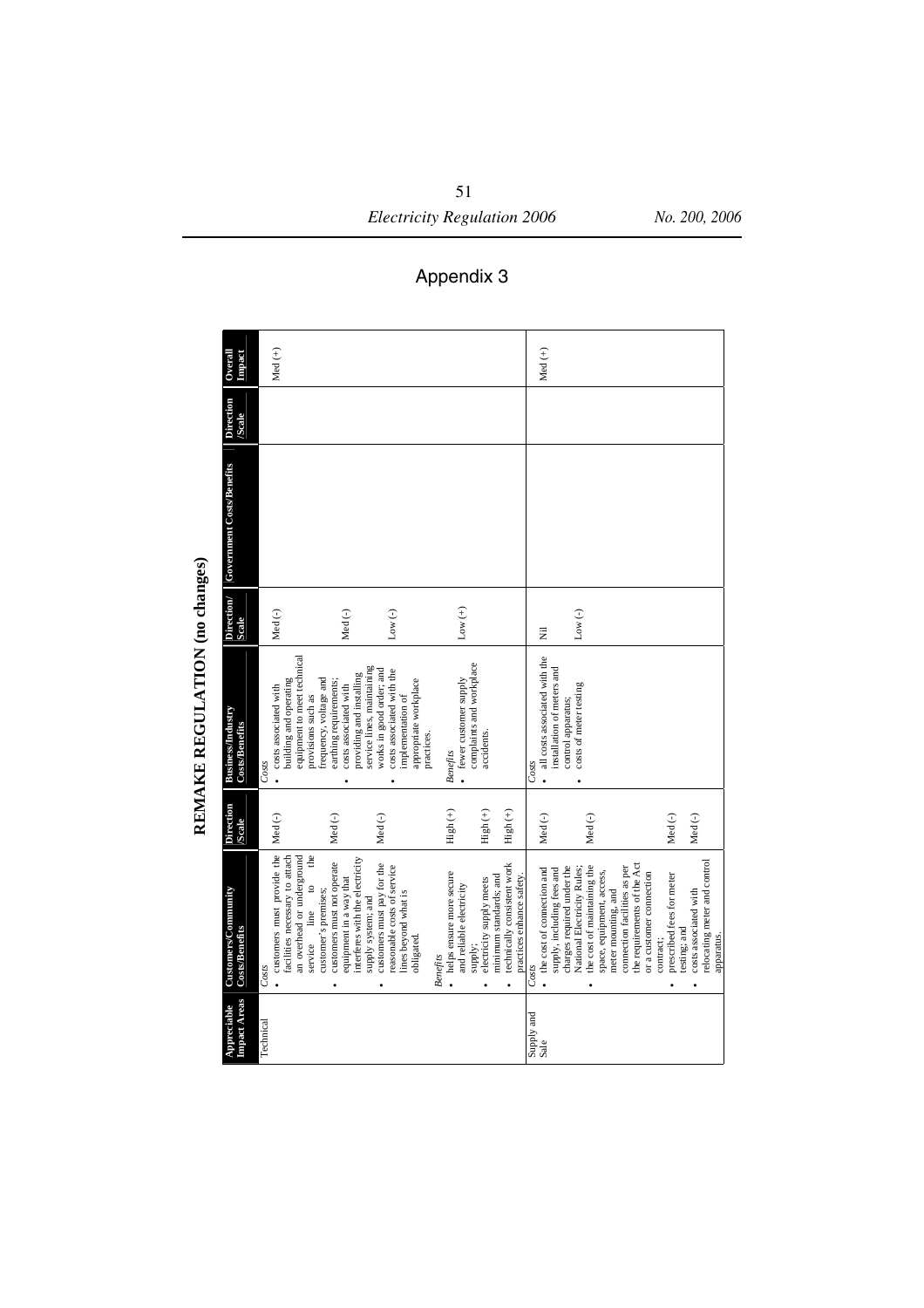*Electricity Regulation 2006 No. 200, 2006*

#### Appendix 3 (continued)

| <b>Impact Areas</b><br>Appreciable                              | Customers/Community<br><b>Costs/Benefits</b>                                                                                                                                                                                                                                                                                                     | <b>Direction</b><br><b>Scale</b>                 | <b>Business/Industry</b><br><b>Costs/Benefits</b>                                                                                         | Direction/<br>Scale | Government Costs/Benefits                                                                                                                                                            | Direction<br><b>Scale</b> | Overall<br>Impact |
|-----------------------------------------------------------------|--------------------------------------------------------------------------------------------------------------------------------------------------------------------------------------------------------------------------------------------------------------------------------------------------------------------------------------------------|--------------------------------------------------|-------------------------------------------------------------------------------------------------------------------------------------------|---------------------|--------------------------------------------------------------------------------------------------------------------------------------------------------------------------------------|---------------------------|-------------------|
|                                                                 | a secure and reliable supply<br>consumers' safety through<br>relation to disputes over<br>of electricity that meets<br>appropriate electricity<br>quality of supply and<br>minimum standards;<br>consumers' rights in<br>control apparatus.<br>the installation of<br>the protection of<br>the protection of<br>metering; and<br><b>Benefits</b> | High (+)<br>High $\left( +\right)$<br>High $(+)$ |                                                                                                                                           |                     |                                                                                                                                                                                      |                           |                   |
| Restrictions                                                    | improved reliability and<br>use of certain electrical<br>equipment in isolated<br>networks is restricted.<br>quality of supply.<br><b>Benefits</b><br>Costs                                                                                                                                                                                      | Med $(+)$<br>Low $(-)$                           |                                                                                                                                           |                     | reduces State Government's<br>demand electrical equipment<br>reduction of consumers use<br>of high consumption/high<br>Community Service<br>Obligation liability.<br><b>Benefits</b> | Med $(+)$                 | Med $(+)$         |
| Government<br>Corporation<br>Owned                              | employment conditions<br>which exceed standard<br>industry conditions.<br><b>Benefits</b>                                                                                                                                                                                                                                                        | Med $(+)$                                        | financial cost associated<br>with the employment<br>help attract and retain<br>skilled labour.<br>conditions.<br><b>Benefits</b><br>Costs | Med $(+)$<br>Med(-) | mandatory implementation<br>associated with the<br>of GOC provisions.<br>Costs                                                                                                       | Med(-)                    | Negligible        |
| Arrangements<br>Contestability<br>and Market                    | secure and reliable supply.<br>access to a competitive<br>market; and<br><b>Benefits</b>                                                                                                                                                                                                                                                         | $High (+)$<br>High $(+)$                         | maintaining a secure and<br>mandatory operational<br>costs associated with<br>reliable network.<br>Costs                                  | Med(-)<br>Low to    | regulatory requirements.<br>administration of<br>Costs                                                                                                                               | $Low(-)$                  | Med $(+)$         |
| and General<br>Review and<br>Provisions<br>Provisions<br>Appeal | effective appeals<br>mechanism.<br><b>Benefits</b>                                                                                                                                                                                                                                                                                               | Med $(+)$                                        | effective appeals<br>mechanism.<br><b>Benefits</b>                                                                                        | Med $(+)$           | administration costs.<br>Costs                                                                                                                                                       | Low $(\textnormal{-})$    | Low $(+)$         |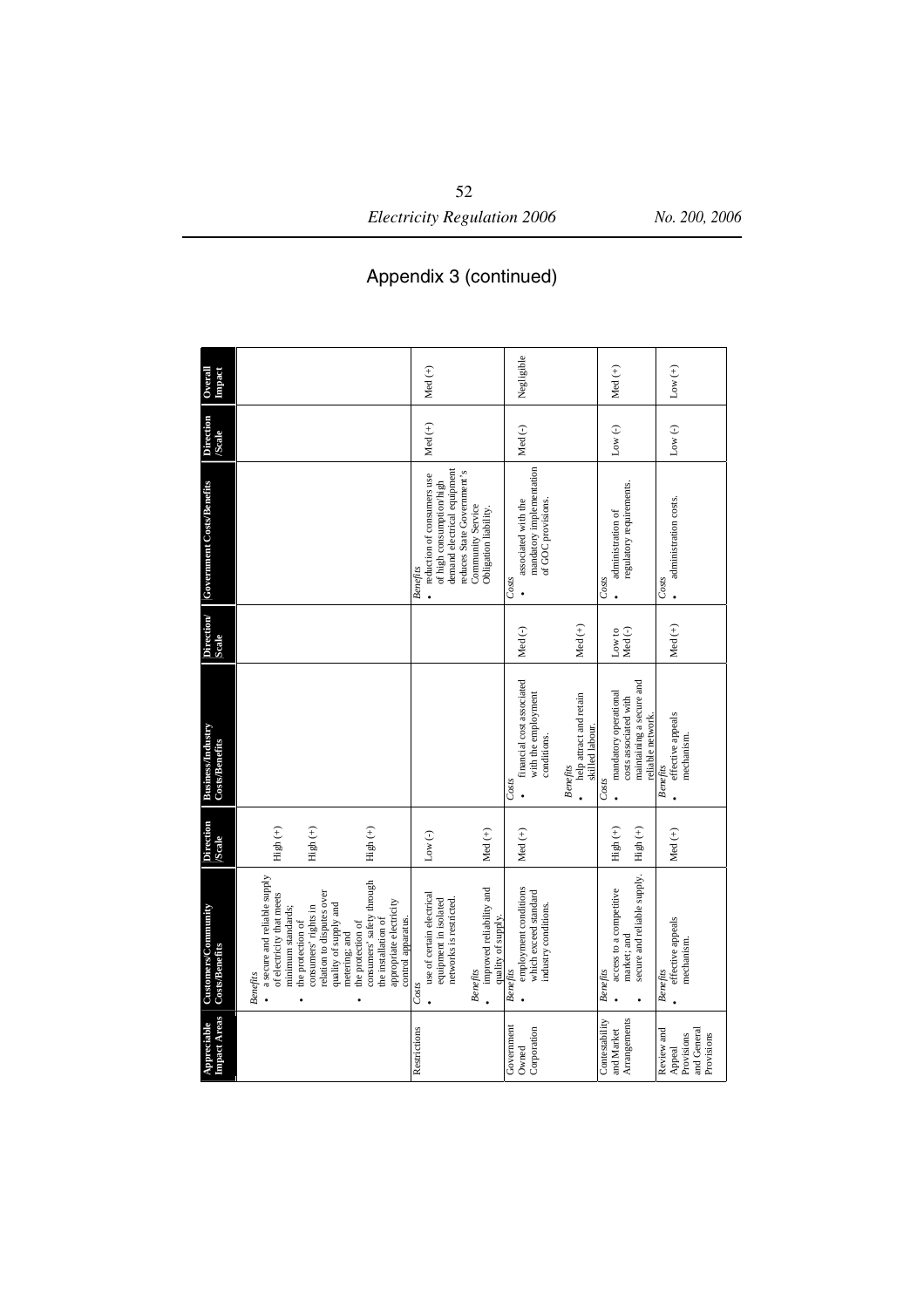| Appreciable | Customers/Community                         | <b>Direction</b>         | <b>Business/Industry</b>                    |           | Direction/ Government Costs/Benefits | Direction Overal       |           |
|-------------|---------------------------------------------|--------------------------|---------------------------------------------|-----------|--------------------------------------|------------------------|-----------|
|             | Impact Areas Costs/Benefits                 | <b>Scale</b>             | <b>Costs/Benefits</b>                       | Scale     |                                      | <b>Scale</b>           | Impact    |
|             |                                             |                          |                                             |           |                                      |                        |           |
| Fees        | Costs                                       |                          | Costs                                       |           | Costs                                |                        |           |
|             | the cost of electricity                     | $-$ \$560.000 $^{\circ}$ | · annual cost of licensing                  | $-$2,100$ | costs of regulation                  | $-33,200$ <sup>*</sup> | Med $(+)$ |
|             | entity fees.                                |                          | fees; and                                   |           | (advertising in particular)          |                        |           |
|             | <b>Benefits</b>                             |                          | the actual cost of                          | Low $(-)$ | not covered by licensing             |                        |           |
|             | licence fees underpin the $\qquad$ High (+) |                          | disconnection,                              |           | fees.                                |                        |           |
|             | licensing of entities, which                |                          | reconnection and testing                    |           |                                      |                        |           |
|             | in turn ensures the                         |                          | of meters is higher than                    |           | <b>Benefits</b>                      |                        |           |
|             | ongoing integrity of the                    |                          | the regulated fee.                          |           | · average revenue from               | $+ $2.100$             |           |
|             | market; and                                 |                          |                                             |           | licence fees.                        |                        |           |
|             | disconnection,                              | High (+)                 | <b>Benefits</b>                             |           |                                      |                        |           |
|             | reconnection and meter                      |                          | licence fees underpin the $\qquad$ High (+) |           |                                      |                        |           |
|             | testing fees are much                       |                          | licensing of entities, which                |           |                                      |                        |           |
|             | lower than the cost of the                  |                          | in turn ensures the                         |           |                                      |                        |           |
|             | service, ensuring all                       |                          | ongoing integrity of the                    |           |                                      |                        |           |
|             | customers are able to                       |                          | market; and                                 |           |                                      |                        |           |
|             | exercise their rights.                      |                          | revenue from electricity                    | Low $(+)$ |                                      |                        |           |
|             |                                             |                          | entity fees.                                |           |                                      |                        |           |
|             |                                             |                          |                                             |           |                                      |                        |           |
|             |                                             |                          |                                             |           |                                      |                        |           |

bollar amounts are based on an average figure over several years, and represent expected total fees from all businesses per amum. Dollar amounts are based on an average figure over several years, and represent expected total fees from all businesses per annum.

# Appendix 3 (continued)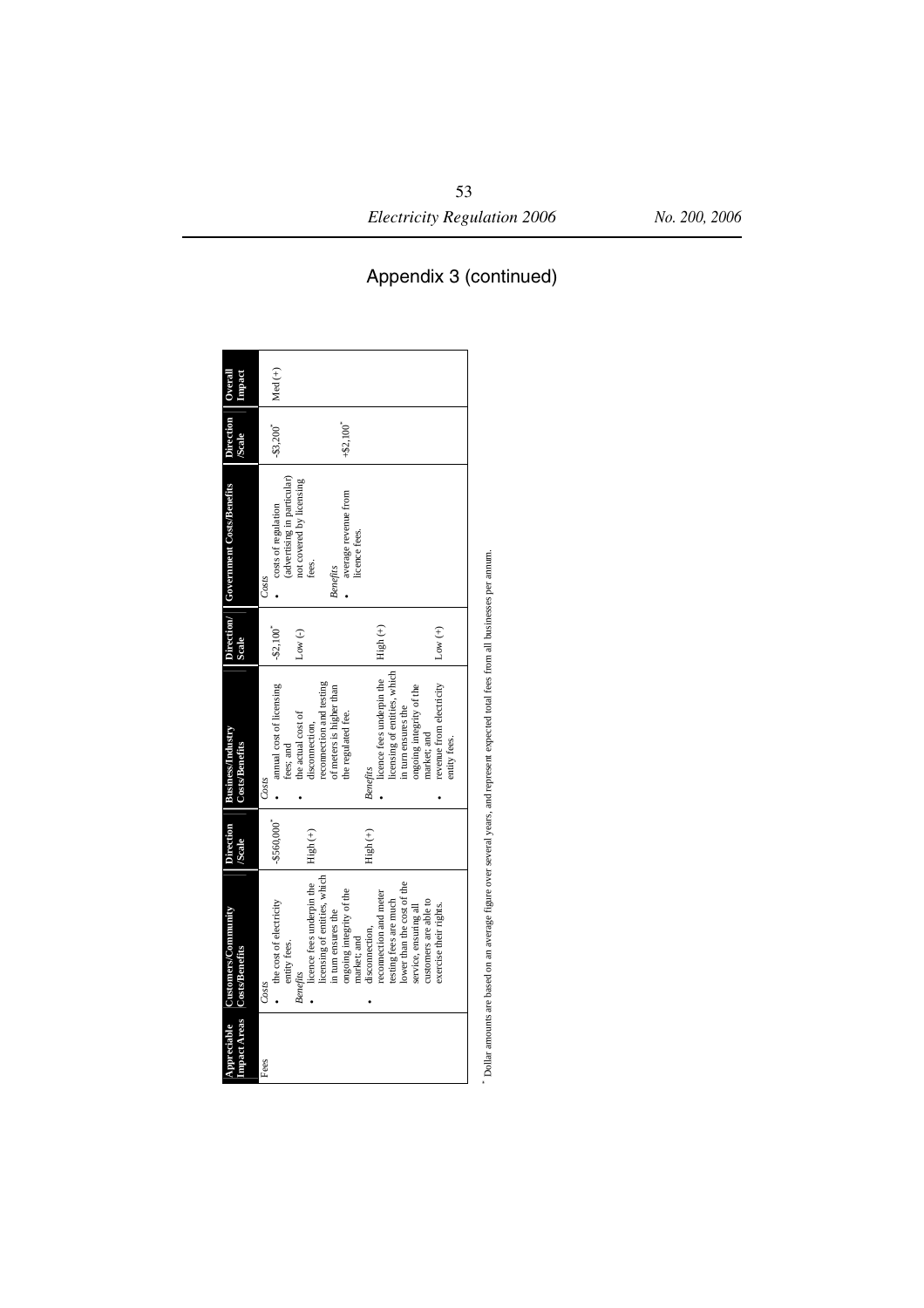| Overall<br>Impact                            | Med $(+)$                                                                                                                                                                                                                           | Med $(+)$                                                                                                                                                                                                                                                                                                                                                                                                                                                                                                                                                                                                             |
|----------------------------------------------|-------------------------------------------------------------------------------------------------------------------------------------------------------------------------------------------------------------------------------------|-----------------------------------------------------------------------------------------------------------------------------------------------------------------------------------------------------------------------------------------------------------------------------------------------------------------------------------------------------------------------------------------------------------------------------------------------------------------------------------------------------------------------------------------------------------------------------------------------------------------------|
| <b>Direction</b><br><b>Scale</b>             |                                                                                                                                                                                                                                     | Low $(+)$                                                                                                                                                                                                                                                                                                                                                                                                                                                                                                                                                                                                             |
| Direction/Scale Government Costs/Benefits    |                                                                                                                                                                                                                                     | regulatory arrangements.<br>reduces administrative<br>burden by clarifying<br><b>Benefits</b>                                                                                                                                                                                                                                                                                                                                                                                                                                                                                                                         |
|                                              | Med $(+)$                                                                                                                                                                                                                           | Negligible<br>Low $(+)$<br>Med $(+)$<br>Low $(-)$                                                                                                                                                                                                                                                                                                                                                                                                                                                                                                                                                                     |
| <b>Business/Industry</b><br>Costs/Benefits   | throughout the Queensland<br>distribution entities' assets<br>and help ensure a secure<br>circuit breakers protect<br>and reliable supply<br>network.<br><b>Benefits</b>                                                            | recover in their charges, for<br>allow host retail entities to<br>contractual arrangements<br>cost of preparing internal<br>managing retailer of last<br>safer meter reading and<br>lower operational costs;<br>liabilities arising under<br>administrative costs of<br>plans/procedures for<br>retailer of last resort<br>services, the cost of<br>13% Gas Scheme.<br>adjusting to new<br>resort event<br>and<br><b>Benefits</b><br>Costs                                                                                                                                                                            |
| <b>Direction</b><br><b>/Scale</b>            | Med $(+)$<br>Low $(\textnormal{-})$                                                                                                                                                                                                 | Low $(+)$<br>$High (+)$<br>Med $(+)$<br>Low $(-)$<br>$Low(-)$                                                                                                                                                                                                                                                                                                                                                                                                                                                                                                                                                         |
| Customers/Community<br><b>Costs/Benefits</b> | cost of installing a circuit<br>assist in ensuring a safe,<br>outages, surges etc, and<br>circuit breakers protect<br>customers from power<br>secure reliable supply<br>throughout network.<br>breaker.<br><b>Benefits</b><br>Costs | allow host retail entities to<br>recover in their charges, for<br>unhindered access to meter<br>ensure adequate retailer of<br>protecting meter or control<br>administrative efficiencies<br>contractual arrangements,<br>or control apparatus, and<br>guarantee payments; and<br>and indirectly, improved<br>associated with the new<br>liabilities arising under<br>ast resort plans are in<br>more efficient service<br>retailer of last resort<br>services, the cost of<br>cost of maintaining<br>13% Gas Scheme.<br>service levels and<br>apparatus; and<br>meter reading;<br>place.<br><b>Benefits</b><br>Costs |
| <b>Impact Areas</b><br>Appreciable           | Technical                                                                                                                                                                                                                           | Supply and<br>Sale                                                                                                                                                                                                                                                                                                                                                                                                                                                                                                                                                                                                    |

REMAKE REGULATION (with changes) **REMAKE REGULATION (with changes)** 

# Appendix 4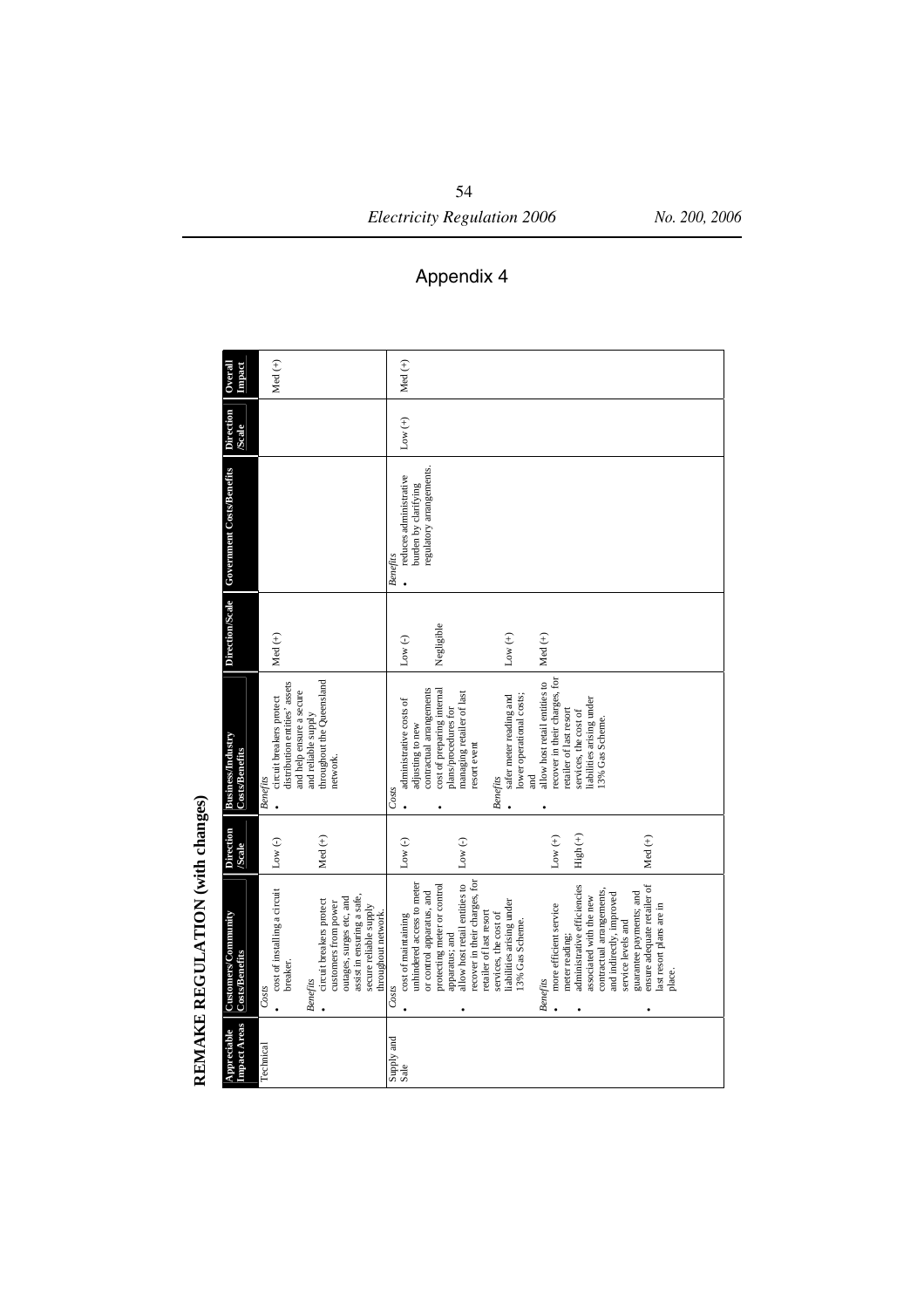|                                                       | Appreciable Customers/Community<br>Impact Areas   Costs/Benefits                                                                             | <b>Direction</b><br><b>Scale</b> | <b>Business/Industry</b><br><b>Costs/Benefits</b>                                            |                            | Direction/Scale Government Costs/Benefits Direction                                                     | <b>Scale</b>        | <b>Electic</b><br>Overall |
|-------------------------------------------------------|----------------------------------------------------------------------------------------------------------------------------------------------|----------------------------------|----------------------------------------------------------------------------------------------|----------------------------|---------------------------------------------------------------------------------------------------------|---------------------|---------------------------|
| Contestability Benefits<br>Arrangements<br>and Market | reduces the potential for $\vert$ Low (+)<br>anticompetitive practices in<br>generation by allowing<br>easier entry for small<br>generation. |                                  | · allows easier entry for<br>small generation.<br><b>Benefits</b>                            | Low $(+)$                  | delivery of the promotion<br>assists government<br>of generation from<br>renewable sources.<br>Benefits | $Low (+)$ $Low (+)$ |                           |
| Fees                                                  | electricity entity fees.<br>the additional cost of<br>Costs                                                                                  |                                  | $-$ \$168.900 <sup>**</sup> $\vert \bullet \vert$ annual cost of licensing<br>tees.<br>Costs | $-84.070$                  | additional revenue from $+$ \$4,070 <sup>*</sup><br>icence fees; and<br><b>Benefits</b>                 |                     | Low $(+)$                 |
|                                                       |                                                                                                                                              |                                  | additional revenue from<br>electricity entity fees.<br><b>Benefits</b>                       | $+ $168.900$ <sup>**</sup> | additional policy benefit   Low (+)<br>y greater support for<br>full cost reflectivity.                 |                     |                           |

\* Dollar amounts are based on an average figure over several years, and represent expected total fees from all businesses per amum.<br>\* The impact from these fee increases will be phased in over a three year period. Dollar amounts are based on an average figure over several years, and represent expected total fees from all businesses per annum.<br># The impact from these fee increases will be phased in over a three year period.

# *Electricity Regulation 2006 No. 200, 2006*

Appendix 4 (continued)